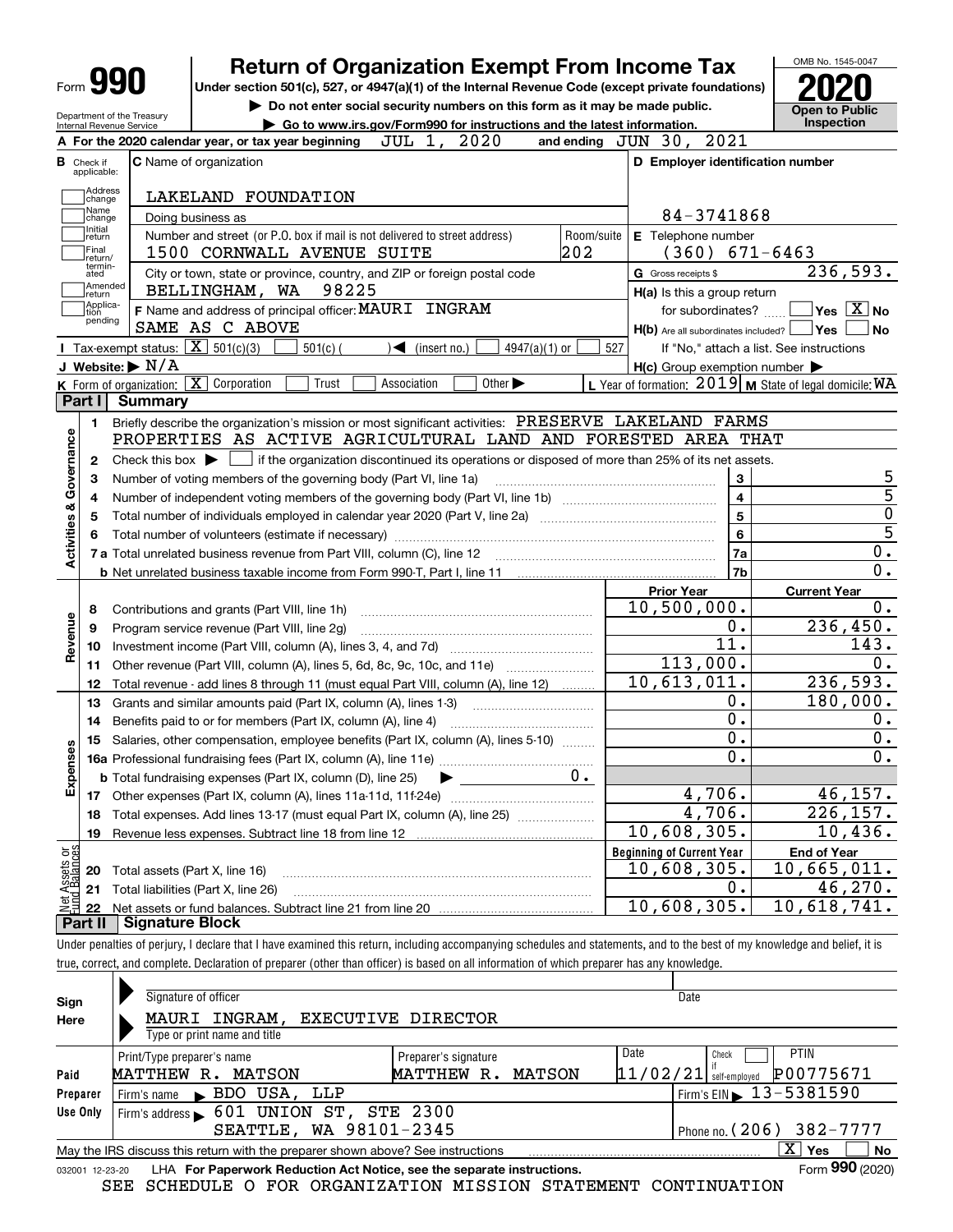|              | LAKELAND FOUNDATION<br>Form 990 (2020)                                                                                                                                                                                                                  | 84-3741868             | Page 2                                 |
|--------------|---------------------------------------------------------------------------------------------------------------------------------------------------------------------------------------------------------------------------------------------------------|------------------------|----------------------------------------|
|              | <b>Part III   Statement of Program Service Accomplishments</b>                                                                                                                                                                                          |                        |                                        |
|              |                                                                                                                                                                                                                                                         |                        | $\boxed{\textbf{X}}$                   |
| 1            | Briefly describe the organization's mission:                                                                                                                                                                                                            |                        |                                        |
|              | PRESERVE LAKELAND FARMS PROPERTIES AS ACTIVE AGRICULTURAL LAND AND<br>FORESTED AREA THAT GENERATES LEASE REVENUE SUPPORTING THE JANSEN ART                                                                                                              |                        |                                        |
|              | CENTER AND OTHER NONPROFIT ORGANIZATIONS SERVING WHATCOM COUNTY.                                                                                                                                                                                        |                        |                                        |
|              |                                                                                                                                                                                                                                                         |                        |                                        |
| $\mathbf{2}$ | Did the organization undertake any significant program services during the year which were not listed on the                                                                                                                                            |                        |                                        |
|              | prior Form 990 or 990-EZ?                                                                                                                                                                                                                               | $\boxed{\text{X}}$ Yes | No                                     |
|              | If "Yes," describe these new services on Schedule O.                                                                                                                                                                                                    |                        |                                        |
| 3            | Did the organization cease conducting, or make significant changes in how it conducts, any program services?                                                                                                                                            |                        | $\sqrt{}$ Yes $\sqrt{}$ X $\sqrt{}$ No |
|              |                                                                                                                                                                                                                                                         |                        |                                        |
|              | If "Yes," describe these changes on Schedule O.                                                                                                                                                                                                         |                        |                                        |
| 4            | Describe the organization's program service accomplishments for each of its three largest program services, as measured by expenses.                                                                                                                    |                        |                                        |
|              | Section 501(c)(3) and 501(c)(4) organizations are required to report the amount of grants and allocations to others, the total expenses, and                                                                                                            |                        |                                        |
|              | revenue, if any, for each program service reported.<br>180,000. including grants of \$ 180,000. ) (Revenue \$                                                                                                                                           |                        | 236,450.                               |
| 4а           | (Expenses \$<br>(Code:<br>LAKELAND FOUNDATION'S PRIMARY PROGRAM SERVICE ACTIVITY IS AN ANNUAL                                                                                                                                                           |                        |                                        |
|              | GRANT SUPPORTING THE WORK OF THE JANSEN ART CENTER.                                                                                                                                                                                                     |                        |                                        |
|              |                                                                                                                                                                                                                                                         |                        |                                        |
|              |                                                                                                                                                                                                                                                         |                        |                                        |
|              |                                                                                                                                                                                                                                                         |                        |                                        |
|              |                                                                                                                                                                                                                                                         |                        |                                        |
|              |                                                                                                                                                                                                                                                         |                        |                                        |
|              |                                                                                                                                                                                                                                                         |                        |                                        |
|              |                                                                                                                                                                                                                                                         |                        |                                        |
|              |                                                                                                                                                                                                                                                         |                        |                                        |
|              |                                                                                                                                                                                                                                                         |                        |                                        |
|              |                                                                                                                                                                                                                                                         |                        |                                        |
|              |                                                                                                                                                                                                                                                         |                        |                                        |
| 4b           | and the contract of the contract of the contract of the contract of the contract of the contract of the contract of the contract of the contract of the contract of the contract of the contract of the contract of the contra<br>(Code: ) (Expenses \$ |                        |                                        |
|              |                                                                                                                                                                                                                                                         |                        |                                        |
|              |                                                                                                                                                                                                                                                         |                        |                                        |
|              |                                                                                                                                                                                                                                                         |                        |                                        |
|              |                                                                                                                                                                                                                                                         |                        |                                        |
|              |                                                                                                                                                                                                                                                         |                        |                                        |
|              |                                                                                                                                                                                                                                                         |                        |                                        |
|              |                                                                                                                                                                                                                                                         |                        |                                        |
|              |                                                                                                                                                                                                                                                         |                        |                                        |
|              |                                                                                                                                                                                                                                                         |                        |                                        |
|              |                                                                                                                                                                                                                                                         |                        |                                        |
|              |                                                                                                                                                                                                                                                         |                        |                                        |
|              |                                                                                                                                                                                                                                                         |                        |                                        |
| 4c           | (Code: ) (Expenses \$<br>including grants of \$                                                                                                                                                                                                         | ) (Revenue \$          |                                        |
|              |                                                                                                                                                                                                                                                         |                        |                                        |
|              |                                                                                                                                                                                                                                                         |                        |                                        |
|              |                                                                                                                                                                                                                                                         |                        |                                        |
|              |                                                                                                                                                                                                                                                         |                        |                                        |
|              |                                                                                                                                                                                                                                                         |                        |                                        |
|              |                                                                                                                                                                                                                                                         |                        |                                        |
|              |                                                                                                                                                                                                                                                         |                        |                                        |
|              |                                                                                                                                                                                                                                                         |                        |                                        |
|              |                                                                                                                                                                                                                                                         |                        |                                        |
|              |                                                                                                                                                                                                                                                         |                        |                                        |
|              |                                                                                                                                                                                                                                                         |                        |                                        |
|              |                                                                                                                                                                                                                                                         |                        |                                        |
| 4d           | Other program services (Describe on Schedule O.)                                                                                                                                                                                                        |                        |                                        |
|              | (Expenses \$<br>(Revenue \$<br>including grants of \$                                                                                                                                                                                                   |                        |                                        |
|              | 180,000.<br>4e Total program service expenses $\blacktriangleright$                                                                                                                                                                                     |                        |                                        |
|              |                                                                                                                                                                                                                                                         |                        | Form 990 (2020)                        |
|              | 032002 12-23-20                                                                                                                                                                                                                                         |                        |                                        |
|              | 2                                                                                                                                                                                                                                                       |                        |                                        |

13121102 758871 0394318 2020.05000 LAKELAND FOUNDATION 03943181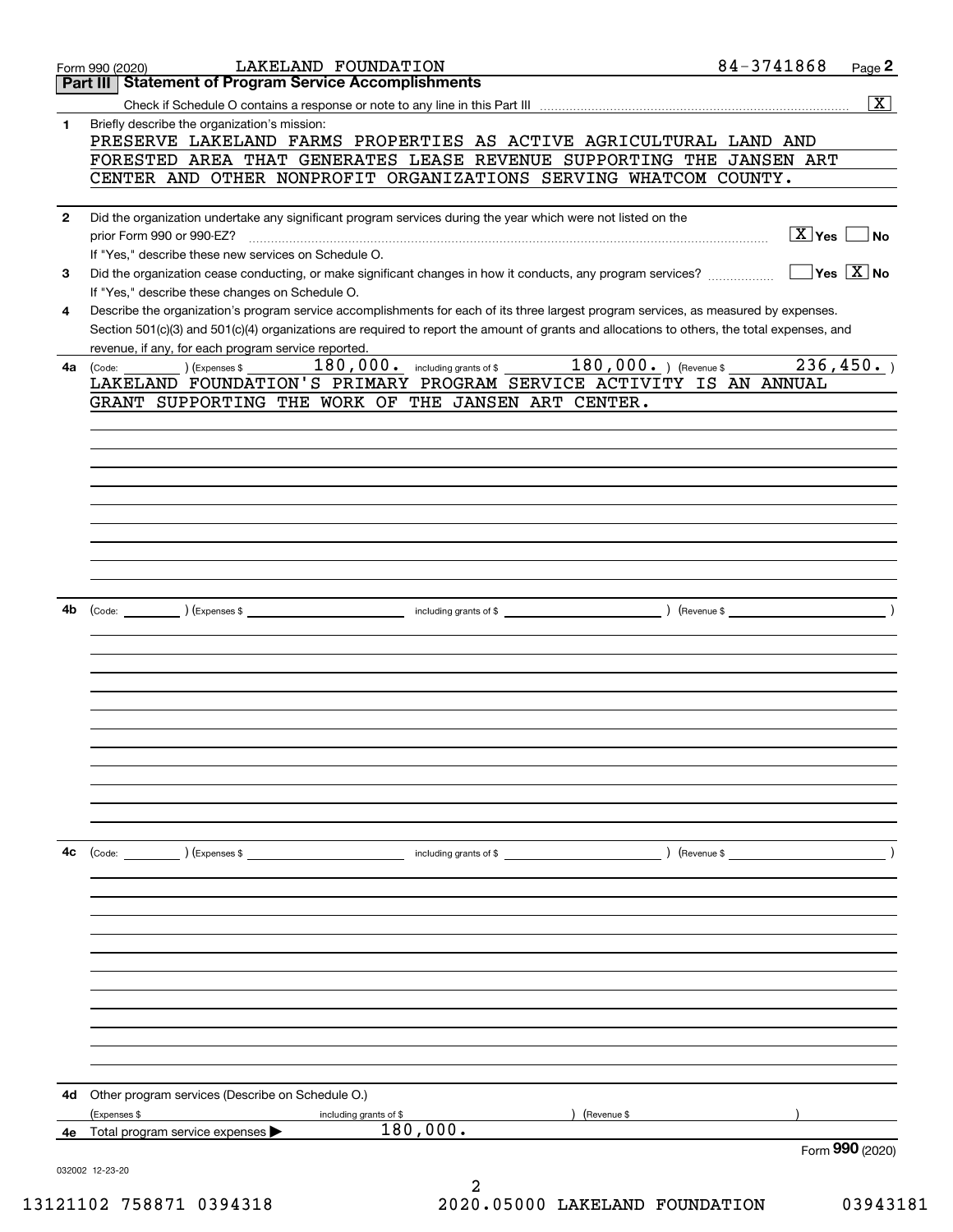|  | Form 990 (2020 |
|--|----------------|

Form 990 (2020) LAKELAND FOUNDATION 8 4-3741868 <sub>Page</sub> 3<br>**Part IV | Checklist of Required Schedules** 

|     |                                                                                                                                       |                 |   | Yes   No        |
|-----|---------------------------------------------------------------------------------------------------------------------------------------|-----------------|---|-----------------|
| 1.  | Is the organization described in section $501(c)(3)$ or $4947(a)(1)$ (other than a private foundation)?                               |                 |   |                 |
|     |                                                                                                                                       | 1.              | x |                 |
| 2   |                                                                                                                                       | $\mathbf{2}$    |   | X               |
| 3   | Did the organization engage in direct or indirect political campaign activities on behalf of or in opposition to candidates for       |                 |   |                 |
|     |                                                                                                                                       | 3               |   | x               |
| 4   | Section 501(c)(3) organizations. Did the organization engage in lobbying activities, or have a section 501(h) election in effect      |                 |   |                 |
|     |                                                                                                                                       | 4               |   | x               |
| 5   | Is the organization a section 501(c)(4), 501(c)(5), or 501(c)(6) organization that receives membership dues, assessments, or          |                 |   |                 |
|     |                                                                                                                                       | 5               |   | x               |
| 6   | Did the organization maintain any donor advised funds or any similar funds or accounts for which donors have the right to             |                 |   |                 |
|     | provide advice on the distribution or investment of amounts in such funds or accounts? If "Yes," complete Schedule D, Part I          | 6               |   | x               |
| 7   | Did the organization receive or hold a conservation easement, including easements to preserve open space,                             |                 |   |                 |
|     |                                                                                                                                       | $\overline{7}$  |   | x               |
| 8   | Did the organization maintain collections of works of art, historical treasures, or other similar assets? If "Yes," complete          |                 |   |                 |
|     |                                                                                                                                       | 8               |   | x               |
| 9   | Did the organization report an amount in Part X, line 21, for escrow or custodial account liability, serve as a custodian for         |                 |   |                 |
|     | amounts not listed in Part X; or provide credit counseling, debt management, credit repair, or debt negotiation services?             |                 |   |                 |
|     |                                                                                                                                       | 9               |   | x               |
| 10  | Did the organization, directly or through a related organization, hold assets in donor-restricted endowments                          |                 |   |                 |
|     |                                                                                                                                       | 10              |   | x               |
| 11  | If the organization's answer to any of the following questions is "Yes," then complete Schedule D, Parts VI, VII, VIII, IX, or X      |                 |   |                 |
|     | as applicable.                                                                                                                        |                 |   |                 |
|     | a Did the organization report an amount for land, buildings, and equipment in Part X, line 10? If "Yes," complete Schedule D.         |                 | x |                 |
|     |                                                                                                                                       | 11a             |   |                 |
|     | <b>b</b> Did the organization report an amount for investments - other securities in Part X, line 12, that is 5% or more of its total |                 |   | x               |
|     |                                                                                                                                       | 11 <sub>b</sub> |   |                 |
|     | c Did the organization report an amount for investments - program related in Part X, line 13, that is 5% or more of its total         | 11c             |   | x               |
|     | d Did the organization report an amount for other assets in Part X, line 15, that is 5% or more of its total assets reported in       |                 |   |                 |
|     |                                                                                                                                       | <b>11d</b>      |   | X               |
|     |                                                                                                                                       | 11e             |   | X               |
| f   | Did the organization's separate or consolidated financial statements for the tax year include a footnote that addresses               |                 |   |                 |
|     | the organization's liability for uncertain tax positions under FIN 48 (ASC 740)? If "Yes," complete Schedule D, Part X                | 11f             |   | x               |
|     | 12a Did the organization obtain separate, independent audited financial statements for the tax year? If "Yes," complete               |                 |   |                 |
|     |                                                                                                                                       | 12a             |   | x               |
|     | <b>b</b> Was the organization included in consolidated, independent audited financial statements for the tax year?                    |                 |   |                 |
|     | If "Yes," and if the organization answered "No" to line 12a, then completing Schedule D, Parts XI and XII is optional                 | 12 <sub>b</sub> | X |                 |
| 13  |                                                                                                                                       | 13              |   | X               |
| 14a | Did the organization maintain an office, employees, or agents outside of the United States?                                           | 14a             |   | X               |
|     | <b>b</b> Did the organization have aggregate revenues or expenses of more than \$10,000 from grantmaking, fundraising, business,      |                 |   |                 |
|     | investment, and program service activities outside the United States, or aggregate foreign investments valued at \$100,000            |                 |   |                 |
|     |                                                                                                                                       | 14b             |   | x               |
| 15  | Did the organization report on Part IX, column (A), line 3, more than \$5,000 of grants or other assistance to or for any             |                 |   |                 |
|     |                                                                                                                                       | 15              |   | x               |
| 16  | Did the organization report on Part IX, column (A), line 3, more than \$5,000 of aggregate grants or other assistance to              |                 |   |                 |
|     |                                                                                                                                       | 16              |   | x               |
| 17  | Did the organization report a total of more than \$15,000 of expenses for professional fundraising services on Part IX,               |                 |   |                 |
|     |                                                                                                                                       | 17              |   | x               |
| 18  | Did the organization report more than \$15,000 total of fundraising event gross income and contributions on Part VIII, lines          |                 |   |                 |
|     |                                                                                                                                       | 18              |   | x               |
| 19  | Did the organization report more than \$15,000 of gross income from gaming activities on Part VIII, line 9a? If "Yes."                |                 |   |                 |
|     |                                                                                                                                       | 19              |   | x               |
|     |                                                                                                                                       | 20a             |   | X               |
|     | b If "Yes" to line 20a, did the organization attach a copy of its audited financial statements to this return?                        | 20 <sub>b</sub> |   |                 |
| 21  | Did the organization report more than \$5,000 of grants or other assistance to any domestic organization or                           |                 |   |                 |
|     |                                                                                                                                       | 21              | х |                 |
|     | 032003 12-23-20                                                                                                                       |                 |   | Form 990 (2020) |

032003 12-23-20

13121102 758871 0394318 2020.05000 LAKELAND FOUNDATION 03943181

3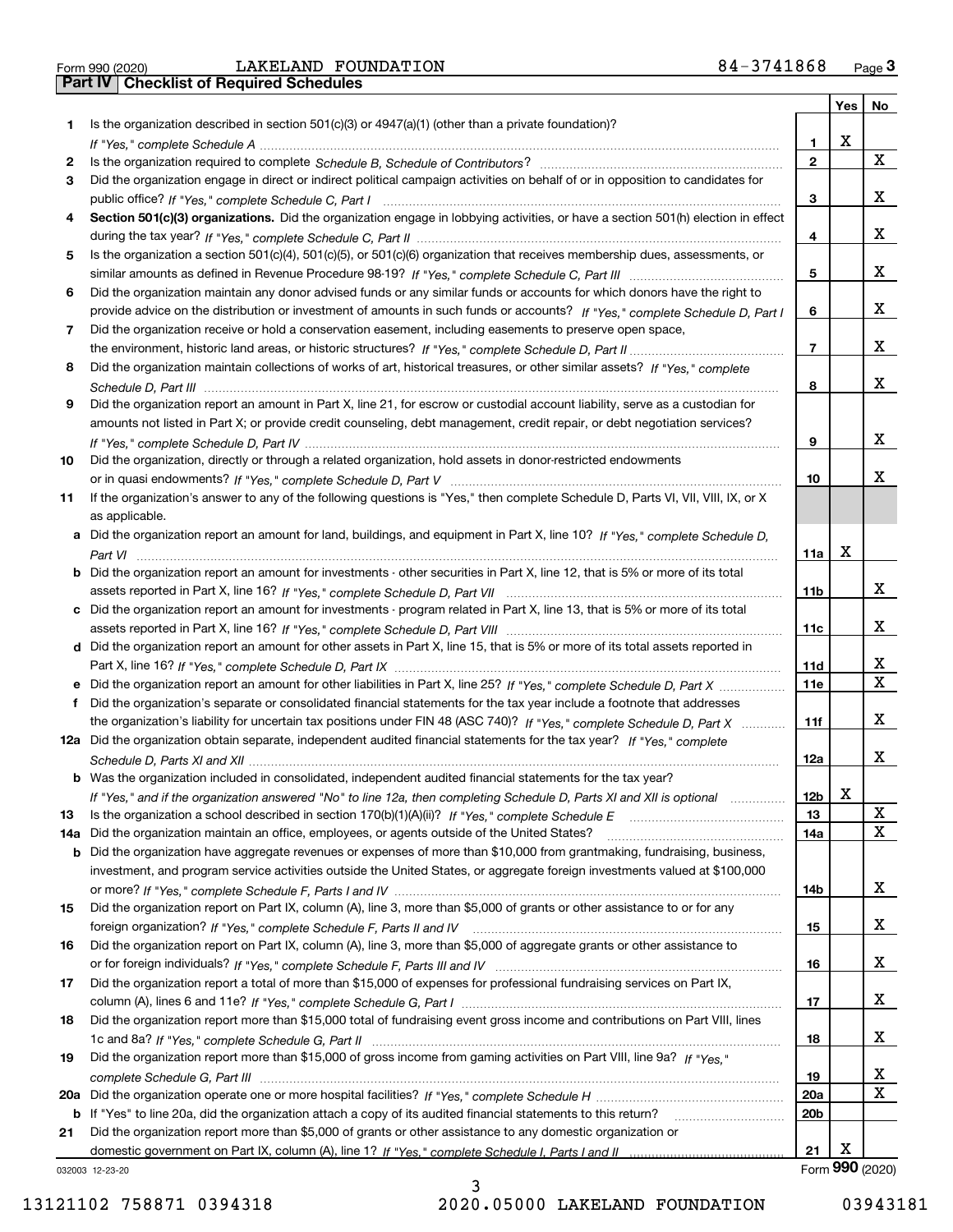|  | Form 990 (2020) |
|--|-----------------|
|  |                 |

*(continued)*

|               |                                                                                                                                                                             |                 | Yes | No.             |
|---------------|-----------------------------------------------------------------------------------------------------------------------------------------------------------------------------|-----------------|-----|-----------------|
| 22            | Did the organization report more than \$5,000 of grants or other assistance to or for domestic individuals on                                                               |                 |     |                 |
|               | Part IX, column (A), line 2? If "Yes," complete Schedule I, Parts I and III [11] [11] [12] [12] Part IX, column (A), line 2? If "Yes," complete Schedule I, Parts I and III | 22              |     | х               |
| 23            | Did the organization answer "Yes" to Part VII, Section A, line 3, 4, or 5 about compensation of the organization's current                                                  |                 |     |                 |
|               | and former officers, directors, trustees, key employees, and highest compensated employees? If "Yes," complete                                                              |                 |     |                 |
|               | Schedule J                                                                                                                                                                  | 23              | х   |                 |
|               | 24a Did the organization have a tax-exempt bond issue with an outstanding principal amount of more than \$100,000 as of the                                                 |                 |     |                 |
|               | last day of the year, that was issued after December 31, 2002? If "Yes," answer lines 24b through 24d and complete                                                          |                 |     |                 |
|               |                                                                                                                                                                             | 24a             |     | x               |
|               | <b>b</b> Did the organization invest any proceeds of tax-exempt bonds beyond a temporary period exception?                                                                  | 24 <sub>b</sub> |     |                 |
|               | c Did the organization maintain an escrow account other than a refunding escrow at any time during the year to defease                                                      |                 |     |                 |
|               | any tax-exempt bonds?                                                                                                                                                       | 24c             |     |                 |
|               | d Did the organization act as an "on behalf of" issuer for bonds outstanding at any time during the year?                                                                   | 24d             |     |                 |
|               | 25a Section 501(c)(3), 501(c)(4), and 501(c)(29) organizations. Did the organization engage in an excess benefit                                                            |                 |     |                 |
|               |                                                                                                                                                                             | 25a             |     | х               |
|               | b Is the organization aware that it engaged in an excess benefit transaction with a disqualified person in a prior year, and                                                |                 |     |                 |
|               | that the transaction has not been reported on any of the organization's prior Forms 990 or 990-EZ? If "Yes," complete                                                       |                 |     |                 |
|               | Schedule L, Part I                                                                                                                                                          | 25 <sub>b</sub> |     | х               |
| 26            | Did the organization report any amount on Part X, line 5 or 22, for receivables from or payables to any current                                                             |                 |     |                 |
|               | or former officer, director, trustee, key employee, creator or founder, substantial contributor, or 35%                                                                     |                 |     |                 |
|               |                                                                                                                                                                             | 26              |     | х               |
| 27            | Did the organization provide a grant or other assistance to any current or former officer, director, trustee, key employee,                                                 |                 |     |                 |
|               | creator or founder, substantial contributor or employee thereof, a grant selection committee member, or to a 35% controlled                                                 |                 |     |                 |
|               | entity (including an employee thereof) or family member of any of these persons? If "Yes," complete Schedule L, Part III                                                    | 27              |     | х               |
| 28            | Was the organization a party to a business transaction with one of the following parties (see Schedule L, Part IV                                                           |                 |     |                 |
|               | instructions, for applicable filing thresholds, conditions, and exceptions):                                                                                                |                 |     |                 |
|               | a A current or former officer, director, trustee, key employee, creator or founder, or substantial contributor? If                                                          |                 |     |                 |
|               |                                                                                                                                                                             | 28a             |     | x               |
|               |                                                                                                                                                                             | 28 <sub>b</sub> |     | $\mathbf X$     |
|               | c A 35% controlled entity of one or more individuals and/or organizations described in lines 28a or 28b? If                                                                 |                 |     |                 |
|               |                                                                                                                                                                             | 28c             |     | x               |
| 29            |                                                                                                                                                                             | 29              |     | $\mathbf X$     |
| 30            | Did the organization receive contributions of art, historical treasures, or other similar assets, or qualified conservation                                                 |                 |     |                 |
|               |                                                                                                                                                                             | 30              |     | x               |
| 31            | Did the organization liquidate, terminate, or dissolve and cease operations? If "Yes," complete Schedule N, Part I                                                          | 31              |     | $\mathbf x$     |
| 32            | Did the organization sell, exchange, dispose of, or transfer more than 25% of its net assets? If "Yes," complete                                                            |                 |     |                 |
|               | Schedule N, Part II                                                                                                                                                         | 32              |     | x               |
| 33            | Did the organization own 100% of an entity disregarded as separate from the organization under Regulations                                                                  |                 |     |                 |
|               |                                                                                                                                                                             | 33              |     | X               |
| 34            | Was the organization related to any tax-exempt or taxable entity? If "Yes," complete Schedule R, Part II, III, or IV, and                                                   |                 |     |                 |
|               |                                                                                                                                                                             | 34              | X   |                 |
|               | 35a Did the organization have a controlled entity within the meaning of section 512(b)(13)?                                                                                 | <b>35a</b>      |     | X               |
|               | b If "Yes" to line 35a, did the organization receive any payment from or engage in any transaction with a controlled entity                                                 |                 |     |                 |
|               |                                                                                                                                                                             | 35b             |     |                 |
| 36            | Section 501(c)(3) organizations. Did the organization make any transfers to an exempt non-charitable related organization?                                                  |                 |     |                 |
|               |                                                                                                                                                                             | 36              |     | x               |
| 37            | Did the organization conduct more than 5% of its activities through an entity that is not a related organization                                                            |                 |     |                 |
|               | and that is treated as a partnership for federal income tax purposes? If "Yes," complete Schedule R, Part VI                                                                | 37              |     | x               |
| 38            | Did the organization complete Schedule O and provide explanations in Schedule O for Part VI, lines 11b and 19?                                                              |                 |     |                 |
|               | Note: All Form 990 filers are required to complete Schedule O                                                                                                               | 38              | х   |                 |
| <b>Part V</b> | <b>Statements Regarding Other IRS Filings and Tax Compliance</b>                                                                                                            |                 |     |                 |
|               | Check if Schedule O contains a response or note to any line in this Part V                                                                                                  |                 |     |                 |
|               |                                                                                                                                                                             |                 | Yes | No              |
|               | 2<br><b>1a</b> Enter the number reported in Box 3 of Form 1096. Enter -0- if not applicable <i>manumumumum</i><br>1a                                                        |                 |     |                 |
|               | 0<br><b>b</b> Enter the number of Forms W-2G included in line 1a. Enter -0- if not applicable<br>1b                                                                         |                 |     |                 |
|               | c Did the organization comply with backup withholding rules for reportable payments to vendors and reportable gaming                                                        |                 |     |                 |
|               | (gambling) winnings to prize winners?                                                                                                                                       | 1c              | х   |                 |
|               | 032004 12-23-20                                                                                                                                                             |                 |     | Form 990 (2020) |
|               |                                                                                                                                                                             |                 |     |                 |

13121102 758871 0394318 2020.05000 LAKELAND FOUNDATION 03943181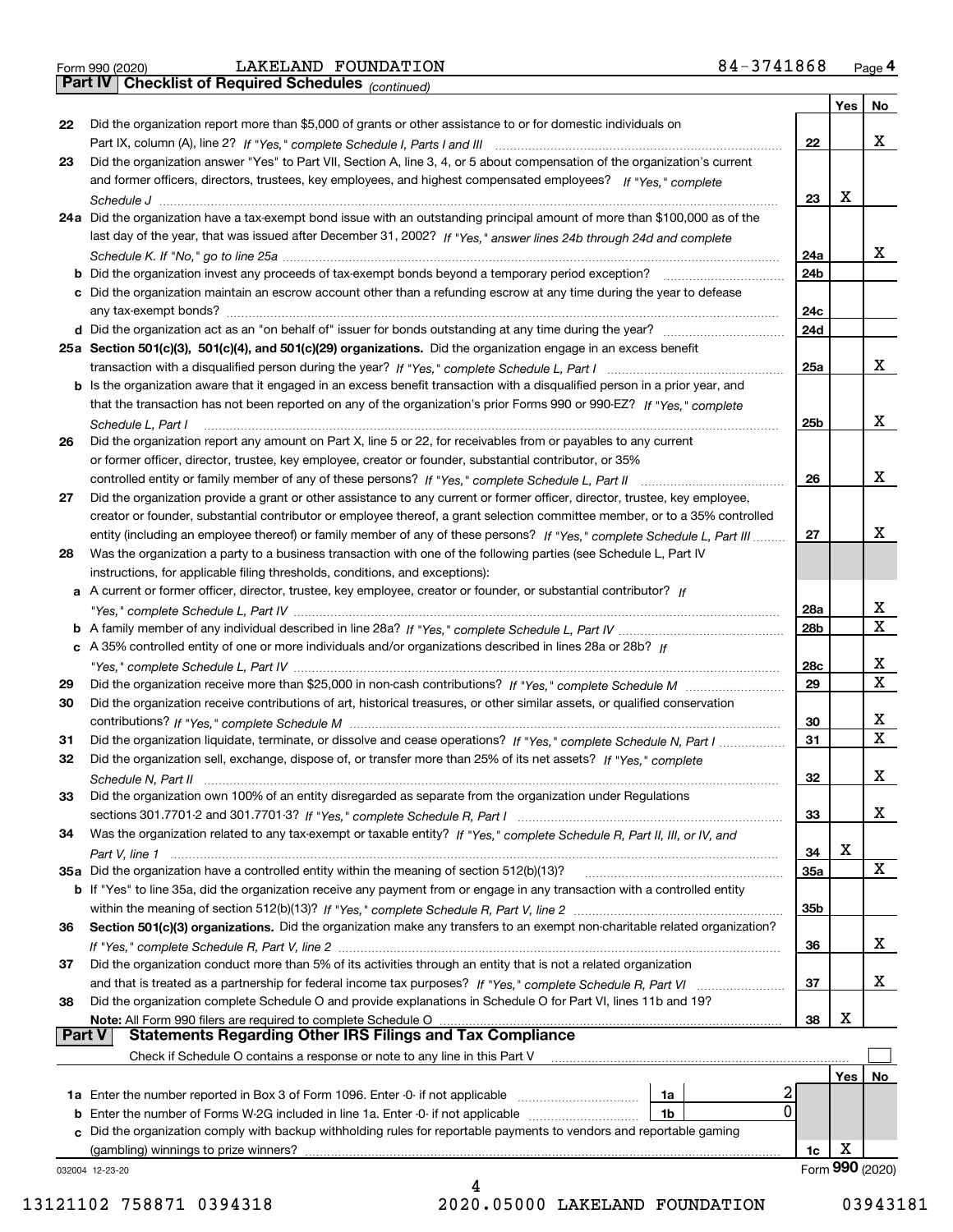|               | 84-3741868<br>LAKELAND FOUNDATION<br>Form 990 (2020)                                                                                            |                |     | Page 5           |  |  |  |
|---------------|-------------------------------------------------------------------------------------------------------------------------------------------------|----------------|-----|------------------|--|--|--|
| <b>Part V</b> | Statements Regarding Other IRS Filings and Tax Compliance (continued)                                                                           |                |     |                  |  |  |  |
|               |                                                                                                                                                 |                | Yes | No               |  |  |  |
|               | 2a Enter the number of employees reported on Form W-3, Transmittal of Wage and Tax Statements,                                                  |                |     |                  |  |  |  |
|               | 0<br>filed for the calendar year ending with or within the year covered by this return <i>manumumumum</i><br>2a                                 |                |     |                  |  |  |  |
|               |                                                                                                                                                 | 2 <sub>b</sub> |     |                  |  |  |  |
|               |                                                                                                                                                 |                |     |                  |  |  |  |
|               | 3a Did the organization have unrelated business gross income of \$1,000 or more during the year?                                                | 3a             |     | х                |  |  |  |
|               |                                                                                                                                                 | 3 <sub>b</sub> |     |                  |  |  |  |
|               |                                                                                                                                                 |                |     |                  |  |  |  |
|               | 4a At any time during the calendar year, did the organization have an interest in, or a signature or other authority over, a                    |                |     | x                |  |  |  |
|               |                                                                                                                                                 | 4a             |     |                  |  |  |  |
|               | <b>b</b> If "Yes," enter the name of the foreign country $\blacktriangleright$                                                                  |                |     |                  |  |  |  |
|               | See instructions for filing requirements for FinCEN Form 114, Report of Foreign Bank and Financial Accounts (FBAR).                             |                |     |                  |  |  |  |
|               |                                                                                                                                                 | 5a             |     | х                |  |  |  |
| b             |                                                                                                                                                 | 5 <sub>b</sub> |     | x                |  |  |  |
| c             |                                                                                                                                                 | 5 <sub>c</sub> |     |                  |  |  |  |
|               | 6a Does the organization have annual gross receipts that are normally greater than \$100,000, and did the organization solicit                  |                |     |                  |  |  |  |
|               |                                                                                                                                                 | 6a             |     | x                |  |  |  |
|               | <b>b</b> If "Yes," did the organization include with every solicitation an express statement that such contributions or gifts                   |                |     |                  |  |  |  |
|               | were not tax deductible?                                                                                                                        | 6b             |     |                  |  |  |  |
| 7             | Organizations that may receive deductible contributions under section 170(c).                                                                   |                |     |                  |  |  |  |
| а             | Did the organization receive a payment in excess of \$75 made partly as a contribution and partly for goods and services provided to the payor? | 7a             |     | х                |  |  |  |
|               | <b>b</b> If "Yes," did the organization notify the donor of the value of the goods or services provided?                                        | 7b             |     |                  |  |  |  |
|               | c Did the organization sell, exchange, or otherwise dispose of tangible personal property for which it was required                             |                |     |                  |  |  |  |
|               |                                                                                                                                                 | 7c             |     | x                |  |  |  |
|               | 7d                                                                                                                                              |                |     |                  |  |  |  |
| е             | Did the organization receive any funds, directly or indirectly, to pay premiums on a personal benefit contract?                                 | 7e             |     | х                |  |  |  |
| f             | Did the organization, during the year, pay premiums, directly or indirectly, on a personal benefit contract?                                    | 7f             |     | x                |  |  |  |
|               | If the organization received a contribution of qualified intellectual property, did the organization file Form 8899 as required?<br>g           |                |     |                  |  |  |  |
|               | If the organization received a contribution of cars, boats, airplanes, or other vehicles, did the organization file a Form 1098-C?<br>h.        |                |     |                  |  |  |  |
| 8             | Sponsoring organizations maintaining donor advised funds. Did a donor advised fund maintained by the                                            |                |     |                  |  |  |  |
|               | sponsoring organization have excess business holdings at any time during the year?                                                              | 8              |     |                  |  |  |  |
| 9             | Sponsoring organizations maintaining donor advised funds.                                                                                       |                |     |                  |  |  |  |
|               | Did the sponsoring organization make any taxable distributions under section 4966?                                                              | 9a             |     |                  |  |  |  |
| а             |                                                                                                                                                 | 9b             |     |                  |  |  |  |
|               | <b>b</b> Did the sponsoring organization make a distribution to a donor, donor advisor, or related person?                                      |                |     |                  |  |  |  |
| 10            | Section 501(c)(7) organizations. Enter:                                                                                                         |                |     |                  |  |  |  |
|               | 10a                                                                                                                                             |                |     |                  |  |  |  |
|               | 10b <br>Gross receipts, included on Form 990, Part VIII, line 12, for public use of club facilities                                             |                |     |                  |  |  |  |
| 11            | Section 501(c)(12) organizations. Enter:                                                                                                        |                |     |                  |  |  |  |
| a             | Gross income from members or shareholders<br>11a                                                                                                |                |     |                  |  |  |  |
|               | b Gross income from other sources (Do not net amounts due or paid to other sources against                                                      |                |     |                  |  |  |  |
|               | amounts due or received from them.)<br>11b                                                                                                      |                |     |                  |  |  |  |
|               | 12a Section 4947(a)(1) non-exempt charitable trusts. Is the organization filing Form 990 in lieu of Form 1041?                                  | 12a            |     |                  |  |  |  |
|               | <b>b</b> If "Yes," enter the amount of tax-exempt interest received or accrued during the year<br>12b                                           |                |     |                  |  |  |  |
| 13            | Section 501(c)(29) qualified nonprofit health insurance issuers.                                                                                |                |     |                  |  |  |  |
|               | a Is the organization licensed to issue qualified health plans in more than one state?                                                          | 13а            |     |                  |  |  |  |
|               | Note: See the instructions for additional information the organization must report on Schedule O.                                               |                |     |                  |  |  |  |
|               | <b>b</b> Enter the amount of reserves the organization is required to maintain by the states in which the                                       |                |     |                  |  |  |  |
|               | 13b                                                                                                                                             |                |     |                  |  |  |  |
|               | 13с                                                                                                                                             |                |     |                  |  |  |  |
| 14a           | Did the organization receive any payments for indoor tanning services during the tax year?                                                      | 14a            |     | x                |  |  |  |
|               | <b>b</b> If "Yes," has it filed a Form 720 to report these payments? If "No," provide an explanation on Schedule O                              | 14b            |     |                  |  |  |  |
| 15            | Is the organization subject to the section 4960 tax on payment(s) of more than \$1,000,000 in remuneration or                                   |                |     |                  |  |  |  |
|               |                                                                                                                                                 | 15             |     | x                |  |  |  |
|               | If "Yes," see instructions and file Form 4720, Schedule N.                                                                                      |                |     |                  |  |  |  |
| 16            | Is the organization an educational institution subject to the section 4968 excise tax on net investment income?                                 | 16             |     | x                |  |  |  |
|               | If "Yes," complete Form 4720, Schedule O.                                                                                                       |                |     |                  |  |  |  |
|               |                                                                                                                                                 |                |     | $000 \times 000$ |  |  |  |

Form (2020) **990**

032005 12-23-20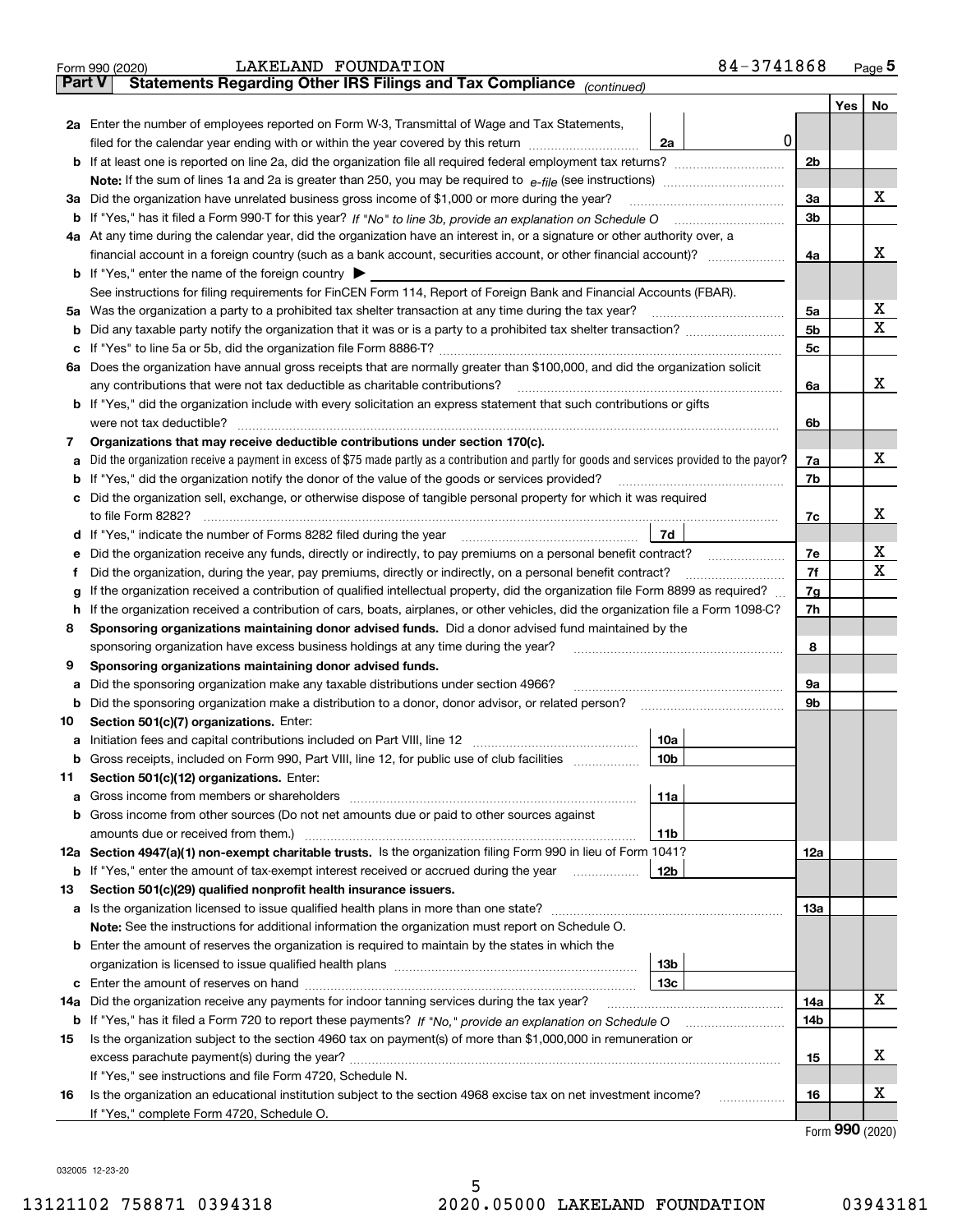|  | Form 990 (2020) |
|--|-----------------|
|  |                 |

*For each "Yes" response to lines 2 through 7b below, and for a "No" response to line 8a, 8b, or 10b below, describe the circumstances, processes, or changes on Schedule O. See instructions.* Form 990 (2020) **1998 Concret Concret Concret Concret Concret Concret Concret Concret Concret Concret Concret Concret<br><b>Part VI Governance, Management, and Disclosure** For each "Yes" response to lines 2 through 7b below,

|              |                                                                                                                                                                            |    |       |    |                        | Yes   No         |                         |  |  |  |  |
|--------------|----------------------------------------------------------------------------------------------------------------------------------------------------------------------------|----|-------|----|------------------------|------------------|-------------------------|--|--|--|--|
|              | <b>1a</b> Enter the number of voting members of the governing body at the end of the tax year <i>manumum</i>                                                               | 1a |       | 5. |                        |                  |                         |  |  |  |  |
|              | If there are material differences in voting rights among members of the governing body, or if the governing                                                                |    |       |    |                        |                  |                         |  |  |  |  |
|              | body delegated broad authority to an executive committee or similar committee, explain on Schedule O.                                                                      |    |       |    |                        |                  |                         |  |  |  |  |
|              |                                                                                                                                                                            | 1b |       | 5  |                        |                  |                         |  |  |  |  |
| $\mathbf{2}$ | Did any officer, director, trustee, or key employee have a family relationship or a business relationship with any other                                                   |    |       |    |                        |                  |                         |  |  |  |  |
|              | officer, director, trustee, or key employee?                                                                                                                               |    |       |    |                        |                  |                         |  |  |  |  |
| 3            | Did the organization delegate control over management duties customarily performed by or under the direct supervision                                                      |    |       |    |                        |                  |                         |  |  |  |  |
|              |                                                                                                                                                                            |    |       |    |                        |                  |                         |  |  |  |  |
| 4            | Did the organization make any significant changes to its governing documents since the prior Form 990 was filed?                                                           |    |       |    | 4                      |                  | $\mathbf X$             |  |  |  |  |
| 5            |                                                                                                                                                                            |    |       |    | 5                      |                  | $\overline{\textbf{X}}$ |  |  |  |  |
| 6            | Did the organization have members or stockholders?                                                                                                                         |    |       |    |                        |                  |                         |  |  |  |  |
|              | 7a Did the organization have members, stockholders, or other persons who had the power to elect or appoint one or                                                          |    |       |    |                        |                  |                         |  |  |  |  |
|              |                                                                                                                                                                            |    |       |    | 7a                     |                  | X                       |  |  |  |  |
|              | <b>b</b> Are any governance decisions of the organization reserved to (or subject to approval by) members, stockholders, or                                                |    |       |    |                        |                  |                         |  |  |  |  |
|              | persons other than the governing body?                                                                                                                                     |    |       |    | 7b                     |                  | Х                       |  |  |  |  |
| 8            | Did the organization contemporaneously document the meetings held or written actions undertaken during the year by the following:                                          |    |       |    |                        |                  |                         |  |  |  |  |
| a            |                                                                                                                                                                            |    |       |    | 8a                     | X                |                         |  |  |  |  |
|              |                                                                                                                                                                            |    |       |    | 8b                     | $\mathbf X$      |                         |  |  |  |  |
| 9            | Is there any officer, director, trustee, or key employee listed in Part VII, Section A, who cannot be reached at the                                                       |    |       |    |                        |                  |                         |  |  |  |  |
|              |                                                                                                                                                                            |    |       |    | 9                      |                  | X                       |  |  |  |  |
|              | Section B. Policies <sub>(This</sub> Section B requests information about policies not required by the Internal Revenue Code.)                                             |    |       |    |                        |                  |                         |  |  |  |  |
|              |                                                                                                                                                                            |    |       |    |                        | Yes              | <b>No</b>               |  |  |  |  |
|              |                                                                                                                                                                            |    |       |    | <b>10a</b>             |                  | X                       |  |  |  |  |
|              | <b>b</b> If "Yes," did the organization have written policies and procedures governing the activities of such chapters, affiliates,                                        |    |       |    |                        |                  |                         |  |  |  |  |
|              |                                                                                                                                                                            |    |       |    |                        |                  |                         |  |  |  |  |
|              |                                                                                                                                                                            |    |       |    | 10 <sub>b</sub><br>11a | X                |                         |  |  |  |  |
|              | 11a Has the organization provided a complete copy of this Form 990 to all members of its governing body before filing the form?                                            |    |       |    |                        |                  |                         |  |  |  |  |
|              | <b>b</b> Describe in Schedule O the process, if any, used by the organization to review this Form 990.                                                                     |    |       |    |                        | X                |                         |  |  |  |  |
|              |                                                                                                                                                                            |    |       |    | 12a                    | X                |                         |  |  |  |  |
| b            |                                                                                                                                                                            |    |       |    | 12 <sub>b</sub>        |                  |                         |  |  |  |  |
|              | c Did the organization regularly and consistently monitor and enforce compliance with the policy? If "Yes," describe                                                       |    |       |    |                        |                  |                         |  |  |  |  |
|              | in Schedule O how this was done measured and contained a state of the state of the state of the state of the s                                                             |    |       |    | 12c                    | X<br>$\mathbf X$ |                         |  |  |  |  |
| 13           |                                                                                                                                                                            |    |       |    | 13                     |                  |                         |  |  |  |  |
| 14           | Did the organization have a written document retention and destruction policy? manufactured and the organization have a written document retention and destruction policy? |    |       |    | 14                     | $\mathbf X$      |                         |  |  |  |  |
| 15           | Did the process for determining compensation of the following persons include a review and approval by independent                                                         |    |       |    |                        |                  |                         |  |  |  |  |
|              | persons, comparability data, and contemporaneous substantiation of the deliberation and decision?                                                                          |    |       |    |                        |                  |                         |  |  |  |  |
|              |                                                                                                                                                                            |    |       |    | 15a                    |                  | Х                       |  |  |  |  |
|              | <b>b</b> Other officers or key employees of the organization                                                                                                               |    |       |    | 15 <sub>b</sub>        |                  | $\mathbf X$             |  |  |  |  |
|              | If "Yes" to line 15a or 15b, describe the process in Schedule O (see instructions).                                                                                        |    |       |    |                        |                  |                         |  |  |  |  |
|              | 16a Did the organization invest in, contribute assets to, or participate in a joint venture or similar arrangement with a                                                  |    |       |    |                        |                  |                         |  |  |  |  |
|              | taxable entity during the year?                                                                                                                                            |    |       |    | 16a                    |                  | х                       |  |  |  |  |
|              | <b>b</b> If "Yes," did the organization follow a written policy or procedure requiring the organization to evaluate its participation                                      |    |       |    |                        |                  |                         |  |  |  |  |
|              | in joint venture arrangements under applicable federal tax law, and take steps to safeguard the organization's                                                             |    |       |    |                        |                  |                         |  |  |  |  |
|              | exempt status with respect to such arrangements?                                                                                                                           |    |       |    | <b>16b</b>             |                  |                         |  |  |  |  |
|              | <b>Section C. Disclosure</b>                                                                                                                                               |    |       |    |                        |                  |                         |  |  |  |  |
| 17           | <b>NONE</b><br>List the states with which a copy of this Form 990 is required to be filed $\blacktriangleright$                                                            |    |       |    |                        |                  |                         |  |  |  |  |
| 18           | Section 6104 requires an organization to make its Forms 1023 (1024 or 1024-A, if applicable), 990, and 990-T (Section 501(c)(3)s only) available                           |    |       |    |                        |                  |                         |  |  |  |  |
|              | for public inspection. Indicate how you made these available. Check all that apply.                                                                                        |    |       |    |                        |                  |                         |  |  |  |  |
|              | $X$ Upon request<br>$X$ Another's website<br>Own website<br>Other (explain on Schedule O)                                                                                  |    |       |    |                        |                  |                         |  |  |  |  |
| 19           | Describe on Schedule O whether (and if so, how) the organization made its governing documents, conflict of interest policy, and financial                                  |    |       |    |                        |                  |                         |  |  |  |  |
|              | statements available to the public during the tax year.                                                                                                                    |    |       |    |                        |                  |                         |  |  |  |  |
|              |                                                                                                                                                                            |    |       |    |                        |                  |                         |  |  |  |  |
| 20           | State the name, address, and telephone number of the person who possesses the organization's books and records                                                             |    |       |    |                        |                  |                         |  |  |  |  |
|              | MAURI INGRAM - (360) 671-6463                                                                                                                                              |    |       |    |                        |                  |                         |  |  |  |  |
|              | 1500 CORNWALL AVENUE SUITE, NO. 202, BELLINGHAM,<br>WA                                                                                                                     |    | 98225 |    |                        |                  |                         |  |  |  |  |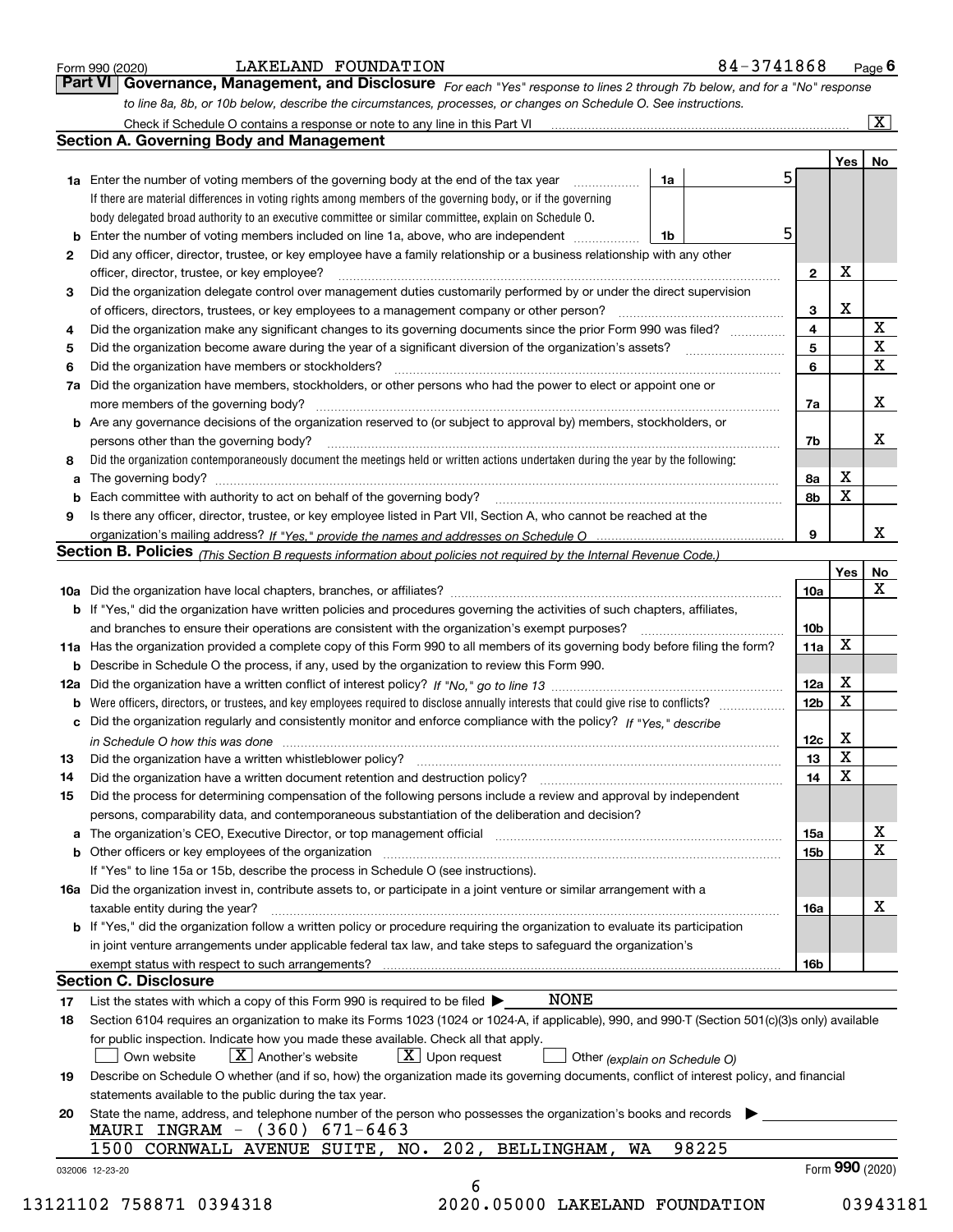$\mathcal{L}^{\text{max}}$ 

| orm 990 (2020) <sup>.</sup> |                                                                                            | LAKELAND FOUNDATION | 84-3741868 | Page <i>I</i> |
|-----------------------------|--------------------------------------------------------------------------------------------|---------------------|------------|---------------|
|                             | Part VII Compensation of Officers, Directors, Trustees, Key Employees, Highest Compensated |                     |            |               |
|                             | <b>Employees, and Independent Contractors</b>                                              |                     |            |               |

Check if Schedule O contains a response or note to any line in this Part VII

**Section A. Officers, Directors, Trustees, Key Employees, and Highest Compensated Employees**

**1a**  Complete this table for all persons required to be listed. Report compensation for the calendar year ending with or within the organization's tax year. **•** List all of the organization's current officers, directors, trustees (whether individuals or organizations), regardless of amount of compensation.

Enter -0- in columns (D), (E), and (F) if no compensation was paid.

 $\bullet$  List all of the organization's  $\,$ current key employees, if any. See instructions for definition of "key employee."

**•** List the organization's five current highest compensated employees (other than an officer, director, trustee, or key employee) who received reportable compensation (Box 5 of Form W-2 and/or Box 7 of Form 1099-MISC) of more than \$100,000 from the organization and any related organizations.

**•** List all of the organization's former officers, key employees, and highest compensated employees who received more than \$100,000 of reportable compensation from the organization and any related organizations.

**former directors or trustees**  ¥ List all of the organization's that received, in the capacity as a former director or trustee of the organization, more than \$10,000 of reportable compensation from the organization and any related organizations.

See instructions for the order in which to list the persons above.

Check this box if neither the organization nor any related organization compensated any current officer, director, or trustee.  $\mathcal{L}^{\text{max}}$ 

| (A)                           | (B)                    | (C)                            |                       |             |              |                                                                  |        | (D)                 | (E)                              | (F)                      |
|-------------------------------|------------------------|--------------------------------|-----------------------|-------------|--------------|------------------------------------------------------------------|--------|---------------------|----------------------------------|--------------------------|
| Name and title                | Average                |                                |                       | Position    |              | (do not check more than one                                      |        | Reportable          | Reportable                       | Estimated                |
|                               | hours per              |                                |                       |             |              | box, unless person is both an<br>officer and a director/trustee) |        | compensation        | compensation                     | amount of                |
|                               | week                   |                                |                       |             |              |                                                                  |        | from                | from related                     | other                    |
|                               | (list any<br>hours for | Individual trustee or director |                       |             |              |                                                                  |        | the<br>organization | organizations<br>(W-2/1099-MISC) | compensation<br>from the |
|                               | related                |                                |                       |             |              |                                                                  |        | (W-2/1099-MISC)     |                                  | organization             |
|                               | organizations          |                                |                       |             |              |                                                                  |        |                     |                                  | and related              |
|                               | below                  |                                | Institutional trustee |             | Key employee |                                                                  |        |                     |                                  | organizations            |
|                               | line)                  |                                |                       | Officer     |              | Highest compensated<br>  employee                                | Former |                     |                                  |                          |
| (1) MAURI INGRAM              | $\overline{1.00}$      |                                |                       |             |              |                                                                  |        |                     |                                  |                          |
| EXECUTIVE DIRECTOR            | 40.00                  |                                |                       | X           |              |                                                                  |        | $\mathbf 0$ .       | 137,305.                         | 30, 358.                 |
| (2) BRAD WILLIAMSON           | 1.00                   |                                |                       |             |              |                                                                  |        |                     |                                  |                          |
| PRESIDENT                     |                        | $\mathbf X$                    |                       | X           |              |                                                                  |        | 0.                  | 0.                               | $0_{.}$                  |
| (3) JENNY WEEKS               | 1.00                   |                                |                       |             |              |                                                                  |        |                     |                                  |                          |
| VICE PRESIDENT                |                        | $\mathbf x$                    |                       | $\mathbf X$ |              |                                                                  |        | 0.                  | 0.                               | $\mathbf 0$ .            |
| (4) KEVIN DEYOUNG             | 1.00                   |                                |                       |             |              |                                                                  |        |                     |                                  |                          |
| TREASURER/SECRETARY           |                        | $\mathbf x$                    |                       | $\mathbf x$ |              |                                                                  |        | 0.                  | 0.                               | $\mathbf 0$ .            |
| (5) VIC JANSEN                | 1.00                   |                                |                       |             |              |                                                                  |        |                     |                                  |                          |
| BOARD MEMBER                  |                        | $\mathbf X$                    |                       |             |              |                                                                  |        | 0.                  | 0.                               | 0.                       |
| (6) KAREN KRAMER OCCHIOGROSSO | 1.00                   |                                |                       |             |              |                                                                  |        |                     |                                  |                          |
| <b>BOARD MEMBER</b>           | 1.00                   | $\mathbf X$                    |                       |             |              |                                                                  |        | 0.                  | 0.                               | 0.                       |
|                               |                        |                                |                       |             |              |                                                                  |        |                     |                                  |                          |
|                               |                        |                                |                       |             |              |                                                                  |        |                     |                                  |                          |
|                               |                        |                                |                       |             |              |                                                                  |        |                     |                                  |                          |
|                               |                        |                                |                       |             |              |                                                                  |        |                     |                                  |                          |
|                               |                        |                                |                       |             |              |                                                                  |        |                     |                                  |                          |
|                               |                        |                                |                       |             |              |                                                                  |        |                     |                                  |                          |
|                               |                        |                                |                       |             |              |                                                                  |        |                     |                                  |                          |
|                               |                        |                                |                       |             |              |                                                                  |        |                     |                                  |                          |
|                               |                        |                                |                       |             |              |                                                                  |        |                     |                                  |                          |
|                               |                        |                                |                       |             |              |                                                                  |        |                     |                                  |                          |
|                               |                        |                                |                       |             |              |                                                                  |        |                     |                                  |                          |
|                               |                        |                                |                       |             |              |                                                                  |        |                     |                                  |                          |
|                               |                        |                                |                       |             |              |                                                                  |        |                     |                                  |                          |
|                               |                        |                                |                       |             |              |                                                                  |        |                     |                                  |                          |
|                               |                        |                                |                       |             |              |                                                                  |        |                     |                                  |                          |
|                               |                        |                                |                       |             |              |                                                                  |        |                     |                                  |                          |
|                               |                        |                                |                       |             |              |                                                                  |        |                     |                                  |                          |
|                               |                        |                                |                       |             |              |                                                                  |        |                     |                                  |                          |
|                               |                        |                                |                       |             |              |                                                                  |        |                     |                                  |                          |
|                               |                        |                                |                       |             |              |                                                                  |        |                     |                                  |                          |
|                               |                        |                                |                       |             |              |                                                                  |        |                     |                                  |                          |
|                               |                        |                                |                       |             |              |                                                                  |        |                     |                                  | $\overline{0}$           |

7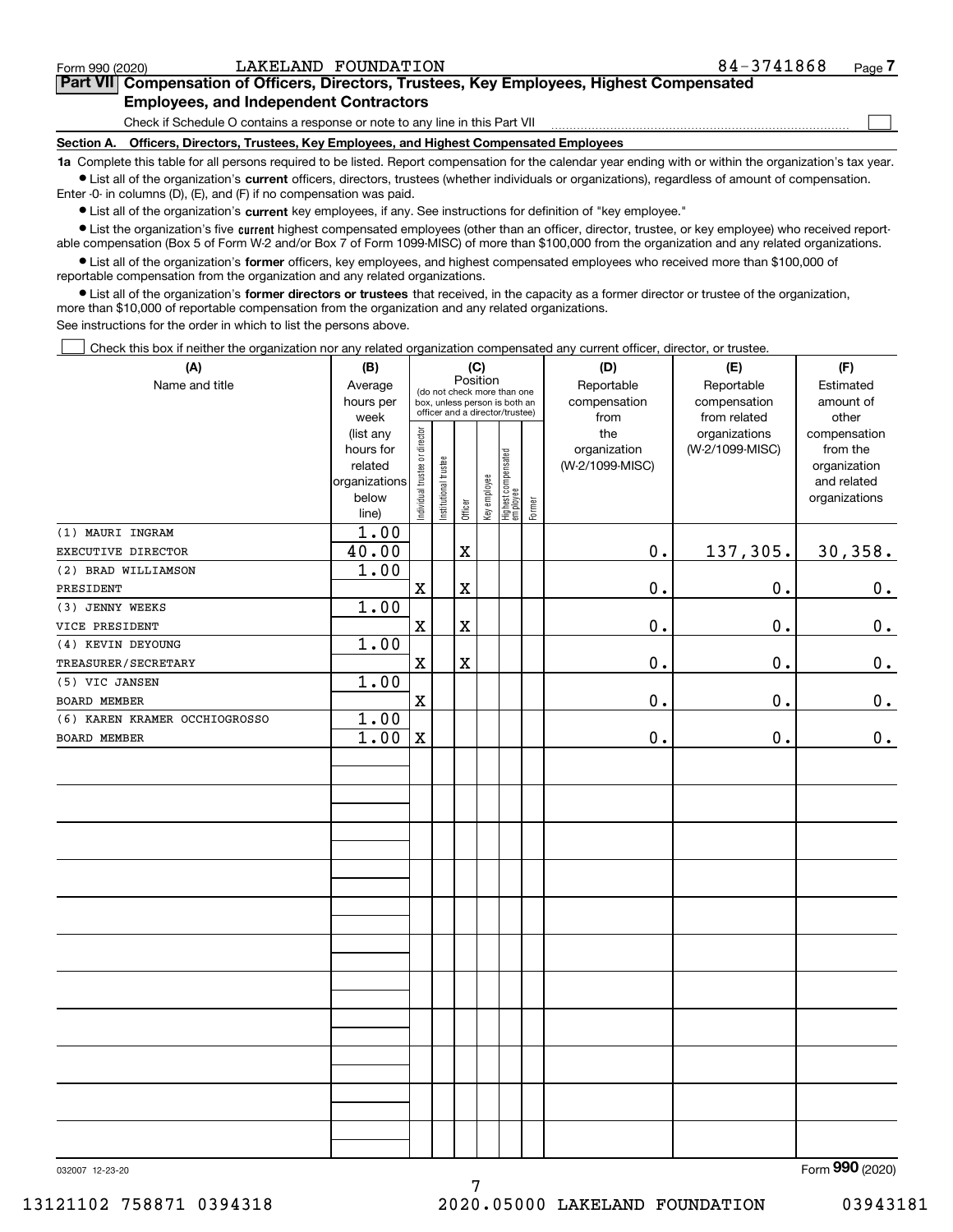|              | LAKELAND FOUNDATION<br>Form 990 (2020)                                                                                                                                                                                                                              |                                                                      |                                |                        |                 |              |                                                                                                 |        |                                                 | 84-3741868                                        |    |                     |                                                                          | Page 8 |
|--------------|---------------------------------------------------------------------------------------------------------------------------------------------------------------------------------------------------------------------------------------------------------------------|----------------------------------------------------------------------|--------------------------------|------------------------|-----------------|--------------|-------------------------------------------------------------------------------------------------|--------|-------------------------------------------------|---------------------------------------------------|----|---------------------|--------------------------------------------------------------------------|--------|
|              | <b>Part VII</b><br>Section A. Officers, Directors, Trustees, Key Employees, and Highest Compensated Employees (continued)                                                                                                                                           |                                                                      |                                |                        |                 |              |                                                                                                 |        |                                                 |                                                   |    |                     |                                                                          |        |
|              | (A)<br>Name and title                                                                                                                                                                                                                                               | (B)<br>Average<br>hours per<br>week                                  |                                |                        | (C)<br>Position |              | (do not check more than one<br>box, unless person is both an<br>officer and a director/trustee) |        | (D)<br>Reportable<br>compensation<br>from       | (E)<br>Reportable<br>compensation<br>from related |    |                     | (F)<br>Estimated<br>amount of<br>other                                   |        |
|              |                                                                                                                                                                                                                                                                     | (list any<br>hours for<br>related<br>organizations<br>below<br>line) | Individual trustee or director | In stitutional trustee | Officer         | key employee | Highest compensated<br>employee                                                                 | Former | the<br>organization<br>(W-2/1099-MISC)          | organizations<br>(W-2/1099-MISC)                  |    |                     | compensation<br>from the<br>organization<br>and related<br>organizations |        |
|              |                                                                                                                                                                                                                                                                     |                                                                      |                                |                        |                 |              |                                                                                                 |        |                                                 |                                                   |    |                     |                                                                          |        |
|              |                                                                                                                                                                                                                                                                     |                                                                      |                                |                        |                 |              |                                                                                                 |        |                                                 |                                                   |    |                     |                                                                          |        |
|              |                                                                                                                                                                                                                                                                     |                                                                      |                                |                        |                 |              |                                                                                                 |        |                                                 |                                                   |    |                     |                                                                          |        |
|              |                                                                                                                                                                                                                                                                     |                                                                      |                                |                        |                 |              |                                                                                                 |        |                                                 |                                                   |    |                     |                                                                          |        |
|              |                                                                                                                                                                                                                                                                     |                                                                      |                                |                        |                 |              |                                                                                                 |        |                                                 |                                                   |    |                     |                                                                          |        |
|              |                                                                                                                                                                                                                                                                     |                                                                      |                                |                        |                 |              |                                                                                                 |        |                                                 |                                                   |    |                     |                                                                          |        |
|              |                                                                                                                                                                                                                                                                     |                                                                      |                                |                        |                 |              |                                                                                                 |        |                                                 |                                                   |    |                     |                                                                          |        |
|              |                                                                                                                                                                                                                                                                     |                                                                      |                                |                        |                 |              |                                                                                                 |        |                                                 |                                                   |    |                     |                                                                          |        |
|              | 1b Subtotal                                                                                                                                                                                                                                                         |                                                                      |                                |                        |                 |              |                                                                                                 |        | 0.                                              | 137,305.                                          |    |                     | 30,358.                                                                  |        |
|              | c Total from continuation sheets to Part VII, Section A                                                                                                                                                                                                             |                                                                      |                                |                        |                 |              |                                                                                                 |        | $\overline{0}$ .<br>$\overline{\mathfrak{o}}$ . | 137,305.                                          | 0. |                     | 30, 358.                                                                 | 0.     |
| 2            | Total number of individuals (including but not limited to those listed above) who received more than \$100,000 of reportable<br>compensation from the organization                                                                                                  |                                                                      |                                |                        |                 |              |                                                                                                 |        |                                                 |                                                   |    |                     |                                                                          | 0      |
| 3            | Did the organization list any former officer, director, trustee, key employee, or highest compensated employee on                                                                                                                                                   |                                                                      |                                |                        |                 |              |                                                                                                 |        |                                                 |                                                   |    |                     | Yes                                                                      | No     |
| 4            | line 1a? If "Yes," complete Schedule J for such individual manufactured contained and the Yes," complete Schedule J for such individual<br>For any individual listed on line 1a, is the sum of reportable compensation and other compensation from the organization |                                                                      |                                |                        |                 |              |                                                                                                 |        |                                                 |                                                   |    | 3                   |                                                                          | х      |
| 5            | Did any person listed on line 1a receive or accrue compensation from any unrelated organization or individual for services                                                                                                                                          |                                                                      |                                |                        |                 |              |                                                                                                 |        |                                                 |                                                   |    | 4                   | X                                                                        |        |
|              | <b>Section B. Independent Contractors</b>                                                                                                                                                                                                                           |                                                                      |                                |                        |                 |              |                                                                                                 |        |                                                 |                                                   |    | 5                   |                                                                          | х      |
| 1            | Complete this table for your five highest compensated independent contractors that received more than \$100,000 of compensation from<br>the organization. Report compensation for the calendar year ending with or within the organization's tax year.              |                                                                      |                                |                        |                 |              |                                                                                                 |        |                                                 |                                                   |    |                     |                                                                          |        |
|              | (A)<br>Name and business address                                                                                                                                                                                                                                    |                                                                      |                                | <b>NONE</b>            |                 |              |                                                                                                 |        | (B)<br>Description of services                  |                                                   |    | (C)<br>Compensation |                                                                          |        |
|              |                                                                                                                                                                                                                                                                     |                                                                      |                                |                        |                 |              |                                                                                                 |        |                                                 |                                                   |    |                     |                                                                          |        |
|              |                                                                                                                                                                                                                                                                     |                                                                      |                                |                        |                 |              |                                                                                                 |        |                                                 |                                                   |    |                     |                                                                          |        |
|              |                                                                                                                                                                                                                                                                     |                                                                      |                                |                        |                 |              |                                                                                                 |        |                                                 |                                                   |    |                     |                                                                          |        |
|              |                                                                                                                                                                                                                                                                     |                                                                      |                                |                        |                 |              |                                                                                                 |        |                                                 |                                                   |    |                     |                                                                          |        |
| $\mathbf{2}$ | Total number of independent contractors (including but not limited to those listed above) who received more than                                                                                                                                                    |                                                                      |                                |                        |                 |              |                                                                                                 |        |                                                 |                                                   |    |                     |                                                                          |        |
|              | \$100,000 of compensation from the organization                                                                                                                                                                                                                     |                                                                      |                                |                        |                 | 0            |                                                                                                 |        |                                                 |                                                   |    | Form 990 (2020)     |                                                                          |        |

032008 12-23-20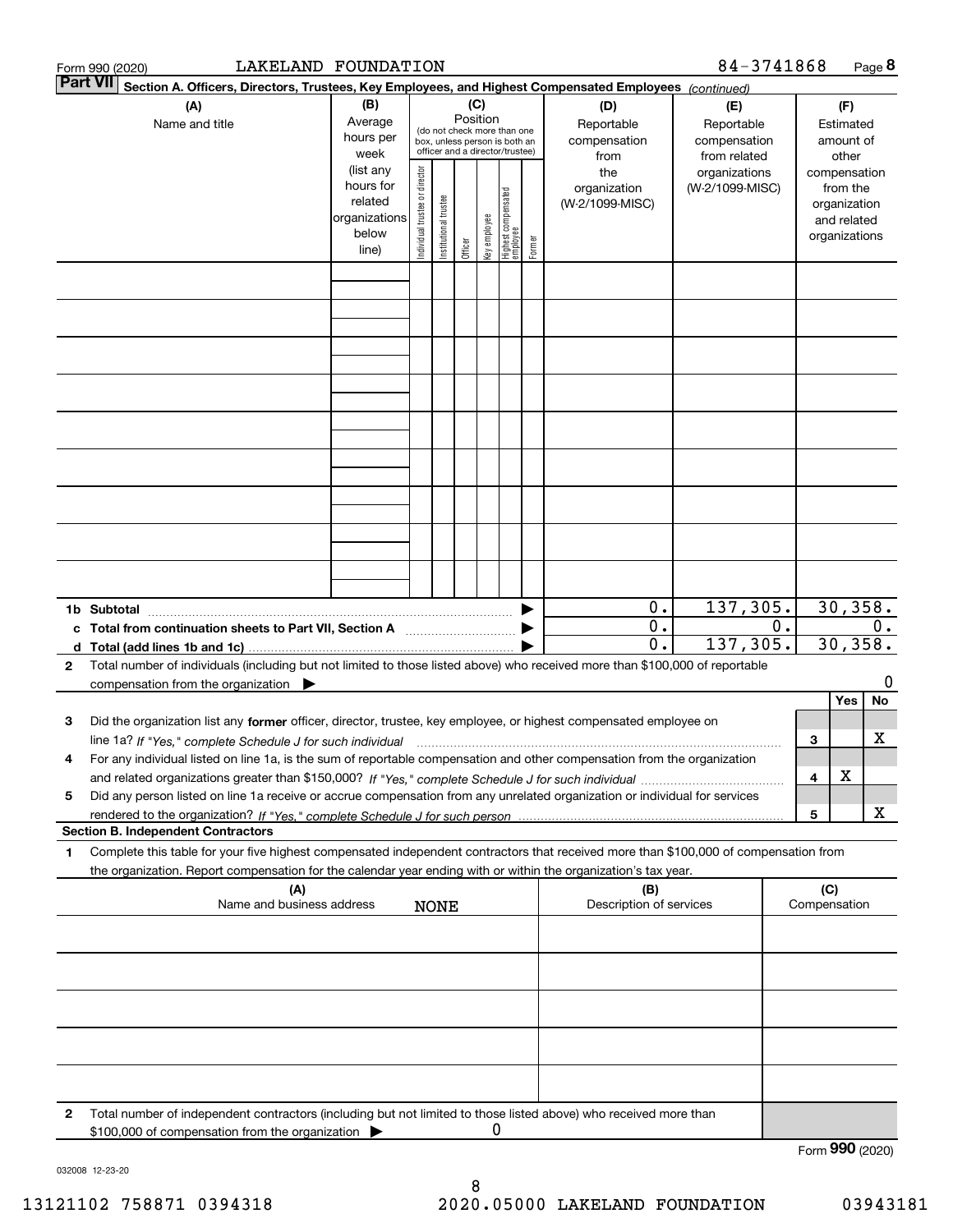|                                                           | <b>Part VIII</b>      | <b>Statement of Revenue</b>                                                                                                                                                                                                          |                                                                                            |                      |                      |                                              |                                      |                                                                 |
|-----------------------------------------------------------|-----------------------|--------------------------------------------------------------------------------------------------------------------------------------------------------------------------------------------------------------------------------------|--------------------------------------------------------------------------------------------|----------------------|----------------------|----------------------------------------------|--------------------------------------|-----------------------------------------------------------------|
|                                                           |                       | Check if Schedule O contains a response or note to any line in this Part VIII                                                                                                                                                        |                                                                                            |                      |                      |                                              |                                      |                                                                 |
|                                                           |                       |                                                                                                                                                                                                                                      |                                                                                            |                      | (A)<br>Total revenue | (B)<br>Related or exempt<br>function revenue | (C)<br>Unrelated<br>business revenue | (D)<br>Revenue excluded<br>from tax under<br>sections 512 - 514 |
| Contributions, Gifts, Grants<br>and Other Similar Amounts | b<br>с<br>d<br>е<br>f | 1 a Federated campaigns<br>Membership dues<br>Fundraising events<br>Related organizations<br>Government grants (contributions)<br>All other contributions, gifts, grants, and                                                        | 1a<br>1 <sub>b</sub><br>1 <sub>c</sub><br>1 <sub>d</sub><br>$\overline{\phantom{a}}$<br>1e |                      |                      |                                              |                                      |                                                                 |
|                                                           | g                     | similar amounts not included above<br>Noncash contributions included in lines 1a-1f                                                                                                                                                  | 1f<br>$1g$ \$                                                                              |                      |                      |                                              |                                      |                                                                 |
|                                                           |                       | h Total. Add lines 1a-1f                                                                                                                                                                                                             |                                                                                            |                      |                      |                                              |                                      |                                                                 |
|                                                           |                       |                                                                                                                                                                                                                                      |                                                                                            | <b>Business Code</b> |                      |                                              |                                      |                                                                 |
| Program Service<br>Revenue                                | b                     | 2 a RENTAL INCOME<br>the control of the control of the control of the control of the control of                                                                                                                                      |                                                                                            | 531190               | 236,450.             | 236,450.                                     |                                      |                                                                 |
|                                                           | c                     | <u> 1999 - Johann Barn, amerikansk politiker (</u>                                                                                                                                                                                   |                                                                                            |                      |                      |                                              |                                      |                                                                 |
|                                                           | d                     | the contract of the contract of the contract of the contract of the contract of                                                                                                                                                      |                                                                                            |                      |                      |                                              |                                      |                                                                 |
|                                                           | е                     |                                                                                                                                                                                                                                      |                                                                                            |                      |                      |                                              |                                      |                                                                 |
|                                                           | f                     |                                                                                                                                                                                                                                      |                                                                                            |                      |                      |                                              |                                      |                                                                 |
|                                                           | q                     |                                                                                                                                                                                                                                      |                                                                                            | ь                    | 236,450.             |                                              |                                      |                                                                 |
|                                                           | 3                     | Investment income (including dividends, interest, and                                                                                                                                                                                |                                                                                            |                      | 143.                 |                                              |                                      | 143.                                                            |
|                                                           | 4                     | Income from investment of tax-exempt bond proceeds                                                                                                                                                                                   |                                                                                            |                      |                      |                                              |                                      |                                                                 |
|                                                           | 5                     |                                                                                                                                                                                                                                      |                                                                                            |                      |                      |                                              |                                      |                                                                 |
|                                                           |                       |                                                                                                                                                                                                                                      | (i) Real                                                                                   | (ii) Personal        |                      |                                              |                                      |                                                                 |
|                                                           | 6а                    | Gross rents<br>.                                                                                                                                                                                                                     | 6a                                                                                         |                      |                      |                                              |                                      |                                                                 |
|                                                           | b                     | Less: rental expenses                                                                                                                                                                                                                | 6 <sub>b</sub>                                                                             |                      |                      |                                              |                                      |                                                                 |
|                                                           | c                     | Rental income or (loss)                                                                                                                                                                                                              | 6c                                                                                         |                      |                      |                                              |                                      |                                                                 |
|                                                           | d                     | Net rental income or (loss)                                                                                                                                                                                                          |                                                                                            |                      |                      |                                              |                                      |                                                                 |
|                                                           |                       | 7 a Gross amount from sales of                                                                                                                                                                                                       | (i) Securities                                                                             | (ii) Other           |                      |                                              |                                      |                                                                 |
|                                                           |                       | assets other than inventory                                                                                                                                                                                                          | 7a                                                                                         |                      |                      |                                              |                                      |                                                                 |
|                                                           |                       | <b>b</b> Less: cost or other basis                                                                                                                                                                                                   |                                                                                            |                      |                      |                                              |                                      |                                                                 |
|                                                           |                       | and sales expenses                                                                                                                                                                                                                   | 7b                                                                                         |                      |                      |                                              |                                      |                                                                 |
| Revenue                                                   |                       | c Gain or (loss)                                                                                                                                                                                                                     | 7c                                                                                         |                      |                      |                                              |                                      |                                                                 |
|                                                           |                       |                                                                                                                                                                                                                                      |                                                                                            |                      |                      |                                              |                                      |                                                                 |
| Other                                                     |                       | 8 a Gross income from fundraising events (not<br>including \$<br>contributions reported on line 1c). See                                                                                                                             | of<br>  8a                                                                                 |                      |                      |                                              |                                      |                                                                 |
|                                                           |                       |                                                                                                                                                                                                                                      | 8b                                                                                         |                      |                      |                                              |                                      |                                                                 |
|                                                           |                       | c Net income or (loss) from fundraising events                                                                                                                                                                                       |                                                                                            |                      |                      |                                              |                                      |                                                                 |
|                                                           |                       | 9 a Gross income from gaming activities. See                                                                                                                                                                                         |                                                                                            |                      |                      |                                              |                                      |                                                                 |
|                                                           |                       |                                                                                                                                                                                                                                      | 9a                                                                                         |                      |                      |                                              |                                      |                                                                 |
|                                                           |                       |                                                                                                                                                                                                                                      | 9 <sub>b</sub>                                                                             |                      |                      |                                              |                                      |                                                                 |
|                                                           |                       | c Net income or (loss) from gaming activities                                                                                                                                                                                        |                                                                                            |                      |                      |                                              |                                      |                                                                 |
|                                                           |                       | 10 a Gross sales of inventory, less returns                                                                                                                                                                                          |                                                                                            |                      |                      |                                              |                                      |                                                                 |
|                                                           |                       |                                                                                                                                                                                                                                      | 10a                                                                                        |                      |                      |                                              |                                      |                                                                 |
|                                                           |                       |                                                                                                                                                                                                                                      | 10b                                                                                        |                      |                      |                                              |                                      |                                                                 |
|                                                           |                       |                                                                                                                                                                                                                                      |                                                                                            |                      |                      |                                              |                                      |                                                                 |
|                                                           |                       | c Net income or (loss) from sales of inventory                                                                                                                                                                                       |                                                                                            |                      |                      |                                              |                                      |                                                                 |
|                                                           |                       |                                                                                                                                                                                                                                      |                                                                                            | <b>Business Code</b> |                      |                                              |                                      |                                                                 |
|                                                           | 11a                   | <u>and the contract of the contract of the contract of the contract of the contract of the contract of the contract of the contract of the contract of the contract of the contract of the contract of the contract of the contr</u> |                                                                                            |                      |                      |                                              |                                      |                                                                 |
| evenue                                                    | b                     | <u> 1989 - Johann Barn, mars ann an t-Amhain ann an t-Amhain ann an t-Amhain ann an t-Amhain ann an t-Amhain ann a</u>                                                                                                               |                                                                                            |                      |                      |                                              |                                      |                                                                 |
|                                                           | c                     | the contract of the contract of the contract of the contract of the contract of                                                                                                                                                      |                                                                                            |                      |                      |                                              |                                      |                                                                 |
| Miscellaneous                                             |                       |                                                                                                                                                                                                                                      |                                                                                            |                      |                      |                                              |                                      |                                                                 |
|                                                           |                       |                                                                                                                                                                                                                                      |                                                                                            | ▶                    |                      |                                              |                                      |                                                                 |
|                                                           | 12                    |                                                                                                                                                                                                                                      |                                                                                            |                      | 236,593.             | 236,450.                                     | 0.                                   | 143.                                                            |
|                                                           | 032009 12-23-20       |                                                                                                                                                                                                                                      |                                                                                            |                      |                      |                                              |                                      | Form 990 (2020)                                                 |

Form 990 (2020) Page LAKELAND FOUNDATION 84-3741868

9

13121102 758871 0394318 2020.05000 LAKELAND FOUNDATION 03943181

**9**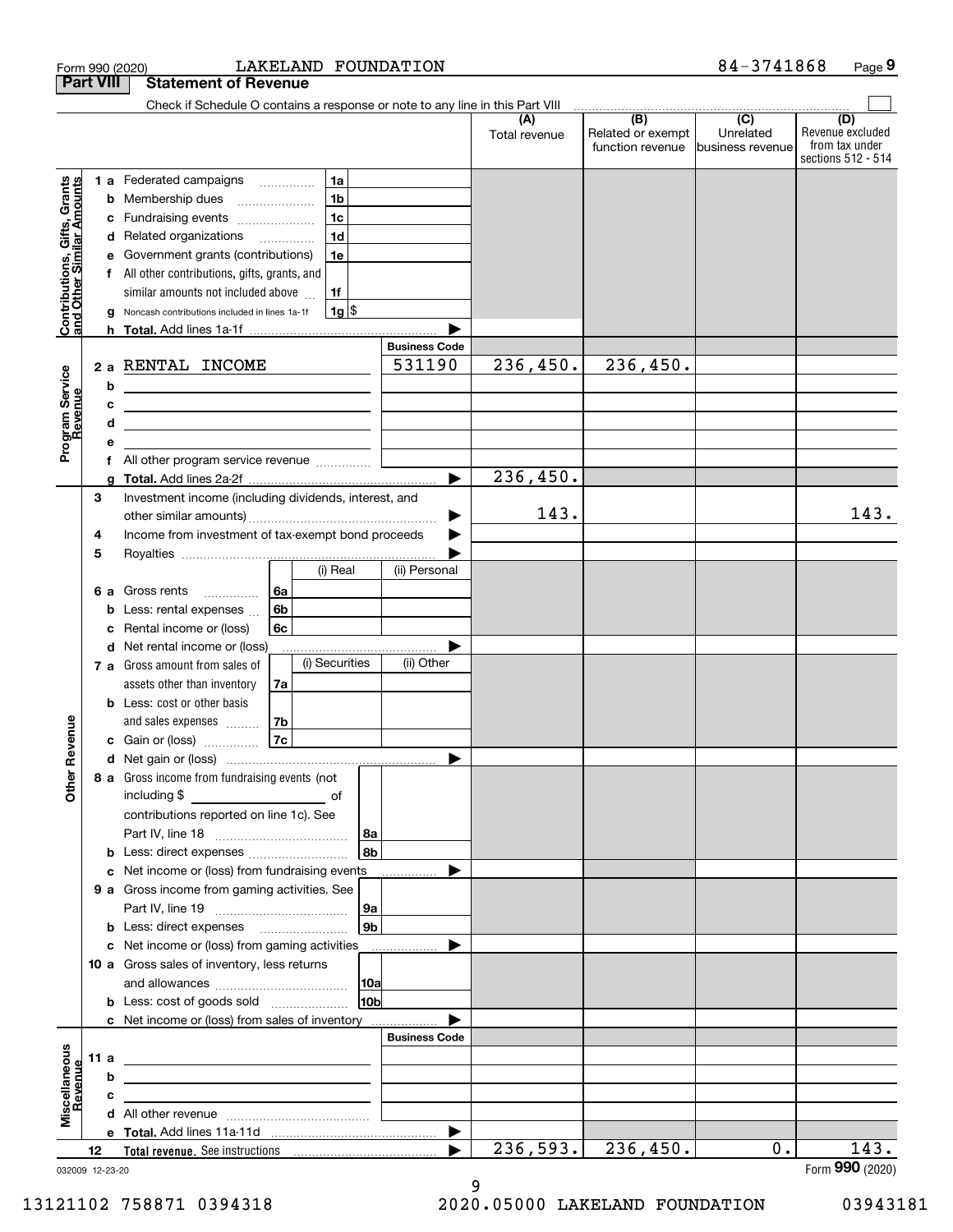$_{\rm Form}$  990 (2020) LAKELAND FOUNDATION 8  $4$  –  $3\,7\,4\,1\,8\,6\,8$   $\,$   $_{\rm Page}$ **Part IX Statement of Functional Expenses**

|              | Section 501(c)(3) and 501(c)(4) organizations must complete all columns. All other organizations must complete column (A).                                                                                 |                       |                                                 |                                                      |                                |
|--------------|------------------------------------------------------------------------------------------------------------------------------------------------------------------------------------------------------------|-----------------------|-------------------------------------------------|------------------------------------------------------|--------------------------------|
|              |                                                                                                                                                                                                            |                       |                                                 |                                                      |                                |
|              | Do not include amounts reported on lines 6b,<br>7b, 8b, 9b, and 10b of Part VIII.                                                                                                                          | (A)<br>Total expenses | $\overline{(B)}$<br>Program service<br>expenses | $\overline{C}$<br>Management and<br>general expenses | (D)<br>Fundraising<br>expenses |
| 1.           | Grants and other assistance to domestic organizations                                                                                                                                                      |                       |                                                 |                                                      |                                |
|              | and domestic governments. See Part IV, line 21                                                                                                                                                             | 180,000.              | 180,000.                                        |                                                      |                                |
| $\mathbf{2}$ | Grants and other assistance to domestic                                                                                                                                                                    |                       |                                                 |                                                      |                                |
|              | individuals. See Part IV, line 22                                                                                                                                                                          |                       |                                                 |                                                      |                                |
| 3            | Grants and other assistance to foreign                                                                                                                                                                     |                       |                                                 |                                                      |                                |
|              | organizations, foreign governments, and foreign                                                                                                                                                            |                       |                                                 |                                                      |                                |
|              | individuals. See Part IV, lines 15 and 16                                                                                                                                                                  |                       |                                                 |                                                      |                                |
| 4            | Benefits paid to or for members                                                                                                                                                                            |                       |                                                 |                                                      |                                |
| 5            | Compensation of current officers, directors,                                                                                                                                                               |                       |                                                 |                                                      |                                |
|              | trustees, and key employees                                                                                                                                                                                |                       |                                                 |                                                      |                                |
| 6            | Compensation not included above to disqualified                                                                                                                                                            |                       |                                                 |                                                      |                                |
|              | persons (as defined under section 4958(f)(1)) and                                                                                                                                                          |                       |                                                 |                                                      |                                |
|              | persons described in section 4958(c)(3)(B)                                                                                                                                                                 |                       |                                                 |                                                      |                                |
| 7            |                                                                                                                                                                                                            |                       |                                                 |                                                      |                                |
| 8            | Pension plan accruals and contributions (include                                                                                                                                                           |                       |                                                 |                                                      |                                |
|              | section 401(k) and 403(b) employer contributions)                                                                                                                                                          |                       |                                                 |                                                      |                                |
| 9            |                                                                                                                                                                                                            |                       |                                                 |                                                      |                                |
| 10           |                                                                                                                                                                                                            |                       |                                                 |                                                      |                                |
| 11           | Fees for services (nonemployees):                                                                                                                                                                          |                       |                                                 |                                                      |                                |
| a            |                                                                                                                                                                                                            |                       |                                                 |                                                      |                                |
| b            |                                                                                                                                                                                                            | 7,559.                |                                                 | 7,559.                                               |                                |
| с            |                                                                                                                                                                                                            |                       |                                                 |                                                      |                                |
| d            |                                                                                                                                                                                                            |                       |                                                 |                                                      |                                |
| е            | Professional fundraising services. See Part IV, line 17                                                                                                                                                    |                       |                                                 |                                                      |                                |
| f            | Investment management fees                                                                                                                                                                                 |                       |                                                 |                                                      |                                |
| g            | Other. (If line 11g amount exceeds 10% of line 25,                                                                                                                                                         |                       |                                                 |                                                      |                                |
|              | column (A) amount, list line 11g expenses on Sch O.)                                                                                                                                                       | 4,500.                |                                                 | 4,500.                                               |                                |
| 12           |                                                                                                                                                                                                            |                       |                                                 |                                                      |                                |
| 13           |                                                                                                                                                                                                            |                       |                                                 |                                                      |                                |
| 14           |                                                                                                                                                                                                            |                       |                                                 |                                                      |                                |
| 15           |                                                                                                                                                                                                            |                       |                                                 |                                                      |                                |
| 16           |                                                                                                                                                                                                            |                       |                                                 |                                                      |                                |
| 17           |                                                                                                                                                                                                            |                       |                                                 |                                                      |                                |
| 18           | Payments of travel or entertainment expenses                                                                                                                                                               |                       |                                                 |                                                      |                                |
|              | for any federal, state, or local public officials                                                                                                                                                          |                       |                                                 |                                                      |                                |
| 19           | Conferences, conventions, and meetings                                                                                                                                                                     |                       |                                                 |                                                      |                                |
| 20           | Interest                                                                                                                                                                                                   |                       |                                                 |                                                      |                                |
| 21           |                                                                                                                                                                                                            |                       |                                                 |                                                      |                                |
| 22           | Depreciation, depletion, and amortization                                                                                                                                                                  |                       |                                                 |                                                      |                                |
| 23           | Insurance                                                                                                                                                                                                  | $\overline{2,491}$ .  |                                                 | 2,491.                                               |                                |
| 24           | Other expenses. Itemize expenses not covered<br>above (List miscellaneous expenses on line 24e. If<br>line 24e amount exceeds 10% of line 25, column (A)<br>amount, list line 24e expenses on Schedule O.) |                       |                                                 |                                                      |                                |
|              | a ADMINISTRATIVE FEES                                                                                                                                                                                      | 18,000.               |                                                 | 18,000.                                              |                                |
| b            | PROPERTY TAXES                                                                                                                                                                                             | 13,472.               |                                                 | 13,472.                                              |                                |
|              | MEMBERSHIP DUES                                                                                                                                                                                            | $\overline{75}$ .     |                                                 | $\overline{75}$ .                                    |                                |
| d            | <b>BANK FEES</b>                                                                                                                                                                                           | 60.                   |                                                 | 60.                                                  |                                |
|              | e All other expenses                                                                                                                                                                                       |                       |                                                 |                                                      |                                |
| 25           | Total functional expenses. Add lines 1 through 24e                                                                                                                                                         | 226, 157.             | 180,000.                                        | 46,157.                                              | 0.                             |
| 26           | Joint costs. Complete this line only if the organization                                                                                                                                                   |                       |                                                 |                                                      |                                |
|              | reported in column (B) joint costs from a combined                                                                                                                                                         |                       |                                                 |                                                      |                                |
|              | educational campaign and fundraising solicitation.                                                                                                                                                         |                       |                                                 |                                                      |                                |
|              | Check here $\blacktriangleright$<br>if following SOP 98-2 (ASC 958-720)                                                                                                                                    |                       |                                                 |                                                      |                                |

032010 12-23-20

10 13121102 758871 0394318 2020.05000 LAKELAND FOUNDATION 03943181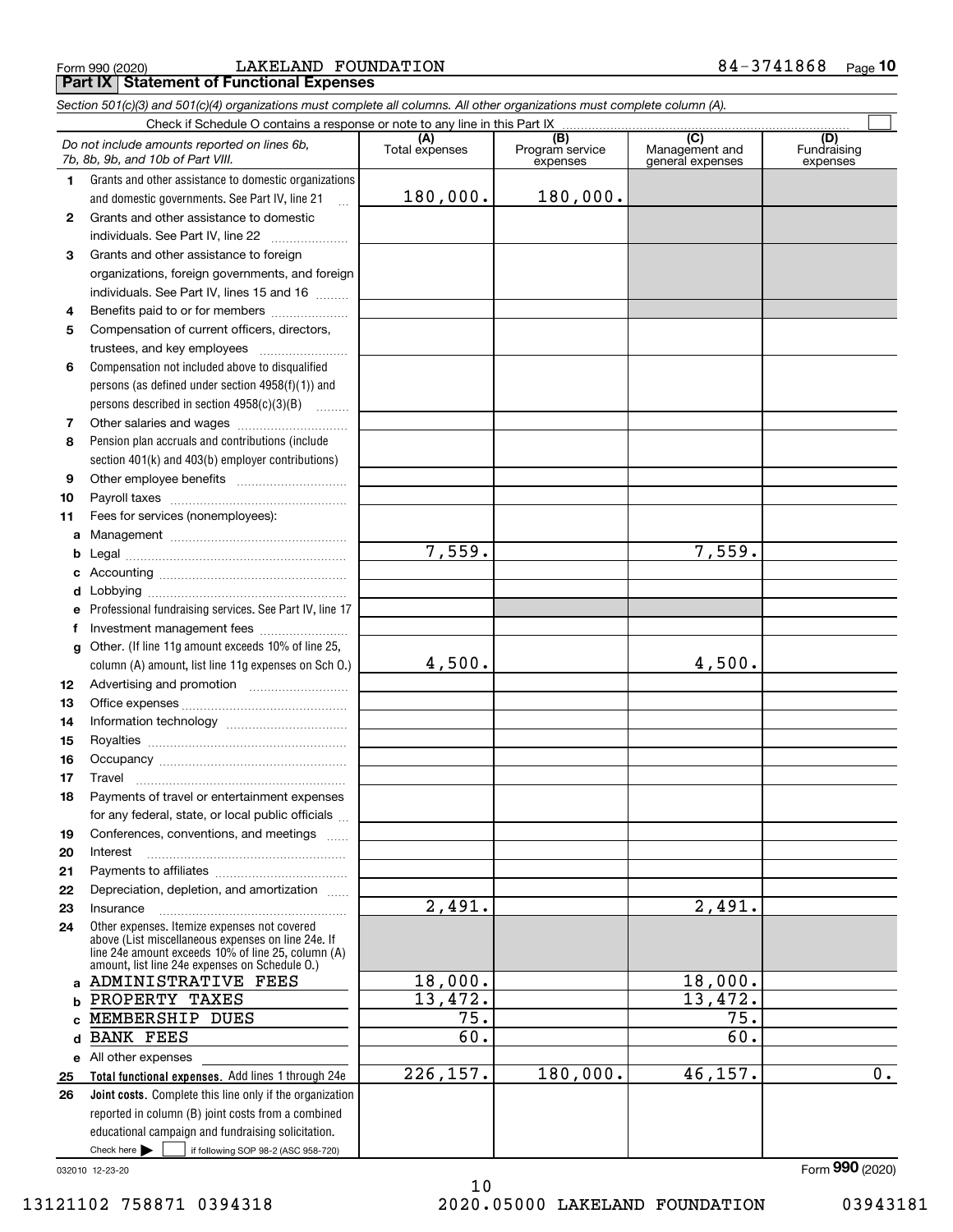### $_{\rm Form}$  990 (2020) LAKELAND FOUNDATION 8  $4$  –  $3\,7\,4\,1\,8\,6\,8$   $\,$   $_{\rm Page}$ **Part X Balance Sheet**

Check if Schedule O contains a response or note to any line in this Part X

|                             |    |                                                                                                                     |             |                          | (A)<br>Beginning of year |                | (B)<br>End of year |
|-----------------------------|----|---------------------------------------------------------------------------------------------------------------------|-------------|--------------------------|--------------------------|----------------|--------------------|
|                             | 1  | Cash - non-interest-bearing                                                                                         |             |                          | 108, 305.                | 1              | 165,011.           |
|                             | 2  |                                                                                                                     |             |                          |                          | $\mathbf{2}$   |                    |
|                             | 3  |                                                                                                                     |             |                          |                          | 3              |                    |
|                             | 4  |                                                                                                                     |             |                          | 4                        |                |                    |
|                             | 5  | Loans and other receivables from any current or former officer, director,                                           |             |                          |                          |                |                    |
|                             |    | trustee, key employee, creator or founder, substantial contributor, or 35%                                          |             |                          |                          |                |                    |
|                             |    | controlled entity or family member of any of these persons                                                          |             |                          |                          | 5              |                    |
|                             | 6  | Loans and other receivables from other disqualified persons (as defined                                             |             |                          |                          |                |                    |
|                             |    | under section $4958(f)(1)$ , and persons described in section $4958(c)(3)(B)$                                       |             | $\ldots$                 |                          | 6              |                    |
|                             | 7  |                                                                                                                     |             |                          |                          | $\overline{7}$ |                    |
| Assets                      | 8  |                                                                                                                     |             | 8                        |                          |                |                    |
|                             | 9  | Prepaid expenses and deferred charges                                                                               |             | 9                        |                          |                |                    |
|                             |    | <b>10a</b> Land, buildings, and equipment: cost or other                                                            |             |                          |                          |                |                    |
|                             |    | basis. Complete Part VI of Schedule D  10a                                                                          |             | 10,500,000.              |                          |                |                    |
|                             |    | <u>10b</u><br><b>b</b> Less: accumulated depreciation                                                               | 10,500,000. | 10 <sub>c</sub>          | 10,500,000.              |                |                    |
|                             | 11 |                                                                                                                     |             | 11                       |                          |                |                    |
|                             | 12 |                                                                                                                     |             |                          |                          | 12             |                    |
|                             | 13 |                                                                                                                     |             | 13                       |                          |                |                    |
|                             | 14 |                                                                                                                     |             | 14                       |                          |                |                    |
|                             | 15 |                                                                                                                     |             |                          |                          | 15             |                    |
|                             | 16 |                                                                                                                     |             |                          | 10,608,305.              | 16             | 10,665,011.        |
|                             | 17 |                                                                                                                     |             |                          |                          | 17             | 1,270.             |
|                             | 18 |                                                                                                                     |             |                          |                          | 18             | 45,000.            |
|                             | 19 | Deferred revenue manual contracts and contracts are all the manual contracts and contracts are all the contracts of |             | 19                       |                          |                |                    |
|                             | 20 |                                                                                                                     |             | 20                       |                          |                |                    |
|                             | 21 | Escrow or custodial account liability. Complete Part IV of Schedule D                                               |             | .                        |                          | 21             |                    |
|                             | 22 | Loans and other payables to any current or former officer, director,                                                |             |                          |                          |                |                    |
| abilities                   |    | trustee, key employee, creator or founder, substantial contributor, or 35%                                          |             |                          |                          |                |                    |
|                             |    | controlled entity or family member of any of these persons                                                          |             |                          |                          | 22             |                    |
|                             | 23 | Secured mortgages and notes payable to unrelated third parties                                                      |             | $\overline{\phantom{a}}$ |                          | 23             |                    |
|                             | 24 |                                                                                                                     |             |                          |                          | 24             |                    |
|                             | 25 | Other liabilities (including federal income tax, payables to related third                                          |             |                          |                          |                |                    |
|                             |    | parties, and other liabilities not included on lines 17-24). Complete Part X                                        |             |                          |                          |                |                    |
|                             |    | of Schedule D                                                                                                       |             |                          |                          | 25             |                    |
|                             | 26 | Total liabilities. Add lines 17 through 25                                                                          |             |                          | 0.                       | 26             | 46,270.            |
|                             |    | Organizations that follow FASB ASC 958, check here $\blacktriangleright \boxed{X}$                                  |             |                          |                          |                |                    |
|                             |    | and complete lines 27, 28, 32, and 33.                                                                              |             |                          |                          |                |                    |
|                             | 27 | Net assets without donor restrictions                                                                               |             |                          | 10,608,305.              | 27             | 10,618,741.        |
|                             | 28 |                                                                                                                     |             |                          |                          | 28             |                    |
|                             |    | Organizations that do not follow FASB ASC 958, check here $\blacktriangleright$                                     |             |                          |                          |                |                    |
|                             |    | and complete lines 29 through 33.                                                                                   |             |                          |                          |                |                    |
| Net Assets or Fund Balances | 29 |                                                                                                                     |             |                          |                          | 29             |                    |
|                             | 30 | Paid-in or capital surplus, or land, building, or equipment fund                                                    |             |                          |                          | 30             |                    |
|                             | 31 | Retained earnings, endowment, accumulated income, or other funds                                                    |             | .                        |                          | 31             |                    |
|                             | 32 |                                                                                                                     |             |                          | 10,608,305.              | 32             | 10,618,741.        |
|                             | 33 |                                                                                                                     |             |                          | 10,608,305.              | 33             | 10,665,011.        |

 $\mathcal{L}^{\text{max}}$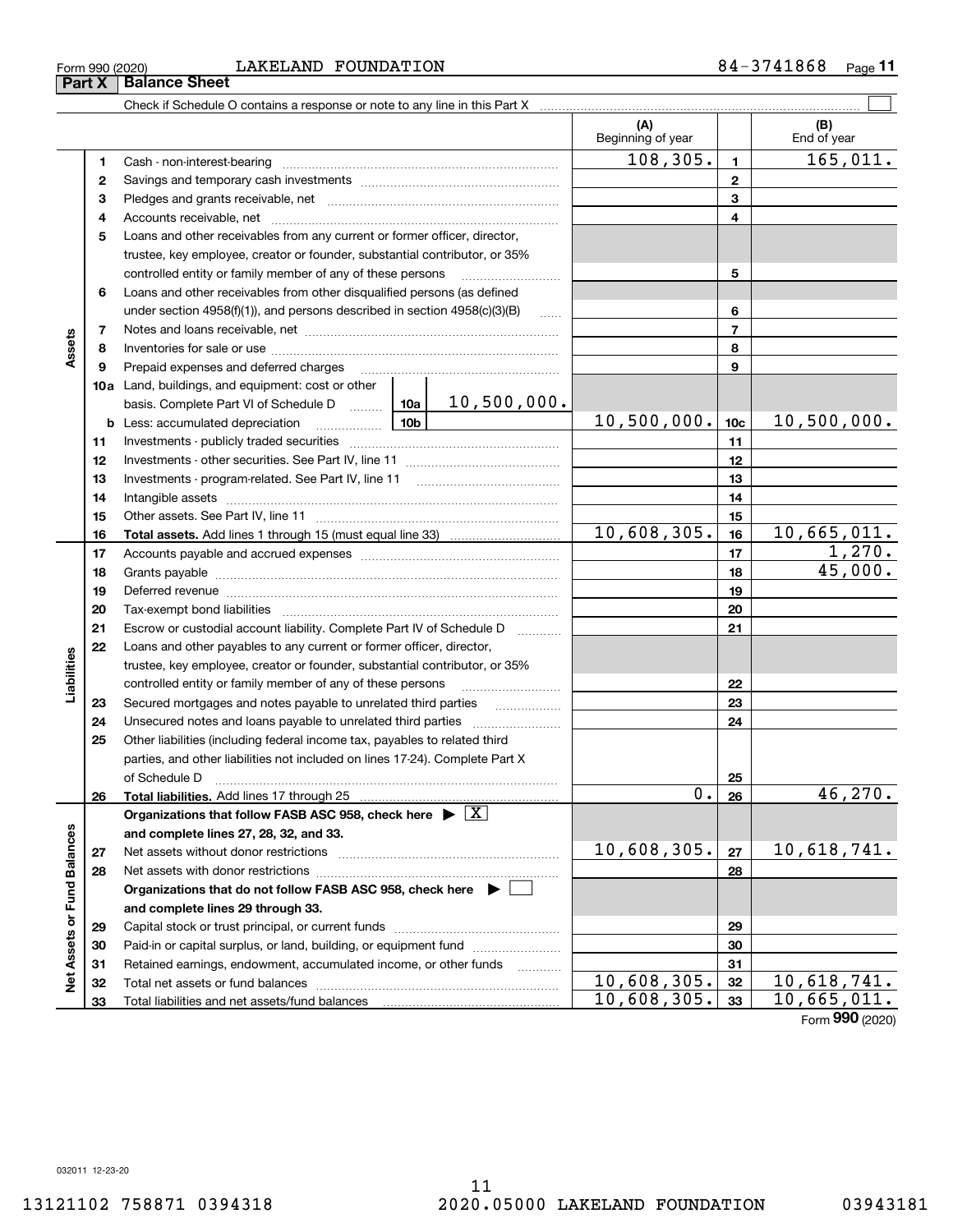| <b>Part XI   Reconciliation of Net Assets</b><br>236,593.<br>Total revenue (must equal Part VIII, column (A), line 12)<br>1.<br>1<br>226, 157.<br>$\mathbf{2}$<br>2<br>10,436.<br>$\overline{3}$<br>Revenue less expenses. Subtract line 2 from line 1<br>з<br>10,608,305.<br>4<br>4<br>5<br>Net unrealized gains (losses) on investments<br>5<br>6<br>6<br>$\overline{7}$<br>7<br>Investment expenses www.communication.com/www.communication.com/www.communication.com/www.com<br>8<br>8<br>Prior period adjustments<br>$\mathbf{Q}$<br>Other changes in net assets or fund balances (explain on Schedule O)<br>9<br>Net assets or fund balances at end of year. Combine lines 3 through 9 (must equal Part X, line 32,<br>10<br>10,618,741.<br>10<br>Part XII Financial Statements and Reporting<br>Check if Schedule O contains a response or note to any line in this Part XII [11] [12] Check if Schedule O contains a response or note to any line in this Part XII<br><b>Yes</b><br>$\boxed{\mathbf{X}}$ Accrual<br>Accounting method used to prepare the Form 990: <u>I</u> Cash<br>Other<br>1<br>If the organization changed its method of accounting from a prior year or checked "Other," explain in Schedule O.<br>2a Were the organization's financial statements compiled or reviewed by an independent accountant?<br>2a<br>If "Yes," check a box below to indicate whether the financial statements for the year were compiled or reviewed on a<br>separate basis, consolidated basis, or both:<br>Separate basis<br><b>Consolidated basis</b><br>Both consolidated and separate basis<br>X<br><b>b</b> Were the organization's financial statements audited by an independent accountant?<br>2 <sub>b</sub><br>If "Yes," check a box below to indicate whether the financial statements for the year were audited on a separate basis, | LAKELAND FOUNDATION<br>Form 990 (2020) | 84-3741868 | $P_{aqe}$ 12 |
|----------------------------------------------------------------------------------------------------------------------------------------------------------------------------------------------------------------------------------------------------------------------------------------------------------------------------------------------------------------------------------------------------------------------------------------------------------------------------------------------------------------------------------------------------------------------------------------------------------------------------------------------------------------------------------------------------------------------------------------------------------------------------------------------------------------------------------------------------------------------------------------------------------------------------------------------------------------------------------------------------------------------------------------------------------------------------------------------------------------------------------------------------------------------------------------------------------------------------------------------------------------------------------------------------------------------------------------------------------------------------------------------------------------------------------------------------------------------------------------------------------------------------------------------------------------------------------------------------------------------------------------------------------------------------------------------------------------------------------------------------------------------------------------------------------------------------------------------------------|----------------------------------------|------------|--------------|
|                                                                                                                                                                                                                                                                                                                                                                                                                                                                                                                                                                                                                                                                                                                                                                                                                                                                                                                                                                                                                                                                                                                                                                                                                                                                                                                                                                                                                                                                                                                                                                                                                                                                                                                                                                                                                                                          |                                        |            |              |
|                                                                                                                                                                                                                                                                                                                                                                                                                                                                                                                                                                                                                                                                                                                                                                                                                                                                                                                                                                                                                                                                                                                                                                                                                                                                                                                                                                                                                                                                                                                                                                                                                                                                                                                                                                                                                                                          |                                        |            |              |
|                                                                                                                                                                                                                                                                                                                                                                                                                                                                                                                                                                                                                                                                                                                                                                                                                                                                                                                                                                                                                                                                                                                                                                                                                                                                                                                                                                                                                                                                                                                                                                                                                                                                                                                                                                                                                                                          |                                        |            |              |
|                                                                                                                                                                                                                                                                                                                                                                                                                                                                                                                                                                                                                                                                                                                                                                                                                                                                                                                                                                                                                                                                                                                                                                                                                                                                                                                                                                                                                                                                                                                                                                                                                                                                                                                                                                                                                                                          |                                        |            |              |
|                                                                                                                                                                                                                                                                                                                                                                                                                                                                                                                                                                                                                                                                                                                                                                                                                                                                                                                                                                                                                                                                                                                                                                                                                                                                                                                                                                                                                                                                                                                                                                                                                                                                                                                                                                                                                                                          |                                        |            |              |
|                                                                                                                                                                                                                                                                                                                                                                                                                                                                                                                                                                                                                                                                                                                                                                                                                                                                                                                                                                                                                                                                                                                                                                                                                                                                                                                                                                                                                                                                                                                                                                                                                                                                                                                                                                                                                                                          |                                        |            |              |
|                                                                                                                                                                                                                                                                                                                                                                                                                                                                                                                                                                                                                                                                                                                                                                                                                                                                                                                                                                                                                                                                                                                                                                                                                                                                                                                                                                                                                                                                                                                                                                                                                                                                                                                                                                                                                                                          |                                        |            |              |
|                                                                                                                                                                                                                                                                                                                                                                                                                                                                                                                                                                                                                                                                                                                                                                                                                                                                                                                                                                                                                                                                                                                                                                                                                                                                                                                                                                                                                                                                                                                                                                                                                                                                                                                                                                                                                                                          |                                        |            |              |
|                                                                                                                                                                                                                                                                                                                                                                                                                                                                                                                                                                                                                                                                                                                                                                                                                                                                                                                                                                                                                                                                                                                                                                                                                                                                                                                                                                                                                                                                                                                                                                                                                                                                                                                                                                                                                                                          |                                        |            |              |
|                                                                                                                                                                                                                                                                                                                                                                                                                                                                                                                                                                                                                                                                                                                                                                                                                                                                                                                                                                                                                                                                                                                                                                                                                                                                                                                                                                                                                                                                                                                                                                                                                                                                                                                                                                                                                                                          |                                        |            |              |
|                                                                                                                                                                                                                                                                                                                                                                                                                                                                                                                                                                                                                                                                                                                                                                                                                                                                                                                                                                                                                                                                                                                                                                                                                                                                                                                                                                                                                                                                                                                                                                                                                                                                                                                                                                                                                                                          |                                        |            |              |
|                                                                                                                                                                                                                                                                                                                                                                                                                                                                                                                                                                                                                                                                                                                                                                                                                                                                                                                                                                                                                                                                                                                                                                                                                                                                                                                                                                                                                                                                                                                                                                                                                                                                                                                                                                                                                                                          |                                        |            | 0.           |
|                                                                                                                                                                                                                                                                                                                                                                                                                                                                                                                                                                                                                                                                                                                                                                                                                                                                                                                                                                                                                                                                                                                                                                                                                                                                                                                                                                                                                                                                                                                                                                                                                                                                                                                                                                                                                                                          |                                        |            |              |
|                                                                                                                                                                                                                                                                                                                                                                                                                                                                                                                                                                                                                                                                                                                                                                                                                                                                                                                                                                                                                                                                                                                                                                                                                                                                                                                                                                                                                                                                                                                                                                                                                                                                                                                                                                                                                                                          |                                        |            |              |
|                                                                                                                                                                                                                                                                                                                                                                                                                                                                                                                                                                                                                                                                                                                                                                                                                                                                                                                                                                                                                                                                                                                                                                                                                                                                                                                                                                                                                                                                                                                                                                                                                                                                                                                                                                                                                                                          |                                        |            |              |
|                                                                                                                                                                                                                                                                                                                                                                                                                                                                                                                                                                                                                                                                                                                                                                                                                                                                                                                                                                                                                                                                                                                                                                                                                                                                                                                                                                                                                                                                                                                                                                                                                                                                                                                                                                                                                                                          |                                        |            |              |
|                                                                                                                                                                                                                                                                                                                                                                                                                                                                                                                                                                                                                                                                                                                                                                                                                                                                                                                                                                                                                                                                                                                                                                                                                                                                                                                                                                                                                                                                                                                                                                                                                                                                                                                                                                                                                                                          |                                        |            | No           |
|                                                                                                                                                                                                                                                                                                                                                                                                                                                                                                                                                                                                                                                                                                                                                                                                                                                                                                                                                                                                                                                                                                                                                                                                                                                                                                                                                                                                                                                                                                                                                                                                                                                                                                                                                                                                                                                          |                                        |            |              |
|                                                                                                                                                                                                                                                                                                                                                                                                                                                                                                                                                                                                                                                                                                                                                                                                                                                                                                                                                                                                                                                                                                                                                                                                                                                                                                                                                                                                                                                                                                                                                                                                                                                                                                                                                                                                                                                          |                                        |            |              |
|                                                                                                                                                                                                                                                                                                                                                                                                                                                                                                                                                                                                                                                                                                                                                                                                                                                                                                                                                                                                                                                                                                                                                                                                                                                                                                                                                                                                                                                                                                                                                                                                                                                                                                                                                                                                                                                          |                                        |            | x            |
|                                                                                                                                                                                                                                                                                                                                                                                                                                                                                                                                                                                                                                                                                                                                                                                                                                                                                                                                                                                                                                                                                                                                                                                                                                                                                                                                                                                                                                                                                                                                                                                                                                                                                                                                                                                                                                                          |                                        |            |              |
|                                                                                                                                                                                                                                                                                                                                                                                                                                                                                                                                                                                                                                                                                                                                                                                                                                                                                                                                                                                                                                                                                                                                                                                                                                                                                                                                                                                                                                                                                                                                                                                                                                                                                                                                                                                                                                                          |                                        |            |              |
|                                                                                                                                                                                                                                                                                                                                                                                                                                                                                                                                                                                                                                                                                                                                                                                                                                                                                                                                                                                                                                                                                                                                                                                                                                                                                                                                                                                                                                                                                                                                                                                                                                                                                                                                                                                                                                                          |                                        |            |              |
|                                                                                                                                                                                                                                                                                                                                                                                                                                                                                                                                                                                                                                                                                                                                                                                                                                                                                                                                                                                                                                                                                                                                                                                                                                                                                                                                                                                                                                                                                                                                                                                                                                                                                                                                                                                                                                                          |                                        |            |              |
|                                                                                                                                                                                                                                                                                                                                                                                                                                                                                                                                                                                                                                                                                                                                                                                                                                                                                                                                                                                                                                                                                                                                                                                                                                                                                                                                                                                                                                                                                                                                                                                                                                                                                                                                                                                                                                                          |                                        |            |              |
|                                                                                                                                                                                                                                                                                                                                                                                                                                                                                                                                                                                                                                                                                                                                                                                                                                                                                                                                                                                                                                                                                                                                                                                                                                                                                                                                                                                                                                                                                                                                                                                                                                                                                                                                                                                                                                                          | consolidated basis, or both:           |            |              |
| $\mid$ $\rm X \mid$ Consolidated basis<br>Separate basis<br>Both consolidated and separate basis                                                                                                                                                                                                                                                                                                                                                                                                                                                                                                                                                                                                                                                                                                                                                                                                                                                                                                                                                                                                                                                                                                                                                                                                                                                                                                                                                                                                                                                                                                                                                                                                                                                                                                                                                         |                                        |            |              |
| c If "Yes" to line 2a or 2b, does the organization have a committee that assumes responsibility for oversight of the audit,                                                                                                                                                                                                                                                                                                                                                                                                                                                                                                                                                                                                                                                                                                                                                                                                                                                                                                                                                                                                                                                                                                                                                                                                                                                                                                                                                                                                                                                                                                                                                                                                                                                                                                                              |                                        |            |              |
| x<br>2c                                                                                                                                                                                                                                                                                                                                                                                                                                                                                                                                                                                                                                                                                                                                                                                                                                                                                                                                                                                                                                                                                                                                                                                                                                                                                                                                                                                                                                                                                                                                                                                                                                                                                                                                                                                                                                                  |                                        |            |              |
| If the organization changed either its oversight process or selection process during the tax year, explain on Schedule O.                                                                                                                                                                                                                                                                                                                                                                                                                                                                                                                                                                                                                                                                                                                                                                                                                                                                                                                                                                                                                                                                                                                                                                                                                                                                                                                                                                                                                                                                                                                                                                                                                                                                                                                                |                                        |            |              |
| 3a As a result of a federal award, was the organization required to undergo an audit or audits as set forth in the Single Audit                                                                                                                                                                                                                                                                                                                                                                                                                                                                                                                                                                                                                                                                                                                                                                                                                                                                                                                                                                                                                                                                                                                                                                                                                                                                                                                                                                                                                                                                                                                                                                                                                                                                                                                          |                                        |            |              |
| x<br>3a                                                                                                                                                                                                                                                                                                                                                                                                                                                                                                                                                                                                                                                                                                                                                                                                                                                                                                                                                                                                                                                                                                                                                                                                                                                                                                                                                                                                                                                                                                                                                                                                                                                                                                                                                                                                                                                  |                                        |            |              |
| If "Yes," did the organization undergo the required audit or audits? If the organization did not undergo the required audit<br>b                                                                                                                                                                                                                                                                                                                                                                                                                                                                                                                                                                                                                                                                                                                                                                                                                                                                                                                                                                                                                                                                                                                                                                                                                                                                                                                                                                                                                                                                                                                                                                                                                                                                                                                         |                                        |            |              |
| 3b<br>nnn                                                                                                                                                                                                                                                                                                                                                                                                                                                                                                                                                                                                                                                                                                                                                                                                                                                                                                                                                                                                                                                                                                                                                                                                                                                                                                                                                                                                                                                                                                                                                                                                                                                                                                                                                                                                                                                |                                        |            |              |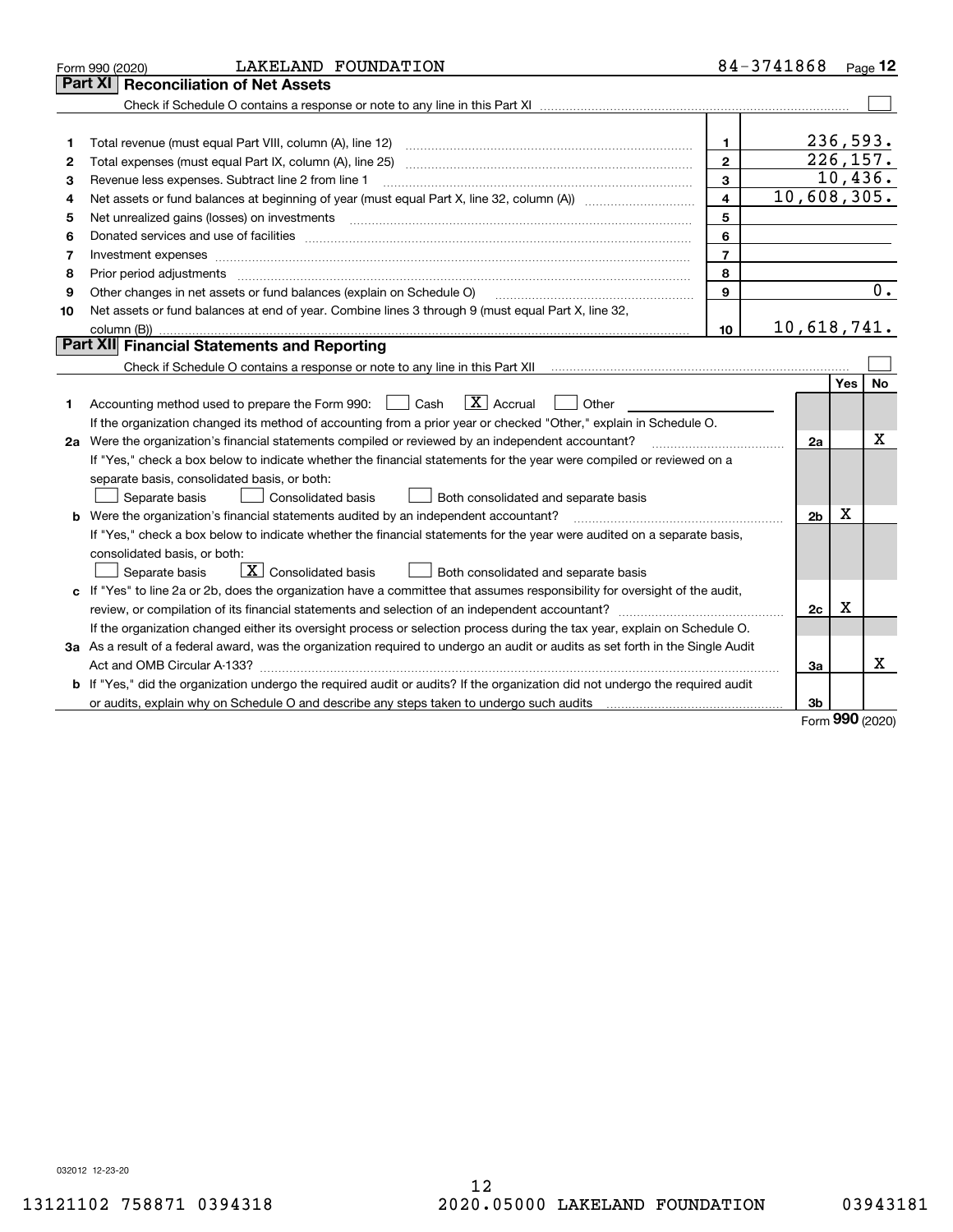| <b>SCHEDULE A</b> |
|-------------------|
|-------------------|

Department of the Treasury Internal Revenue Service

**(Form 990 or 990-EZ)**

## **Public Charity Status and Public Support**

**Complete if the organization is a section 501(c)(3) organization or a section 4947(a)(1) nonexempt charitable trust. | Attach to Form 990 or Form 990-EZ.** 

**60 to www.irs.gov/Form990 for instructions and information.** 

| ınd the latest information. |  |
|-----------------------------|--|
|                             |  |

OMB No. 1545-0047

**Open to Public Inspection**

**2020**

|        |                    | Name of the organization                                                                                                                     |                     |                                                        |                             |                                 |                            |          | <b>Employer identification number</b> |
|--------|--------------------|----------------------------------------------------------------------------------------------------------------------------------------------|---------------------|--------------------------------------------------------|-----------------------------|---------------------------------|----------------------------|----------|---------------------------------------|
|        |                    |                                                                                                                                              | LAKELAND FOUNDATION |                                                        |                             |                                 |                            |          | 84-3741868                            |
| Part I |                    | Reason for Public Charity Status. (All organizations must complete this part.) See instructions.                                             |                     |                                                        |                             |                                 |                            |          |                                       |
|        |                    | The organization is not a private foundation because it is: (For lines 1 through 12, check only one box.)                                    |                     |                                                        |                             |                                 |                            |          |                                       |
| 1      |                    | A church, convention of churches, or association of churches described in section 170(b)(1)(A)(i).                                           |                     |                                                        |                             |                                 |                            |          |                                       |
| 2      |                    | A school described in section 170(b)(1)(A)(ii). (Attach Schedule E (Form 990 or 990-EZ).)                                                    |                     |                                                        |                             |                                 |                            |          |                                       |
| 3      |                    | A hospital or a cooperative hospital service organization described in section 170(b)(1)(A)(iii).                                            |                     |                                                        |                             |                                 |                            |          |                                       |
|        |                    | A medical research organization operated in conjunction with a hospital described in section 170(b)(1)(A)(iii). Enter the hospital's name,   |                     |                                                        |                             |                                 |                            |          |                                       |
|        |                    | city, and state:                                                                                                                             |                     |                                                        |                             |                                 |                            |          |                                       |
| 5      |                    | An organization operated for the benefit of a college or university owned or operated by a governmental unit described in                    |                     |                                                        |                             |                                 |                            |          |                                       |
|        |                    | section 170(b)(1)(A)(iv). (Complete Part II.)                                                                                                |                     |                                                        |                             |                                 |                            |          |                                       |
| 6      |                    | A federal, state, or local government or governmental unit described in section 170(b)(1)(A)(v).                                             |                     |                                                        |                             |                                 |                            |          |                                       |
|        |                    | An organization that normally receives a substantial part of its support from a governmental unit or from the general public described in    |                     |                                                        |                             |                                 |                            |          |                                       |
|        |                    | section 170(b)(1)(A)(vi). (Complete Part II.)                                                                                                |                     |                                                        |                             |                                 |                            |          |                                       |
| 8      |                    | A community trust described in section 170(b)(1)(A)(vi). (Complete Part II.)                                                                 |                     |                                                        |                             |                                 |                            |          |                                       |
| 9      |                    | An agricultural research organization described in section 170(b)(1)(A)(ix) operated in conjunction with a land-grant college                |                     |                                                        |                             |                                 |                            |          |                                       |
|        |                    | or university or a non-land-grant college of agriculture (see instructions). Enter the name, city, and state of the college or               |                     |                                                        |                             |                                 |                            |          |                                       |
|        |                    | university:                                                                                                                                  |                     |                                                        |                             |                                 |                            |          |                                       |
| 10     |                    | An organization that normally receives (1) more than 33 1/3% of its support from contributions, membership fees, and gross receipts from     |                     |                                                        |                             |                                 |                            |          |                                       |
|        |                    | activities related to its exempt functions, subject to certain exceptions; and (2) no more than 33 1/3% of its support from gross investment |                     |                                                        |                             |                                 |                            |          |                                       |
|        |                    | income and unrelated business taxable income (less section 511 tax) from businesses acquired by the organization after June 30, 1975.        |                     |                                                        |                             |                                 |                            |          |                                       |
|        |                    | See section 509(a)(2). (Complete Part III.)                                                                                                  |                     |                                                        |                             |                                 |                            |          |                                       |
| 11     |                    | An organization organized and operated exclusively to test for public safety. See section 509(a)(4).                                         |                     |                                                        |                             |                                 |                            |          |                                       |
| 12     | $\boxed{\text{X}}$ | An organization organized and operated exclusively for the benefit of, to perform the functions of, or to carry out the purposes of one or   |                     |                                                        |                             |                                 |                            |          |                                       |
|        |                    | more publicly supported organizations described in section 509(a)(1) or section 509(a)(2). See section 509(a)(3). Check the box in           |                     |                                                        |                             |                                 |                            |          |                                       |
|        |                    | lines 12a through 12d that describes the type of supporting organization and complete lines 12e, 12f, and 12g.                               |                     |                                                        |                             |                                 |                            |          |                                       |
| а      |                    | $X$ Type I. A supporting organization operated, supervised, or controlled by its supported organization(s), typically by giving              |                     |                                                        |                             |                                 |                            |          |                                       |
|        |                    | the supported organization(s) the power to regularly appoint or elect a majority of the directors or trustees of the supporting              |                     |                                                        |                             |                                 |                            |          |                                       |
|        |                    | organization. You must complete Part IV, Sections A and B.                                                                                   |                     |                                                        |                             |                                 |                            |          |                                       |
| b      |                    | Type II. A supporting organization supervised or controlled in connection with its supported organization(s), by having                      |                     |                                                        |                             |                                 |                            |          |                                       |
|        |                    | control or management of the supporting organization vested in the same persons that control or manage the supported                         |                     |                                                        |                             |                                 |                            |          |                                       |
|        |                    | organization(s). You must complete Part IV, Sections A and C.                                                                                |                     |                                                        |                             |                                 |                            |          |                                       |
| с      |                    | Type III functionally integrated. A supporting organization operated in connection with, and functionally integrated with,                   |                     |                                                        |                             |                                 |                            |          |                                       |
|        |                    | its supported organization(s) (see instructions). You must complete Part IV, Sections A, D, and E.                                           |                     |                                                        |                             |                                 |                            |          |                                       |
| d      |                    | Type III non-functionally integrated. A supporting organization operated in connection with its supported organization(s)                    |                     |                                                        |                             |                                 |                            |          |                                       |
|        |                    | that is not functionally integrated. The organization generally must satisfy a distribution requirement and an attentiveness                 |                     |                                                        |                             |                                 |                            |          |                                       |
|        |                    | requirement (see instructions). You must complete Part IV, Sections A and D, and Part V.                                                     |                     |                                                        |                             |                                 |                            |          |                                       |
| е      |                    | Check this box if the organization received a written determination from the IRS that it is a Type I, Type II, Type III                      |                     |                                                        |                             |                                 |                            |          |                                       |
|        |                    | functionally integrated, or Type III non-functionally integrated supporting organization.                                                    |                     |                                                        |                             |                                 |                            |          |                                       |
|        |                    | f Enter the number of supported organizations                                                                                                |                     |                                                        |                             |                                 |                            |          | $\overline{a}$                        |
|        |                    | g Provide the following information about the supported organization(s).                                                                     |                     |                                                        |                             |                                 |                            |          |                                       |
|        |                    | (i) Name of supported                                                                                                                        | (ii) EIN            | (iii) Type of organization<br>(described on lines 1-10 | in your governing document? | (iv) Is the organization listed | (v) Amount of monetary     |          | (vi) Amount of other                  |
|        |                    | organization                                                                                                                                 |                     | above (see instructions))                              | Yes                         | No                              | support (see instructions) |          | support (see instructions)            |
|        |                    | WHATCOM COMMUNITY                                                                                                                            |                     |                                                        |                             |                                 |                            |          |                                       |
|        |                    | FOUNDATION                                                                                                                                   | 91-1726410          | 8                                                      | х                           |                                 |                            | Ο.       |                                       |
|        |                    |                                                                                                                                              |                     |                                                        |                             |                                 |                            |          |                                       |
|        |                    | <b>JANSEN ART CENTER</b>                                                                                                                     | 45-4060718          | 7                                                      | х                           |                                 |                            | 180,000. |                                       |
|        |                    |                                                                                                                                              |                     |                                                        |                             |                                 |                            |          |                                       |
|        |                    |                                                                                                                                              |                     |                                                        |                             |                                 |                            |          |                                       |
|        |                    |                                                                                                                                              |                     |                                                        |                             |                                 |                            |          |                                       |
|        |                    |                                                                                                                                              |                     |                                                        |                             |                                 |                            |          |                                       |
|        |                    |                                                                                                                                              |                     |                                                        |                             |                                 |                            |          |                                       |
|        |                    |                                                                                                                                              |                     |                                                        |                             |                                 |                            |          |                                       |
| Total  |                    |                                                                                                                                              |                     |                                                        |                             |                                 |                            | 180,000. | 0.                                    |
|        |                    | LHA For Paperwork Reduction Act Notice, see the Instructions for Form 990 or 990-EZ. 032021 01-25-21                                         |                     | 13                                                     |                             |                                 |                            |          | Schedule A (Form 990 or 990-EZ) 2020  |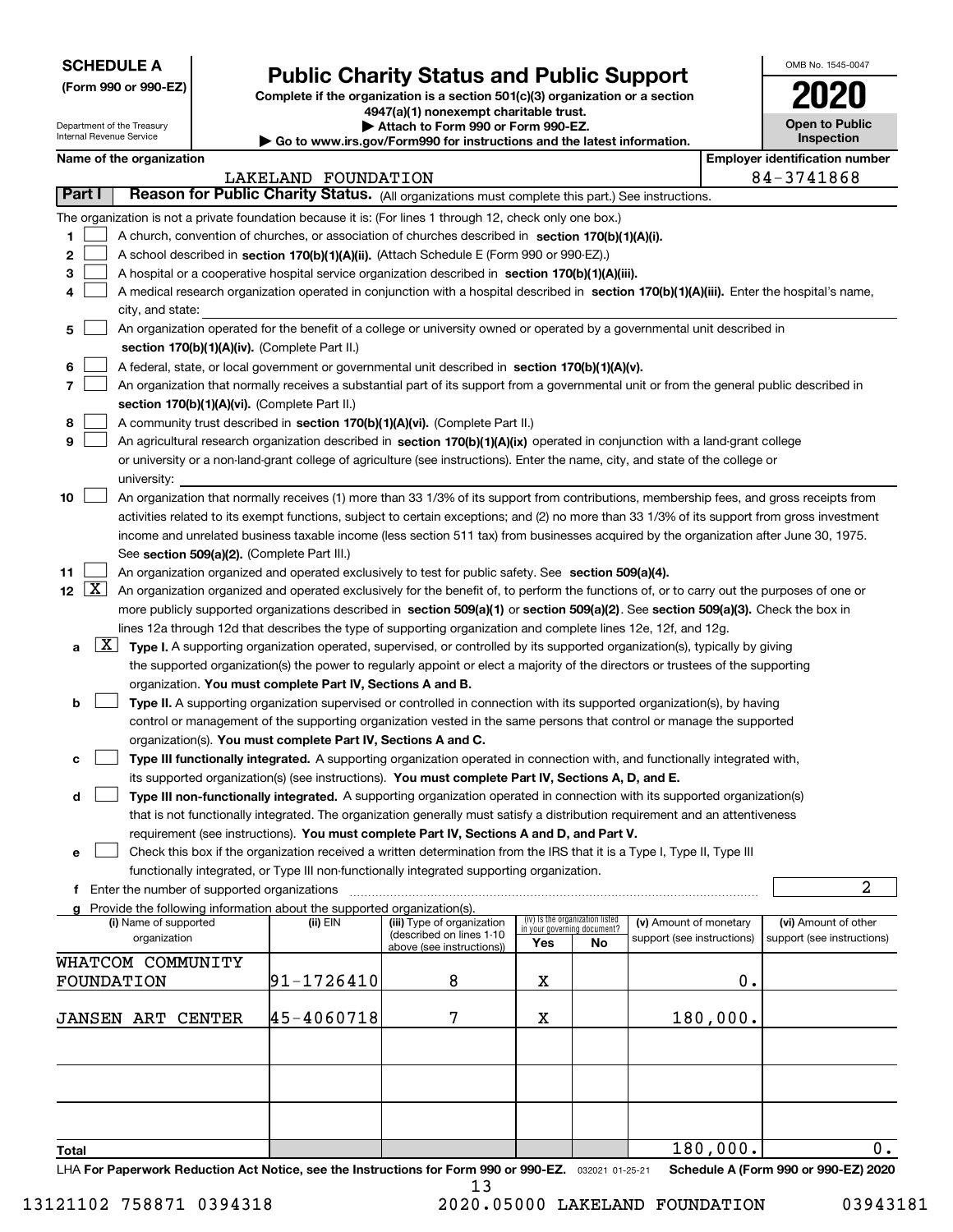### Schedule A (Form 990 or 990-EZ) 2020 Page LAKELAND FOUNDATION 84-3741868

84-3741868 Page 2

(Complete only if you checked the box on line 5, 7, or 8 of Part I or if the organization failed to qualify under Part III. If the organization fails to qualify under the tests listed below, please complete Part III.) **Part II Support Schedule for Organizations Described in Sections 170(b)(1)(A)(iv) and 170(b)(1)(A)(vi)**

|    | <b>Section A. Public Support</b>                                                                                                               |          |                 |            |            |                                      |           |
|----|------------------------------------------------------------------------------------------------------------------------------------------------|----------|-----------------|------------|------------|--------------------------------------|-----------|
|    | Calendar year (or fiscal year beginning in) $\blacktriangleright$                                                                              | (a) 2016 | <b>(b)</b> 2017 | $(c)$ 2018 | $(d)$ 2019 | (e) 2020                             | (f) Total |
|    | <b>1</b> Gifts, grants, contributions, and                                                                                                     |          |                 |            |            |                                      |           |
|    | membership fees received. (Do not                                                                                                              |          |                 |            |            |                                      |           |
|    | include any "unusual grants.")                                                                                                                 |          |                 |            |            |                                      |           |
|    | 2 Tax revenues levied for the organ-                                                                                                           |          |                 |            |            |                                      |           |
|    | ization's benefit and either paid to                                                                                                           |          |                 |            |            |                                      |           |
|    | or expended on its behalf                                                                                                                      |          |                 |            |            |                                      |           |
|    | 3 The value of services or facilities                                                                                                          |          |                 |            |            |                                      |           |
|    | furnished by a governmental unit to                                                                                                            |          |                 |            |            |                                      |           |
|    | the organization without charge                                                                                                                |          |                 |            |            |                                      |           |
|    | 4 Total. Add lines 1 through 3                                                                                                                 |          |                 |            |            |                                      |           |
| 5  | The portion of total contributions                                                                                                             |          |                 |            |            |                                      |           |
|    | by each person (other than a                                                                                                                   |          |                 |            |            |                                      |           |
|    | governmental unit or publicly                                                                                                                  |          |                 |            |            |                                      |           |
|    | supported organization) included                                                                                                               |          |                 |            |            |                                      |           |
|    | on line 1 that exceeds 2% of the                                                                                                               |          |                 |            |            |                                      |           |
|    | amount shown on line 11,                                                                                                                       |          |                 |            |            |                                      |           |
|    | column (f)                                                                                                                                     |          |                 |            |            |                                      |           |
|    | 6 Public support. Subtract line 5 from line 4.                                                                                                 |          |                 |            |            |                                      |           |
|    | <b>Section B. Total Support</b>                                                                                                                |          |                 |            |            |                                      |           |
|    | Calendar year (or fiscal year beginning in) $\blacktriangleright$                                                                              | (a) 2016 | (b) 2017        | $(c)$ 2018 | $(d)$ 2019 | (e) 2020                             | (f) Total |
|    | 7 Amounts from line 4                                                                                                                          |          |                 |            |            |                                      |           |
|    | 8 Gross income from interest,                                                                                                                  |          |                 |            |            |                                      |           |
|    | dividends, payments received on                                                                                                                |          |                 |            |            |                                      |           |
|    | securities loans, rents, royalties,                                                                                                            |          |                 |            |            |                                      |           |
|    | and income from similar sources                                                                                                                |          |                 |            |            |                                      |           |
| 9. | Net income from unrelated business                                                                                                             |          |                 |            |            |                                      |           |
|    | activities, whether or not the                                                                                                                 |          |                 |            |            |                                      |           |
|    | business is regularly carried on                                                                                                               |          |                 |            |            |                                      |           |
|    | <b>10</b> Other income. Do not include gain                                                                                                    |          |                 |            |            |                                      |           |
|    | or loss from the sale of capital                                                                                                               |          |                 |            |            |                                      |           |
|    | assets (Explain in Part VI.)                                                                                                                   |          |                 |            |            |                                      |           |
|    | <b>11 Total support.</b> Add lines 7 through 10                                                                                                |          |                 |            |            |                                      |           |
|    | <b>12</b> Gross receipts from related activities, etc. (see instructions)                                                                      |          |                 |            |            | 12                                   |           |
|    | 13 First 5 years. If the Form 990 is for the organization's first, second, third, fourth, or fifth tax year as a section 501(c)(3)             |          |                 |            |            |                                      |           |
|    |                                                                                                                                                |          |                 |            |            |                                      |           |
|    | <b>Section C. Computation of Public Support Percentage</b>                                                                                     |          |                 |            |            |                                      |           |
|    | 14 Public support percentage for 2020 (line 6, column (f), divided by line 11, column (f) <i>marroummaname</i>                                 |          |                 |            |            | 14                                   | %         |
|    |                                                                                                                                                |          |                 |            |            | 15                                   | %         |
|    | 16a 33 1/3% support test - 2020. If the organization did not check the box on line 13, and line 14 is 33 1/3% or more, check this box and      |          |                 |            |            |                                      |           |
|    | stop here. The organization qualifies as a publicly supported organization                                                                     |          |                 |            |            |                                      |           |
|    | b 33 1/3% support test - 2019. If the organization did not check a box on line 13 or 16a, and line 15 is 33 1/3% or more, check this box       |          |                 |            |            |                                      |           |
|    | and stop here. The organization qualifies as a publicly supported organization                                                                 |          |                 |            |            |                                      |           |
|    | 17a 10% -facts-and-circumstances test - 2020. If the organization did not check a box on line 13, 16a, or 16b, and line 14 is 10% or more,     |          |                 |            |            |                                      |           |
|    | and if the organization meets the facts-and-circumstances test, check this box and stop here. Explain in Part VI how the organization          |          |                 |            |            |                                      |           |
|    | meets the facts-and-circumstances test. The organization qualifies as a publicly supported organization                                        |          |                 |            |            |                                      |           |
|    | <b>b 10% -facts-and-circumstances test - 2019.</b> If the organization did not check a box on line 13, 16a, 16b, or 17a, and line 15 is 10% or |          |                 |            |            |                                      |           |
|    | more, and if the organization meets the facts-and-circumstances test, check this box and stop here. Explain in Part VI how the                 |          |                 |            |            |                                      |           |
|    | organization meets the facts-and-circumstances test. The organization qualifies as a publicly supported organization                           |          |                 |            |            |                                      |           |
| 18 | Private foundation. If the organization did not check a box on line 13, 16a, 16b, 17a, or 17b, check this box and see instructions             |          |                 |            |            |                                      |           |
|    |                                                                                                                                                |          |                 |            |            | Schedule A (Form 990 or 990-EZ) 2020 |           |

**Schedule A (Form 990 or 990-EZ) 2020**

032022 01-25-21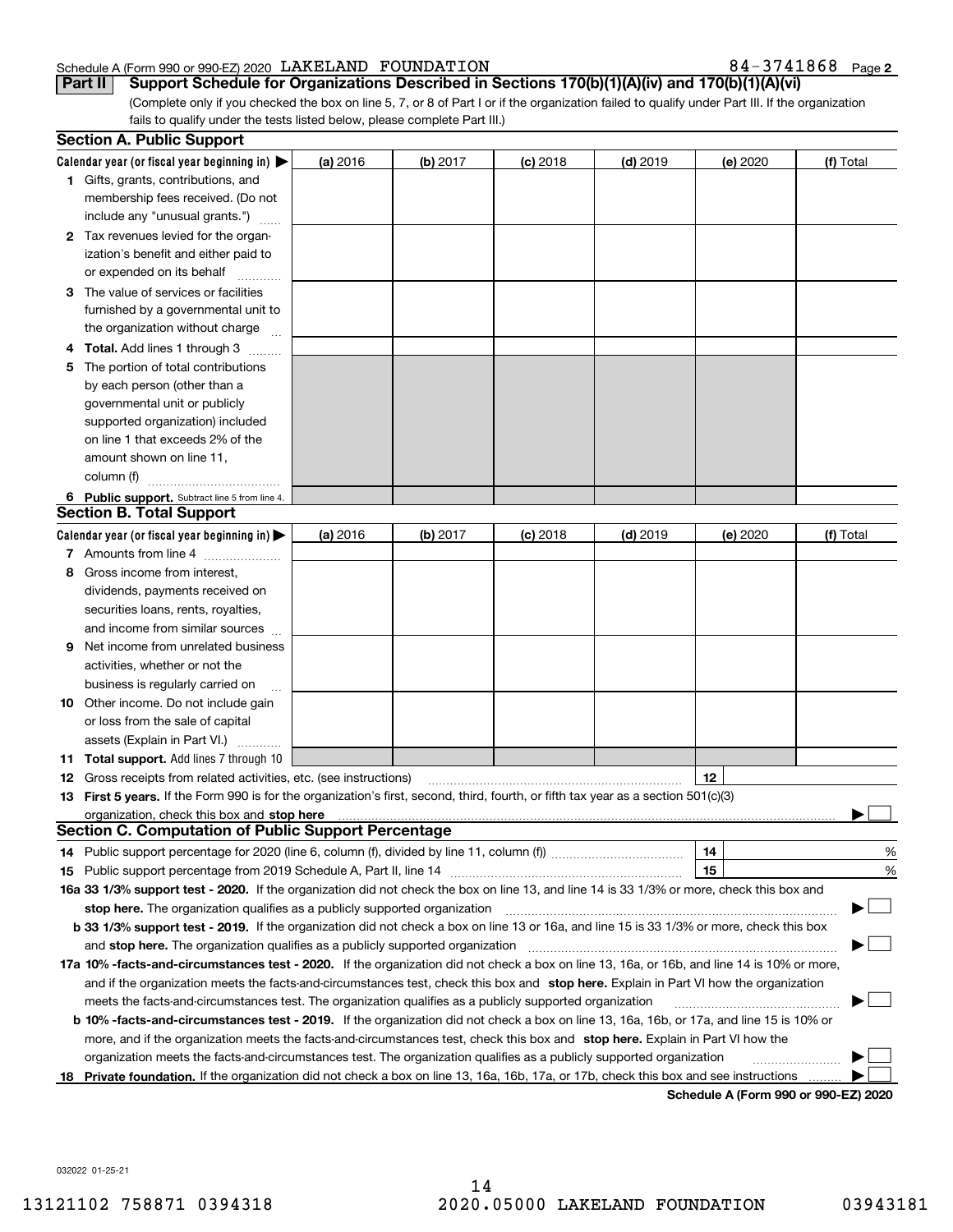### Schedule A (Form 990 or 990-EZ) 2020 Page LAKELAND FOUNDATION 84-3741868

### **Part III | Support Schedule for Organizations Described in Section 509(a)(2)**

**3**

(Complete only if you checked the box on line 10 of Part I or if the organization failed to qualify under Part II. If the organization fails to qualify under the tests listed below, please complete Part II.)

| <b>Section A. Public Support</b>                                                                                                                                                         |          |          |            |            |          |                                      |
|------------------------------------------------------------------------------------------------------------------------------------------------------------------------------------------|----------|----------|------------|------------|----------|--------------------------------------|
| Calendar year (or fiscal year beginning in) $\blacktriangleright$                                                                                                                        | (a) 2016 | (b) 2017 | $(c)$ 2018 | $(d)$ 2019 | (e) 2020 | (f) Total                            |
| 1 Gifts, grants, contributions, and                                                                                                                                                      |          |          |            |            |          |                                      |
| membership fees received. (Do not                                                                                                                                                        |          |          |            |            |          |                                      |
| include any "unusual grants.")                                                                                                                                                           |          |          |            |            |          |                                      |
| 2 Gross receipts from admissions,<br>merchandise sold or services per-<br>formed, or facilities furnished in<br>any activity that is related to the<br>organization's tax-exempt purpose |          |          |            |            |          |                                      |
| 3 Gross receipts from activities that                                                                                                                                                    |          |          |            |            |          |                                      |
| are not an unrelated trade or bus-<br>iness under section 513                                                                                                                            |          |          |            |            |          |                                      |
| 4 Tax revenues levied for the organ-                                                                                                                                                     |          |          |            |            |          |                                      |
| ization's benefit and either paid to<br>or expended on its behalf<br>.                                                                                                                   |          |          |            |            |          |                                      |
| 5 The value of services or facilities                                                                                                                                                    |          |          |            |            |          |                                      |
| furnished by a governmental unit to                                                                                                                                                      |          |          |            |            |          |                                      |
| the organization without charge                                                                                                                                                          |          |          |            |            |          |                                      |
| <b>6 Total.</b> Add lines 1 through 5                                                                                                                                                    |          |          |            |            |          |                                      |
| 7a Amounts included on lines 1, 2, and<br>3 received from disqualified persons                                                                                                           |          |          |            |            |          |                                      |
| <b>b</b> Amounts included on lines 2 and 3 received<br>from other than disqualified persons that<br>exceed the greater of \$5,000 or 1% of the<br>amount on line 13 for the year         |          |          |            |            |          |                                      |
| c Add lines 7a and 7b                                                                                                                                                                    |          |          |            |            |          |                                      |
| 8 Public support. (Subtract line 7c from line 6.)<br><b>Section B. Total Support</b>                                                                                                     |          |          |            |            |          |                                      |
| Calendar year (or fiscal year beginning in) $\blacktriangleright$                                                                                                                        | (a) 2016 | (b) 2017 | $(c)$ 2018 | $(d)$ 2019 | (e) 2020 | (f) Total                            |
| 9 Amounts from line 6                                                                                                                                                                    |          |          |            |            |          |                                      |
| 10a Gross income from interest,<br>dividends, payments received on<br>securities loans, rents, royalties,<br>and income from similar sources                                             |          |          |            |            |          |                                      |
| <b>b</b> Unrelated business taxable income                                                                                                                                               |          |          |            |            |          |                                      |
| (less section 511 taxes) from businesses<br>acquired after June 30, 1975<br>1.1.1.1.1.1.1.1.1.1                                                                                          |          |          |            |            |          |                                      |
| c Add lines 10a and 10b                                                                                                                                                                  |          |          |            |            |          |                                      |
| <b>11</b> Net income from unrelated business<br>activities not included in line 10b.<br>whether or not the business is<br>regularly carried on                                           |          |          |            |            |          |                                      |
| <b>12</b> Other income. Do not include gain<br>or loss from the sale of capital<br>assets (Explain in Part VI.)                                                                          |          |          |            |            |          |                                      |
| <b>13</b> Total support. (Add lines 9, 10c, 11, and 12.)                                                                                                                                 |          |          |            |            |          |                                      |
| 14 First 5 years. If the Form 990 is for the organization's first, second, third, fourth, or fifth tax year as a section 501(c)(3) organization,                                         |          |          |            |            |          |                                      |
| check this box and stop here <b>contractly contractly and structure and stop here</b> check this box and stop here <b>contractly and stop here contractly</b>                            |          |          |            |            |          |                                      |
| <b>Section C. Computation of Public Support Percentage</b>                                                                                                                               |          |          |            |            |          |                                      |
|                                                                                                                                                                                          |          |          |            |            | 15       | %                                    |
| 16 Public support percentage from 2019 Schedule A, Part III, line 15<br><b>Section D. Computation of Investment Income Percentage</b>                                                    |          |          |            |            | 16       | %                                    |
|                                                                                                                                                                                          |          |          |            |            |          |                                      |
| 17 Investment income percentage for 2020 (line 10c, column (f), divided by line 13, column (f))<br>18 Investment income percentage from 2019 Schedule A, Part III, line 17               |          |          |            |            | 17<br>18 | %<br>%                               |
| 19a 33 1/3% support tests - 2020. If the organization did not check the box on line 14, and line 15 is more than 33 1/3%, and line 17 is not                                             |          |          |            |            |          |                                      |
| more than 33 1/3%, check this box and stop here. The organization qualifies as a publicly supported organization                                                                         |          |          |            |            |          |                                      |
| b 33 1/3% support tests - 2019. If the organization did not check a box on line 14 or line 19a, and line 16 is more than 33 1/3%, and                                                    |          |          |            |            |          |                                      |
| line 18 is not more than 33 1/3%, check this box and stop here. The organization qualifies as a publicly supported organization                                                          |          |          |            |            |          |                                      |
| 20 Private foundation. If the organization did not check a box on line 14, 19a, or 19b, check this box and see instructions                                                              |          |          |            |            |          |                                      |
| 032023 01-25-21                                                                                                                                                                          |          |          |            |            |          | Schedule A (Form 990 or 990-EZ) 2020 |
|                                                                                                                                                                                          |          | 15       |            |            |          |                                      |

13121102 758871 0394318 2020.05000 LAKELAND FOUNDATION 03943181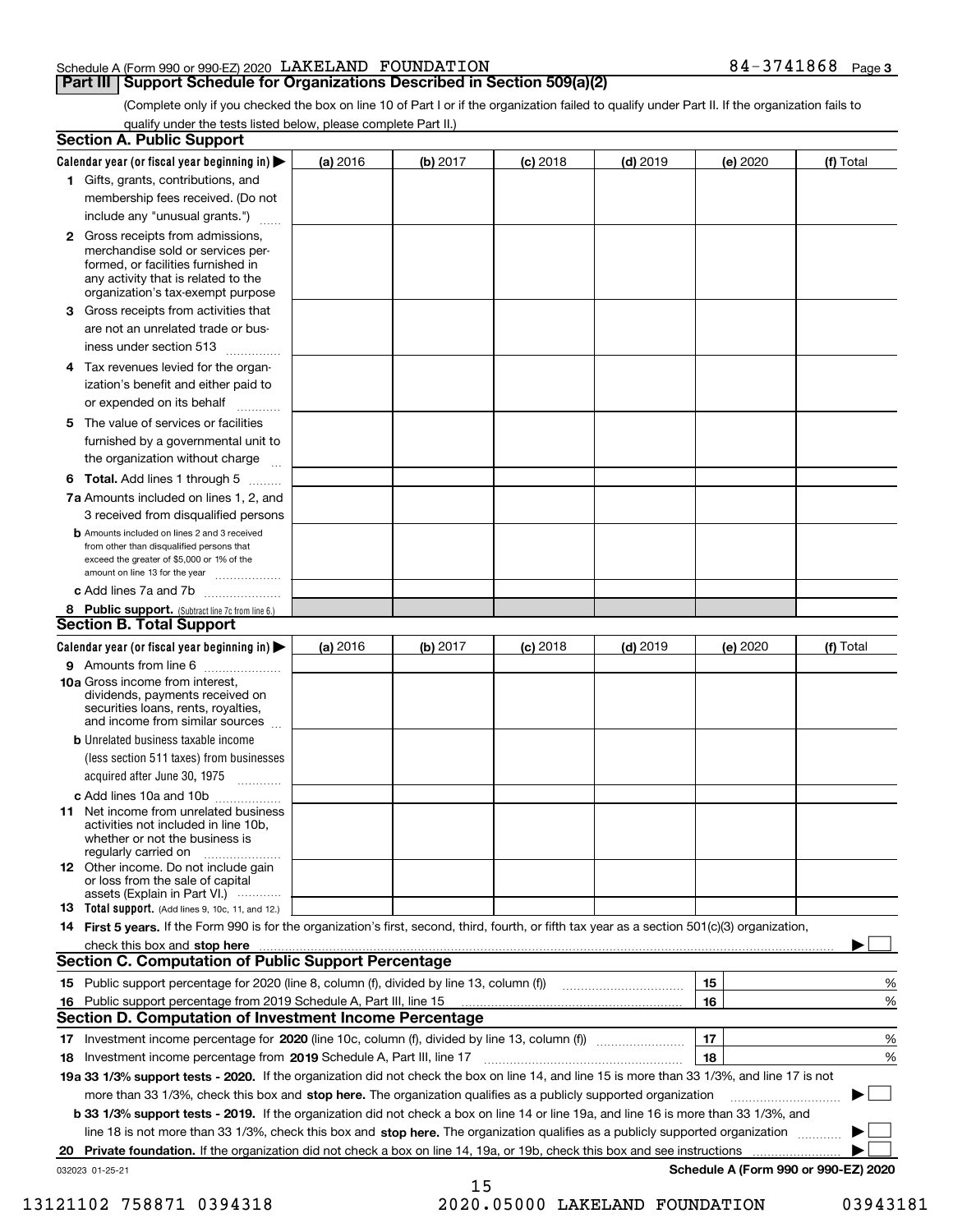**1**

**2**

**Yes**

X

**No**

X

### **Part IV Supporting Organizations**

(Complete only if you checked a box in line 12 on Part I. If you checked box 12a, Part I, complete Sections A and B. If you checked box 12b, Part I, complete Sections A and C. If you checked box 12c, Part I, complete Sections A, D, and E. If you checked box 12d, Part I, complete Sections A and D, and complete Part V.)

### **Section A. All Supporting Organizations**

- **1** Are all of the organization's supported organizations listed by name in the organization's governing documents? If "No," describe in **Part VI** how the supported organizations are designated. If designated by *class or purpose, describe the designation. If historic and continuing relationship, explain.*
- **2** Did the organization have any supported organization that does not have an IRS determination of status under section 509(a)(1) or (2)? If "Yes," explain in Part VI how the organization determined that the supported *organization was described in section 509(a)(1) or (2).*
- **3a** Did the organization have a supported organization described in section 501(c)(4), (5), or (6)? If "Yes," answer *lines 3b and 3c below.*
- **b** Did the organization confirm that each supported organization qualified under section 501(c)(4), (5), or (6) and satisfied the public support tests under section 509(a)(2)? If "Yes," describe in **Part VI** when and how the *organization made the determination.*
- **c**Did the organization ensure that all support to such organizations was used exclusively for section 170(c)(2)(B) purposes? If "Yes," explain in **Part VI** what controls the organization put in place to ensure such use.
- **4a***If* Was any supported organization not organized in the United States ("foreign supported organization")? *"Yes," and if you checked box 12a or 12b in Part I, answer lines 4b and 4c below.*
- **b** Did the organization have ultimate control and discretion in deciding whether to make grants to the foreign supported organization? If "Yes," describe in **Part VI** how the organization had such control and discretion *despite being controlled or supervised by or in connection with its supported organizations.*
- **c** Did the organization support any foreign supported organization that does not have an IRS determination under sections 501(c)(3) and 509(a)(1) or (2)? If "Yes," explain in **Part VI** what controls the organization used *to ensure that all support to the foreign supported organization was used exclusively for section 170(c)(2)(B) purposes.*
- **5a** Did the organization add, substitute, or remove any supported organizations during the tax year? If "Yes," answer lines 5b and 5c below (if applicable). Also, provide detail in **Part VI,** including (i) the names and EIN *numbers of the supported organizations added, substituted, or removed; (ii) the reasons for each such action; (iii) the authority under the organization's organizing document authorizing such action; and (iv) how the action was accomplished (such as by amendment to the organizing document).*
- **b** Type I or Type II only. Was any added or substituted supported organization part of a class already designated in the organization's organizing document?
- **cSubstitutions only.**  Was the substitution the result of an event beyond the organization's control?
- **6** Did the organization provide support (whether in the form of grants or the provision of services or facilities) to **Part VI.** *If "Yes," provide detail in* support or benefit one or more of the filing organization's supported organizations? anyone other than (i) its supported organizations, (ii) individuals that are part of the charitable class benefited by one or more of its supported organizations, or (iii) other supporting organizations that also
- **7**Did the organization provide a grant, loan, compensation, or other similar payment to a substantial contributor *If "Yes," complete Part I of Schedule L (Form 990 or 990-EZ).* regard to a substantial contributor? (as defined in section 4958(c)(3)(C)), a family member of a substantial contributor, or a 35% controlled entity with
- **8** Did the organization make a loan to a disqualified person (as defined in section 4958) not described in line 7? *If "Yes," complete Part I of Schedule L (Form 990 or 990-EZ).*
- **9a** Was the organization controlled directly or indirectly at any time during the tax year by one or more in section 509(a)(1) or (2))? If "Yes," *provide detail in* <code>Part VI.</code> disqualified persons, as defined in section 4946 (other than foundation managers and organizations described
- **b**the supporting organization had an interest? If "Yes," provide detail in P**art VI**. Did one or more disqualified persons (as defined in line 9a) hold a controlling interest in any entity in which
- **c**Did a disqualified person (as defined in line 9a) have an ownership interest in, or derive any personal benefit from, assets in which the supporting organization also had an interest? If "Yes," provide detail in P**art VI.**
- **10a** Was the organization subject to the excess business holdings rules of section 4943 because of section supporting organizations)? If "Yes," answer line 10b below. 4943(f) (regarding certain Type II supporting organizations, and all Type III non-functionally integrated
- **b** Did the organization have any excess business holdings in the tax year? (Use Schedule C, Form 4720, to *determine whether the organization had excess business holdings.)*

032024 01-25-21

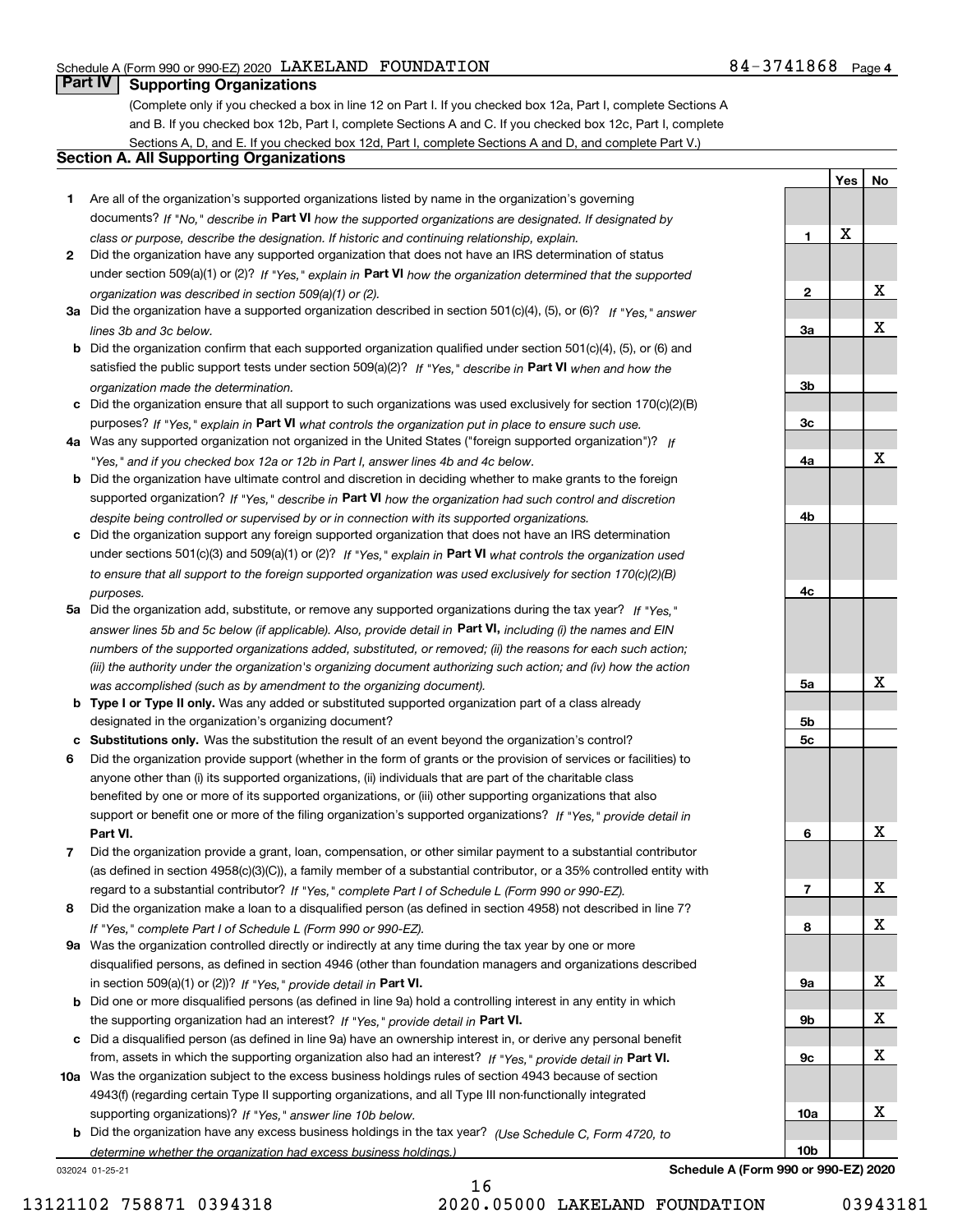|              | Part IV | Supporting Organizations (continued)                                                                                                                                                                                                                                                                                                                                                                                                                                                                                                                                                                                                                 |                 |     |                         |
|--------------|---------|------------------------------------------------------------------------------------------------------------------------------------------------------------------------------------------------------------------------------------------------------------------------------------------------------------------------------------------------------------------------------------------------------------------------------------------------------------------------------------------------------------------------------------------------------------------------------------------------------------------------------------------------------|-----------------|-----|-------------------------|
|              |         |                                                                                                                                                                                                                                                                                                                                                                                                                                                                                                                                                                                                                                                      |                 | Yes | No.                     |
| 11           |         | Has the organization accepted a gift or contribution from any of the following persons?                                                                                                                                                                                                                                                                                                                                                                                                                                                                                                                                                              |                 |     |                         |
|              |         | a A person who directly or indirectly controls, either alone or together with persons described in lines 11b and                                                                                                                                                                                                                                                                                                                                                                                                                                                                                                                                     |                 |     |                         |
|              |         | 11c below, the governing body of a supported organization?                                                                                                                                                                                                                                                                                                                                                                                                                                                                                                                                                                                           | 11a             |     | X                       |
|              |         | <b>b</b> A family member of a person described in line 11a above?                                                                                                                                                                                                                                                                                                                                                                                                                                                                                                                                                                                    | 11 <sub>b</sub> |     | $\overline{\mathbf{x}}$ |
|              |         | c A 35% controlled entity of a person described in line 11a or 11b above? If "Yes" to line 11a, 11b, or 11c, provide                                                                                                                                                                                                                                                                                                                                                                                                                                                                                                                                 |                 |     |                         |
|              |         | detail in Part VI.                                                                                                                                                                                                                                                                                                                                                                                                                                                                                                                                                                                                                                   | 11c             |     | X                       |
|              |         | <b>Section B. Type I Supporting Organizations</b>                                                                                                                                                                                                                                                                                                                                                                                                                                                                                                                                                                                                    |                 |     |                         |
|              |         |                                                                                                                                                                                                                                                                                                                                                                                                                                                                                                                                                                                                                                                      |                 | Yes | No                      |
| 1            |         | Did the governing body, members of the governing body, officers acting in their official capacity, or membership of one or<br>more supported organizations have the power to regularly appoint or elect at least a majority of the organization's officers,<br>directors, or trustees at all times during the tax year? If "No," describe in Part VI how the supported organization(s)<br>effectively operated, supervised, or controlled the organization's activities. If the organization had more than one supported<br>organization, describe how the powers to appoint and/or remove officers, directors, or trustees were allocated among the |                 |     |                         |
|              |         | supported organizations and what conditions or restrictions, if any, applied to such powers during the tax year.                                                                                                                                                                                                                                                                                                                                                                                                                                                                                                                                     | 1               | X   |                         |
| $\mathbf{2}$ |         | Did the organization operate for the benefit of any supported organization other than the supported                                                                                                                                                                                                                                                                                                                                                                                                                                                                                                                                                  |                 |     |                         |
|              |         | organization(s) that operated, supervised, or controlled the supporting organization? If "Yes," explain in                                                                                                                                                                                                                                                                                                                                                                                                                                                                                                                                           |                 |     |                         |
|              |         | <b>Part VI</b> how providing such benefit carried out the purposes of the supported organization(s) that operated,                                                                                                                                                                                                                                                                                                                                                                                                                                                                                                                                   |                 |     |                         |
|              |         | supervised, or controlled the supporting organization.                                                                                                                                                                                                                                                                                                                                                                                                                                                                                                                                                                                               | $\mathbf{2}$    |     | $\mathbf X$             |
|              |         | <b>Section C. Type II Supporting Organizations</b>                                                                                                                                                                                                                                                                                                                                                                                                                                                                                                                                                                                                   |                 |     |                         |
|              |         |                                                                                                                                                                                                                                                                                                                                                                                                                                                                                                                                                                                                                                                      |                 | Yes | No                      |
| 1            |         | Were a majority of the organization's directors or trustees during the tax year also a majority of the directors                                                                                                                                                                                                                                                                                                                                                                                                                                                                                                                                     |                 |     |                         |
|              |         | or trustees of each of the organization's supported organization(s)? If "No," describe in Part VI how control                                                                                                                                                                                                                                                                                                                                                                                                                                                                                                                                        |                 |     |                         |
|              |         | or management of the supporting organization was vested in the same persons that controlled or managed                                                                                                                                                                                                                                                                                                                                                                                                                                                                                                                                               |                 |     |                         |
|              |         | the supported organization(s).                                                                                                                                                                                                                                                                                                                                                                                                                                                                                                                                                                                                                       | 1               |     |                         |
|              |         | <b>Section D. All Type III Supporting Organizations</b>                                                                                                                                                                                                                                                                                                                                                                                                                                                                                                                                                                                              |                 |     |                         |
|              |         |                                                                                                                                                                                                                                                                                                                                                                                                                                                                                                                                                                                                                                                      |                 | Yes | No                      |
| 1            |         | Did the organization provide to each of its supported organizations, by the last day of the fifth month of the                                                                                                                                                                                                                                                                                                                                                                                                                                                                                                                                       |                 |     |                         |
|              |         | organization's tax year, (i) a written notice describing the type and amount of support provided during the prior tax                                                                                                                                                                                                                                                                                                                                                                                                                                                                                                                                |                 |     |                         |
|              |         | year, (ii) a copy of the Form 990 that was most recently filed as of the date of notification, and (iii) copies of the                                                                                                                                                                                                                                                                                                                                                                                                                                                                                                                               |                 |     |                         |
|              |         | organization's governing documents in effect on the date of notification, to the extent not previously provided?                                                                                                                                                                                                                                                                                                                                                                                                                                                                                                                                     | 1               |     |                         |
| 2            |         | Were any of the organization's officers, directors, or trustees either (i) appointed or elected by the supported                                                                                                                                                                                                                                                                                                                                                                                                                                                                                                                                     |                 |     |                         |
|              |         | organization(s) or (ii) serving on the governing body of a supported organization? If "No," explain in Part VI how                                                                                                                                                                                                                                                                                                                                                                                                                                                                                                                                   |                 |     |                         |
|              |         |                                                                                                                                                                                                                                                                                                                                                                                                                                                                                                                                                                                                                                                      | $\mathbf{2}$    |     |                         |
| 3            |         | the organization maintained a close and continuous working relationship with the supported organization(s).<br>By reason of the relationship described in line 2, above, did the organization's supported organizations have a                                                                                                                                                                                                                                                                                                                                                                                                                       |                 |     |                         |
|              |         |                                                                                                                                                                                                                                                                                                                                                                                                                                                                                                                                                                                                                                                      |                 |     |                         |
|              |         | significant voice in the organization's investment policies and in directing the use of the organization's                                                                                                                                                                                                                                                                                                                                                                                                                                                                                                                                           |                 |     |                         |
|              |         | income or assets at all times during the tax year? If "Yes," describe in Part VI the role the organization's                                                                                                                                                                                                                                                                                                                                                                                                                                                                                                                                         | 3               |     |                         |
|              |         | supported organizations played in this regard.<br>Section E. Type III Functionally Integrated Supporting Organizations                                                                                                                                                                                                                                                                                                                                                                                                                                                                                                                               |                 |     |                         |
|              |         |                                                                                                                                                                                                                                                                                                                                                                                                                                                                                                                                                                                                                                                      |                 |     |                         |
| 1            |         | Check the box next to the method that the organization used to satisfy the Integral Part Test during the year (see instructions).                                                                                                                                                                                                                                                                                                                                                                                                                                                                                                                    |                 |     |                         |

- **alinupy** The organization satisfied the Activities Test. Complete line 2 below.
- **bThe organization is the parent of each of its supported organizations. Complete line 3 below.**

|  |  |  |  | c $\Box$ The organization supported a governmental entity. Describe in Part VI how you supported a governmental entity (see instructions) |
|--|--|--|--|-------------------------------------------------------------------------------------------------------------------------------------------|
|--|--|--|--|-------------------------------------------------------------------------------------------------------------------------------------------|

17

- **2Answer lines 2a and 2b below. Yes No** Activities Test.
- **a** Did substantially all of the organization's activities during the tax year directly further the exempt purposes of the supported organization(s) to which the organization was responsive? If "Yes," then in **Part VI identify those supported organizations and explain**  *how these activities directly furthered their exempt purposes, how the organization was responsive to those supported organizations, and how the organization determined that these activities constituted substantially all of its activities.*
- **b** Did the activities described in line 2a, above, constitute activities that, but for the organization's involvement, **Part VI**  *the reasons for the organization's position that its supported organization(s) would have engaged in* one or more of the organization's supported organization(s) would have been engaged in? If "Yes," e*xplain in these activities but for the organization's involvement.*
- **3** Parent of Supported Organizations. Answer lines 3a and 3b below.

**a** Did the organization have the power to regularly appoint or elect a majority of the officers, directors, or trustees of each of the supported organizations? If "Yes" or "No" provide details in **Part VI.** 

**b** Did the organization exercise a substantial degree of direction over the policies, programs, and activities of each of its supported organizations? If "Yes," describe in Part VI the role played by the organization in this regard.

032025 01-25-21

**Schedule A (Form 990 or 990-EZ) 2020**

**2a**

**2b**

**3a**

**3b**

13121102 758871 0394318 2020.05000 LAKELAND FOUNDATION 03943181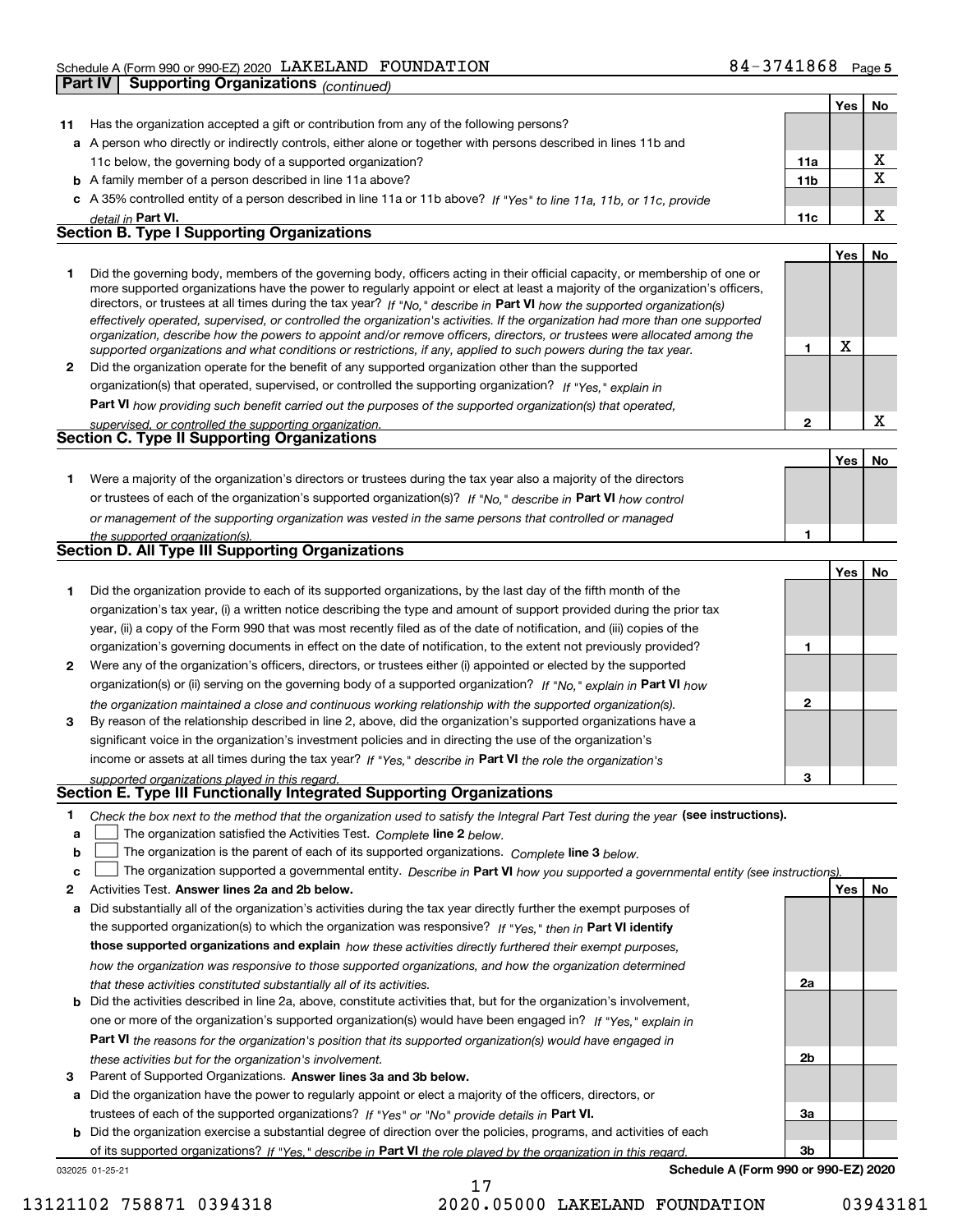### Schedule A (Form 990 or 990-EZ) 2020 Page LAKELAND FOUNDATION 84-3741868 **Part V Type III Non-Functionally Integrated 509(a)(3) Supporting Organizations**

**1**1 Check here if the organization satisfied the Integral Part Test as a qualifying trust on Nov. 20, 1970 (explain in Part VI). See instructions. All other Type III non-functionally integrated supporting organizations must complete Sections A through E.

|                                         | Section A - Adjusted Net Income                                                                                                   |                | (A) Prior Year | (B) Current Year<br>(optional) |
|-----------------------------------------|-----------------------------------------------------------------------------------------------------------------------------------|----------------|----------------|--------------------------------|
| 1                                       | Net short-term capital gain                                                                                                       | 1              |                |                                |
| 2                                       | Recoveries of prior-year distributions                                                                                            | $\overline{2}$ |                |                                |
| 3                                       | Other gross income (see instructions)                                                                                             | 3              |                |                                |
| 4                                       | Add lines 1 through 3.                                                                                                            | 4              |                |                                |
| 5                                       | Depreciation and depletion                                                                                                        | 5              |                |                                |
| 6                                       | Portion of operating expenses paid or incurred for production or                                                                  |                |                |                                |
|                                         | collection of gross income or for management, conservation, or                                                                    |                |                |                                |
|                                         | maintenance of property held for production of income (see instructions)                                                          | 6              |                |                                |
| 7                                       | Other expenses (see instructions)                                                                                                 | $\overline{7}$ |                |                                |
| 8                                       | Adjusted Net Income (subtract lines 5, 6, and 7 from line 4)                                                                      | 8              |                |                                |
| <b>Section B - Minimum Asset Amount</b> |                                                                                                                                   |                | (A) Prior Year | (B) Current Year<br>(optional) |
| 1                                       | Aggregate fair market value of all non-exempt-use assets (see                                                                     |                |                |                                |
|                                         | instructions for short tax year or assets held for part of year):                                                                 |                |                |                                |
|                                         | a Average monthly value of securities                                                                                             | 1a             |                |                                |
|                                         | <b>b</b> Average monthly cash balances                                                                                            | 1 <sub>b</sub> |                |                                |
|                                         | c Fair market value of other non-exempt-use assets                                                                                | 1c             |                |                                |
|                                         | d Total (add lines 1a, 1b, and 1c)                                                                                                | 1d             |                |                                |
|                                         | e Discount claimed for blockage or other factors                                                                                  |                |                |                                |
|                                         | (explain in detail in Part VI):                                                                                                   |                |                |                                |
| $\mathbf{2}$                            | Acquisition indebtedness applicable to non-exempt-use assets                                                                      | 2              |                |                                |
| 3                                       | Subtract line 2 from line 1d.                                                                                                     | 3              |                |                                |
| 4                                       | Cash deemed held for exempt use. Enter 0.015 of line 3 (for greater amount,                                                       |                |                |                                |
|                                         | see instructions).                                                                                                                | 4              |                |                                |
| 5                                       | Net value of non-exempt-use assets (subtract line 4 from line 3)                                                                  | 5              |                |                                |
| 6                                       | Multiply line 5 by 0.035.                                                                                                         | 6              |                |                                |
| 7                                       | Recoveries of prior-year distributions                                                                                            | $\overline{7}$ |                |                                |
| 8                                       | Minimum Asset Amount (add line 7 to line 6)                                                                                       | 8              |                |                                |
|                                         | <b>Section C - Distributable Amount</b>                                                                                           |                |                | <b>Current Year</b>            |
| 1                                       | Adjusted net income for prior year (from Section A, line 8, column A)                                                             | 1              |                |                                |
| 2                                       | Enter 0.85 of line 1.                                                                                                             | $\overline{2}$ |                |                                |
| з                                       | Minimum asset amount for prior year (from Section B, line 8, column A)                                                            | 3              |                |                                |
| 4                                       | Enter greater of line 2 or line 3.                                                                                                | 4              |                |                                |
| 5                                       | Income tax imposed in prior year                                                                                                  | 5              |                |                                |
| 6                                       | <b>Distributable Amount.</b> Subtract line 5 from line 4, unless subject to                                                       |                |                |                                |
|                                         | emergency temporary reduction (see instructions).                                                                                 | 6              |                |                                |
| 7                                       | Check here if the current year is the organization's first as a non-functionally integrated Type III supporting organization (see |                |                |                                |

**7**instructions).

**Schedule A (Form 990 or 990-EZ) 2020**

032026 01-25-21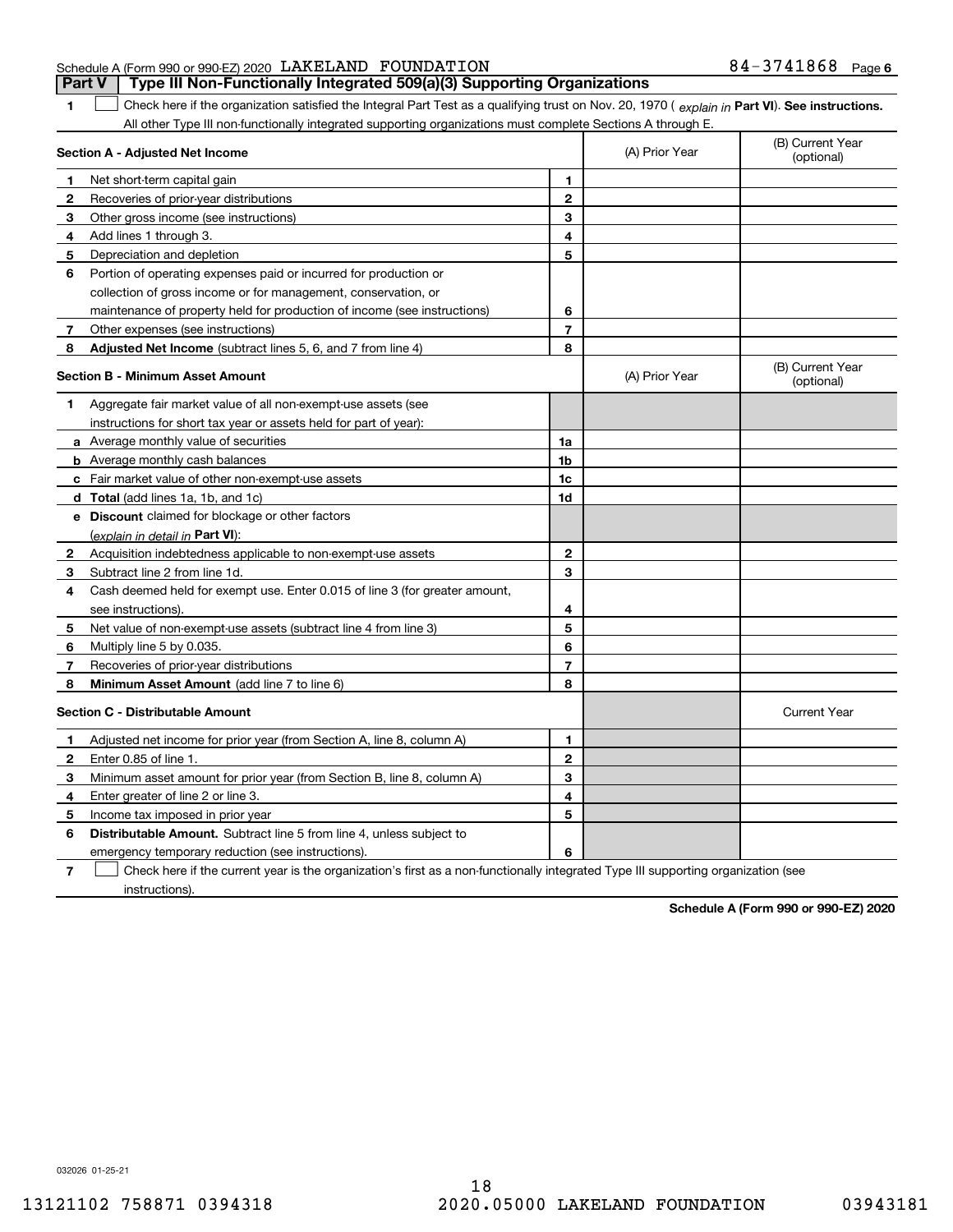Schedule A (Form 990 or 990-EZ) 2020 Page LAKELAND FOUNDATION 84-3741868

| <b>Part V</b> | Type III Non-Functionally Integrated 509(a)(3) Supporting Organizations                    |                             | (continued)                           |                                         |
|---------------|--------------------------------------------------------------------------------------------|-----------------------------|---------------------------------------|-----------------------------------------|
|               | <b>Section D - Distributions</b>                                                           |                             |                                       | <b>Current Year</b>                     |
| 1             | Amounts paid to supported organizations to accomplish exempt purposes                      |                             | 1                                     |                                         |
| 2             | Amounts paid to perform activity that directly furthers exempt purposes of supported       |                             |                                       |                                         |
|               | organizations, in excess of income from activity                                           |                             |                                       | $\mathbf{2}$                            |
| 3             | Administrative expenses paid to accomplish exempt purposes of supported organizations      |                             |                                       | 3                                       |
| 4             | Amounts paid to acquire exempt-use assets                                                  |                             |                                       | 4                                       |
| 5             | Qualified set-aside amounts (prior IRS approval required - provide details in Part VI)     |                             | 5                                     |                                         |
| 6             | Other distributions ( <i>describe in</i> Part VI). See instructions.                       |                             |                                       | 6                                       |
| 7             | Total annual distributions. Add lines 1 through 6.                                         |                             |                                       | $\overline{7}$                          |
| 8             | Distributions to attentive supported organizations to which the organization is responsive |                             |                                       |                                         |
|               | (provide details in Part VI). See instructions.                                            |                             |                                       | 8                                       |
| 9             | Distributable amount for 2020 from Section C, line 6                                       |                             |                                       | 9                                       |
| 10            | Line 8 amount divided by line 9 amount                                                     |                             | 10                                    |                                         |
|               |                                                                                            | (i)                         | (ii)                                  | (iii)                                   |
|               | <b>Section E - Distribution Allocations</b> (see instructions)                             | <b>Excess Distributions</b> | <b>Underdistributions</b><br>Pre-2020 | <b>Distributable</b><br>Amount for 2020 |
| 1             | Distributable amount for 2020 from Section C, line 6                                       |                             |                                       |                                         |
| 2             | Underdistributions, if any, for years prior to 2020 (reason-                               |                             |                                       |                                         |
|               | able cause required - explain in Part VI). See instructions.                               |                             |                                       |                                         |
| 3             | Excess distributions carryover, if any, to 2020                                            |                             |                                       |                                         |
|               | a From 2015                                                                                |                             |                                       |                                         |
|               | <b>b</b> From 2016                                                                         |                             |                                       |                                         |
|               | $c$ From 2017                                                                              |                             |                                       |                                         |
|               | d From 2018                                                                                |                             |                                       |                                         |
|               | e From 2019                                                                                |                             |                                       |                                         |
|               | f Total of lines 3a through 3e                                                             |                             |                                       |                                         |
|               | g Applied to underdistributions of prior years                                             |                             |                                       |                                         |
|               | <b>h</b> Applied to 2020 distributable amount                                              |                             |                                       |                                         |
|               | Carryover from 2015 not applied (see instructions)                                         |                             |                                       |                                         |
|               | Remainder. Subtract lines 3g, 3h, and 3i from line 3f.                                     |                             |                                       |                                         |
| 4             | Distributions for 2020 from Section D,                                                     |                             |                                       |                                         |
|               | line $7:$                                                                                  |                             |                                       |                                         |
|               | a Applied to underdistributions of prior years                                             |                             |                                       |                                         |
|               | <b>b</b> Applied to 2020 distributable amount                                              |                             |                                       |                                         |
|               | c Remainder. Subtract lines 4a and 4b from line 4.                                         |                             |                                       |                                         |
| 5.            | Remaining underdistributions for years prior to 2020, if                                   |                             |                                       |                                         |
|               | any. Subtract lines 3g and 4a from line 2. For result greater                              |                             |                                       |                                         |
|               | than zero, explain in Part VI. See instructions.                                           |                             |                                       |                                         |
| 6             | Remaining underdistributions for 2020. Subtract lines 3h                                   |                             |                                       |                                         |
|               | and 4b from line 1. For result greater than zero, explain in                               |                             |                                       |                                         |
|               | Part VI. See instructions.                                                                 |                             |                                       |                                         |
| 7             | Excess distributions carryover to 2021. Add lines 3j                                       |                             |                                       |                                         |
|               | and 4c.                                                                                    |                             |                                       |                                         |
| 8             | Breakdown of line 7:                                                                       |                             |                                       |                                         |
|               | a Excess from 2016                                                                         |                             |                                       |                                         |
|               | <b>b</b> Excess from 2017                                                                  |                             |                                       |                                         |
|               | c Excess from 2018                                                                         |                             |                                       |                                         |
|               | d Excess from 2019                                                                         |                             |                                       |                                         |
|               | e Excess from 2020                                                                         |                             |                                       |                                         |

**Schedule A (Form 990 or 990-EZ) 2020**

032027 01-25-21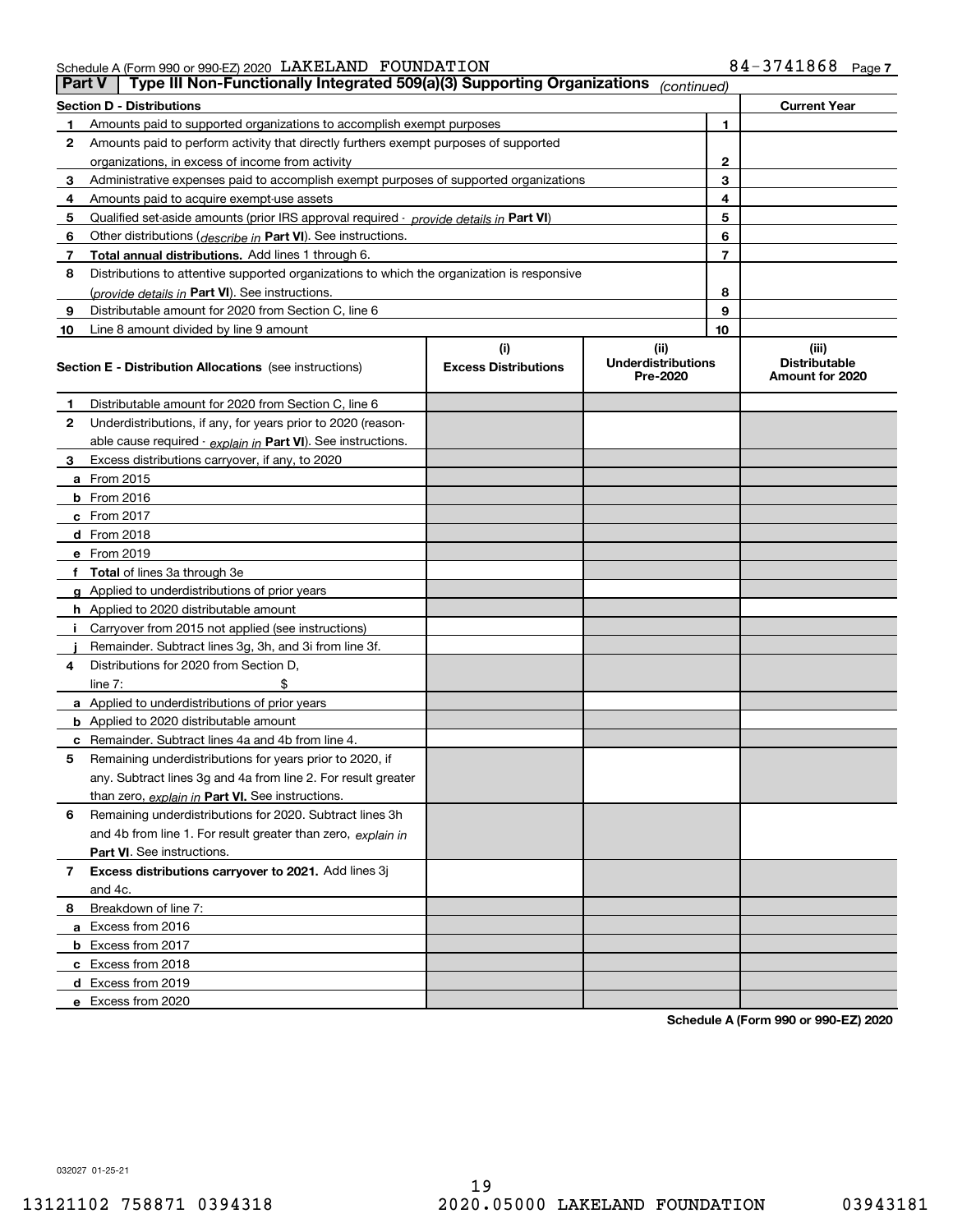### Schedule A (Form 990 or 990-EZ) 2020 Page LAKELAND FOUNDATION 84-3741868

| <b>Part VI</b>  | Supplemental Information. Provide the explanations required by Part II, line 10; Part II, line 17a or 17b; Part III, line 12;<br>Part IV, Section A, lines 1, 2, 3b, 3c, 4b, 4c, 5a, 6, 9a, 9b, 9c, 11a, 11b, and 11c; Part IV, Section B, lines 1 and 2; Part IV, Section C,<br>line 1; Part IV, Section D, lines 2 and 3; Part IV, Section E, lines 1c, 2a, 2b, 3a, and 3b; Part V, line 1; Part V, Section B, line 1e; Part V,<br>Section D, lines 5, 6, and 8; and Part V, Section E, lines 2, 5, and 6. Also complete this part for any additional information.<br>(See instructions.) |
|-----------------|---------------------------------------------------------------------------------------------------------------------------------------------------------------------------------------------------------------------------------------------------------------------------------------------------------------------------------------------------------------------------------------------------------------------------------------------------------------------------------------------------------------------------------------------------------------------------------------------|
|                 |                                                                                                                                                                                                                                                                                                                                                                                                                                                                                                                                                                                             |
|                 |                                                                                                                                                                                                                                                                                                                                                                                                                                                                                                                                                                                             |
|                 |                                                                                                                                                                                                                                                                                                                                                                                                                                                                                                                                                                                             |
|                 |                                                                                                                                                                                                                                                                                                                                                                                                                                                                                                                                                                                             |
|                 |                                                                                                                                                                                                                                                                                                                                                                                                                                                                                                                                                                                             |
|                 |                                                                                                                                                                                                                                                                                                                                                                                                                                                                                                                                                                                             |
|                 |                                                                                                                                                                                                                                                                                                                                                                                                                                                                                                                                                                                             |
|                 |                                                                                                                                                                                                                                                                                                                                                                                                                                                                                                                                                                                             |
|                 |                                                                                                                                                                                                                                                                                                                                                                                                                                                                                                                                                                                             |
|                 |                                                                                                                                                                                                                                                                                                                                                                                                                                                                                                                                                                                             |
|                 |                                                                                                                                                                                                                                                                                                                                                                                                                                                                                                                                                                                             |
|                 |                                                                                                                                                                                                                                                                                                                                                                                                                                                                                                                                                                                             |
|                 |                                                                                                                                                                                                                                                                                                                                                                                                                                                                                                                                                                                             |
|                 |                                                                                                                                                                                                                                                                                                                                                                                                                                                                                                                                                                                             |
|                 |                                                                                                                                                                                                                                                                                                                                                                                                                                                                                                                                                                                             |
|                 |                                                                                                                                                                                                                                                                                                                                                                                                                                                                                                                                                                                             |
|                 |                                                                                                                                                                                                                                                                                                                                                                                                                                                                                                                                                                                             |
|                 |                                                                                                                                                                                                                                                                                                                                                                                                                                                                                                                                                                                             |
|                 |                                                                                                                                                                                                                                                                                                                                                                                                                                                                                                                                                                                             |
|                 |                                                                                                                                                                                                                                                                                                                                                                                                                                                                                                                                                                                             |
|                 |                                                                                                                                                                                                                                                                                                                                                                                                                                                                                                                                                                                             |
|                 |                                                                                                                                                                                                                                                                                                                                                                                                                                                                                                                                                                                             |
|                 |                                                                                                                                                                                                                                                                                                                                                                                                                                                                                                                                                                                             |
|                 |                                                                                                                                                                                                                                                                                                                                                                                                                                                                                                                                                                                             |
|                 |                                                                                                                                                                                                                                                                                                                                                                                                                                                                                                                                                                                             |
|                 |                                                                                                                                                                                                                                                                                                                                                                                                                                                                                                                                                                                             |
|                 |                                                                                                                                                                                                                                                                                                                                                                                                                                                                                                                                                                                             |
|                 |                                                                                                                                                                                                                                                                                                                                                                                                                                                                                                                                                                                             |
|                 |                                                                                                                                                                                                                                                                                                                                                                                                                                                                                                                                                                                             |
|                 |                                                                                                                                                                                                                                                                                                                                                                                                                                                                                                                                                                                             |
|                 |                                                                                                                                                                                                                                                                                                                                                                                                                                                                                                                                                                                             |
|                 |                                                                                                                                                                                                                                                                                                                                                                                                                                                                                                                                                                                             |
|                 |                                                                                                                                                                                                                                                                                                                                                                                                                                                                                                                                                                                             |
|                 |                                                                                                                                                                                                                                                                                                                                                                                                                                                                                                                                                                                             |
|                 |                                                                                                                                                                                                                                                                                                                                                                                                                                                                                                                                                                                             |
|                 |                                                                                                                                                                                                                                                                                                                                                                                                                                                                                                                                                                                             |
| 032028 01-25-21 | Schedule A (Form 990 or 990-EZ) 2020<br>20                                                                                                                                                                                                                                                                                                                                                                                                                                                                                                                                                  |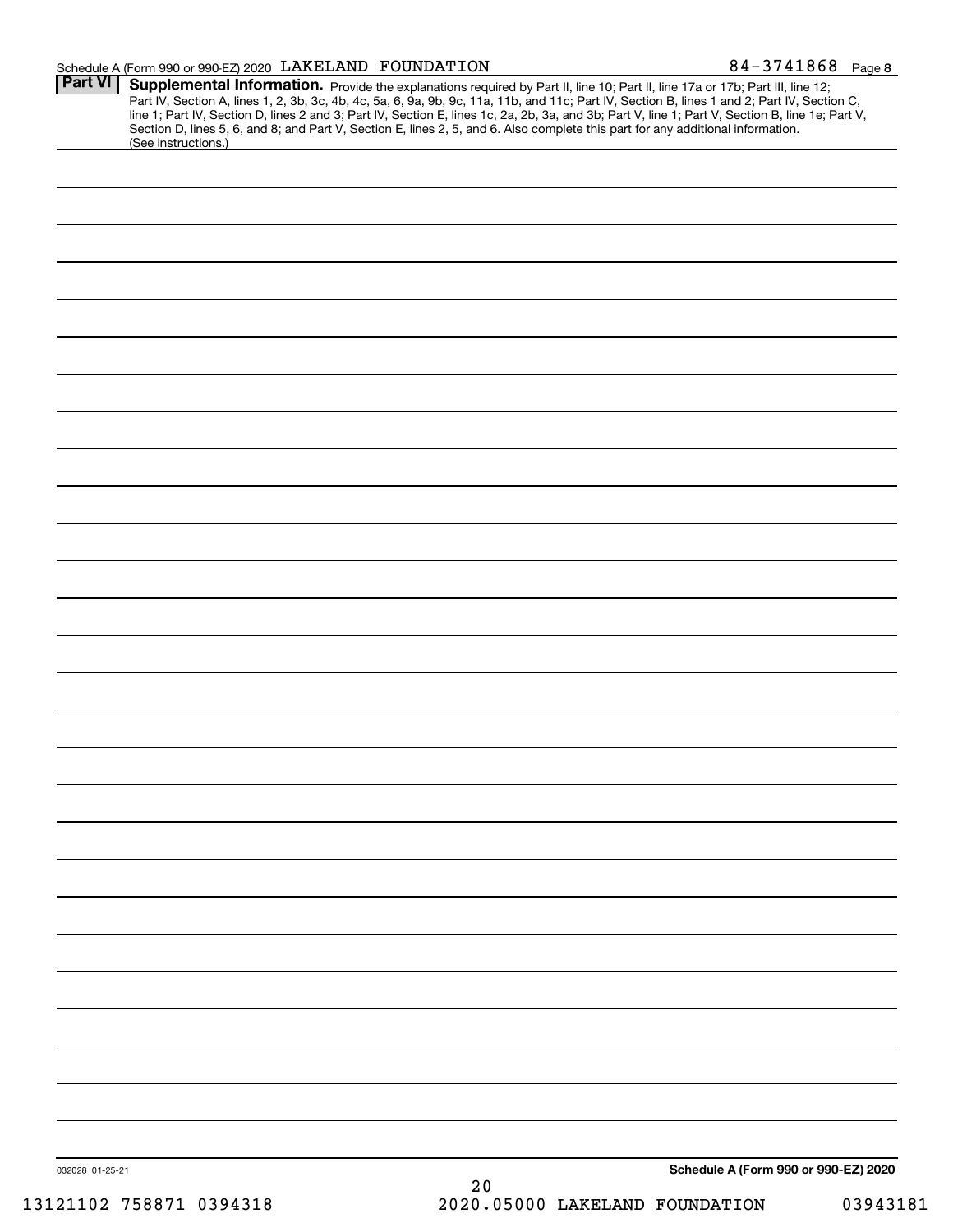| <b>SCHEDULE D</b> |
|-------------------|
|-------------------|

# **Supplemental Financial Statements**

**(Form 990)** (**Form 990,**<br>Part IV, line 6, 7, 8, 9, 10, 11a, 11b, 11c, 11d, 11e, 11f, 12a, or 12b.<br>Department of the Treasury **and Exercise Connect Connect Connect Connect Connect Connect Connect Connect Connect** 



Department of the Treasury Internal Revenue Service

| <b>P</b> Attach to Form 990.                                                                 |  |  |  |  |  |  |  |  |
|----------------------------------------------------------------------------------------------|--|--|--|--|--|--|--|--|
| $\blacktriangleright$ Go to www.irs.gov/Form990 for instructions and the latest information. |  |  |  |  |  |  |  |  |

**Name of the organization**<br>**RACK TRACK TO BUT A TO BUT AND FOUNDATION** 

| Organizations Maintaining Donor Advised Funds or Other Similar Funds or Accounts. Complete if the<br>Part I<br>organization answered "Yes" on Form 990, Part IV, line 6.<br>(a) Donor advised funds<br>(b) Funds and other accounts<br>1<br>Aggregate value of contributions to (during year)<br>2<br>3<br>Aggregate value of grants from (during year) <i>mimimimimia</i><br>4<br>Did the organization inform all donors and donor advisors in writing that the assets held in donor advised funds<br>5<br>Yes<br>No<br>Did the organization inform all grantees, donors, and donor advisors in writing that grant funds can be used only<br>6<br>for charitable purposes and not for the benefit of the donor or donor advisor, or for any other purpose conferring<br>impermissible private benefit?<br>Yes<br>Part II<br>Conservation Easements. Complete if the organization answered "Yes" on Form 990, Part IV, line 7.<br>Purpose(s) of conservation easements held by the organization (check all that apply).<br>1.<br>Preservation of land for public use (for example, recreation or education)<br>Preservation of a historically important land area<br>Preservation of a certified historic structure<br>Protection of natural habitat<br>Preservation of open space<br>Complete lines 2a through 2d if the organization held a qualified conservation contribution in the form of a conservation easement on the last<br>2<br>Held at the End of the Tax Year<br>day of the tax year.<br>Total number of conservation easements<br>2a<br>2 <sub>b</sub><br>Total acreage restricted by conservation easements<br>2c<br>Number of conservation easements on a certified historic structure included in (a)<br>d Number of conservation easements included in (c) acquired after 7/25/06, and not on a historic structure<br>listed in the National Register [111] Marshall Register [11] Marshall Register [11] Marshall Register [11] Marshall Register [11] Marshall Register [11] Marshall Register [11] Marshall Register [11] Marshall Register [11]<br>2d<br>Number of conservation easements modified, transferred, released, extinguished, or terminated by the organization during the tax<br>3<br>$\vee$ ear<br>Number of states where property subject to conservation easement is located ><br>4<br>Does the organization have a written policy regarding the periodic monitoring, inspection, handling of<br>5<br>Yes<br>No<br>violations, and enforcement of the conservation easements it holds?<br>Staff and volunteer hours devoted to monitoring, inspecting, handling of violations, and enforcing conservation easements during the year<br>6<br>Amount of expenses incurred in monitoring, inspecting, handling of violations, and enforcing conservation easements during the year<br>7<br>► \$<br>Does each conservation easement reported on line 2(d) above satisfy the requirements of section 170(h)(4)(B)(i)<br>8<br>Yes<br>No<br>and section $170(h)(4)(B)(ii)?$<br>In Part XIII, describe how the organization reports conservation easements in its revenue and expense statement and<br>9<br>balance sheet, and include, if applicable, the text of the footnote to the organization's financial statements that describes the<br>organization's accounting for conservation easements.<br>Organizations Maintaining Collections of Art, Historical Treasures, or Other Similar Assets.<br>Part III<br>Complete if the organization answered "Yes" on Form 990, Part IV, line 8.<br>1a If the organization elected, as permitted under FASB ASC 958, not to report in its revenue statement and balance sheet works<br>of art, historical treasures, or other similar assets held for public exhibition, education, or research in furtherance of public<br>service, provide in Part XIII the text of the footnote to its financial statements that describes these items.<br><b>b</b> If the organization elected, as permitted under FASB ASC 958, to report in its revenue statement and balance sheet works of<br>art, historical treasures, or other similar assets held for public exhibition, education, or research in furtherance of public service,<br>provide the following amounts relating to these items:<br>\$<br>$\blacktriangleright$ s<br>(ii) Assets included in Form 990, Part X<br>If the organization received or held works of art, historical treasures, or other similar assets for financial gain, provide<br>$\mathbf{2}$<br>the following amounts required to be reported under FASB ASC 958 relating to these items:<br>\$<br>$\blacktriangleright$ s | LAKELAND FOUNDATION                                                        | 84-3741868 |                            |  |  |  |
|----------------------------------------------------------------------------------------------------------------------------------------------------------------------------------------------------------------------------------------------------------------------------------------------------------------------------------------------------------------------------------------------------------------------------------------------------------------------------------------------------------------------------------------------------------------------------------------------------------------------------------------------------------------------------------------------------------------------------------------------------------------------------------------------------------------------------------------------------------------------------------------------------------------------------------------------------------------------------------------------------------------------------------------------------------------------------------------------------------------------------------------------------------------------------------------------------------------------------------------------------------------------------------------------------------------------------------------------------------------------------------------------------------------------------------------------------------------------------------------------------------------------------------------------------------------------------------------------------------------------------------------------------------------------------------------------------------------------------------------------------------------------------------------------------------------------------------------------------------------------------------------------------------------------------------------------------------------------------------------------------------------------------------------------------------------------------------------------------------------------------------------------------------------------------------------------------------------------------------------------------------------------------------------------------------------------------------------------------------------------------------------------------------------------------------------------------------------------------------------------------------------------------------------------------------------------------------------------------------------------------------------------------------------------------------------------------------------------------------------------------------------------------------------------------------------------------------------------------------------------------------------------------------------------------------------------------------------------------------------------------------------------------------------------------------------------------------------------------------------------------------------------------------------------------------------------------------------------------------------------------------------------------------------------------------------------------------------------------------------------------------------------------------------------------------------------------------------------------------------------------------------------------------------------------------------------------------------------------------------------------------------------------------------------------------------------------------------------------------------------------------------------------------------------------------------------------------------------------------------------------------------------------------------------------------------------------------------------------------------------------------------------------------------------------------------------------------------------------------------------------------------------------------------------------------------------------------------------------------------------------------------------------------------------------------------------------------------------------------------------------------------------------------------------------------------------------------------------------------------------------------------------------------------------------------------------------------------------------------------------------------|----------------------------------------------------------------------------|------------|----------------------------|--|--|--|
|                                                                                                                                                                                                                                                                                                                                                                                                                                                                                                                                                                                                                                                                                                                                                                                                                                                                                                                                                                                                                                                                                                                                                                                                                                                                                                                                                                                                                                                                                                                                                                                                                                                                                                                                                                                                                                                                                                                                                                                                                                                                                                                                                                                                                                                                                                                                                                                                                                                                                                                                                                                                                                                                                                                                                                                                                                                                                                                                                                                                                                                                                                                                                                                                                                                                                                                                                                                                                                                                                                                                                                                                                                                                                                                                                                                                                                                                                                                                                                                                                                                                                                                                                                                                                                                                                                                                                                                                                                                                                                                                                                                                                                  |                                                                            |            |                            |  |  |  |
|                                                                                                                                                                                                                                                                                                                                                                                                                                                                                                                                                                                                                                                                                                                                                                                                                                                                                                                                                                                                                                                                                                                                                                                                                                                                                                                                                                                                                                                                                                                                                                                                                                                                                                                                                                                                                                                                                                                                                                                                                                                                                                                                                                                                                                                                                                                                                                                                                                                                                                                                                                                                                                                                                                                                                                                                                                                                                                                                                                                                                                                                                                                                                                                                                                                                                                                                                                                                                                                                                                                                                                                                                                                                                                                                                                                                                                                                                                                                                                                                                                                                                                                                                                                                                                                                                                                                                                                                                                                                                                                                                                                                                                  |                                                                            |            |                            |  |  |  |
|                                                                                                                                                                                                                                                                                                                                                                                                                                                                                                                                                                                                                                                                                                                                                                                                                                                                                                                                                                                                                                                                                                                                                                                                                                                                                                                                                                                                                                                                                                                                                                                                                                                                                                                                                                                                                                                                                                                                                                                                                                                                                                                                                                                                                                                                                                                                                                                                                                                                                                                                                                                                                                                                                                                                                                                                                                                                                                                                                                                                                                                                                                                                                                                                                                                                                                                                                                                                                                                                                                                                                                                                                                                                                                                                                                                                                                                                                                                                                                                                                                                                                                                                                                                                                                                                                                                                                                                                                                                                                                                                                                                                                                  |                                                                            |            |                            |  |  |  |
|                                                                                                                                                                                                                                                                                                                                                                                                                                                                                                                                                                                                                                                                                                                                                                                                                                                                                                                                                                                                                                                                                                                                                                                                                                                                                                                                                                                                                                                                                                                                                                                                                                                                                                                                                                                                                                                                                                                                                                                                                                                                                                                                                                                                                                                                                                                                                                                                                                                                                                                                                                                                                                                                                                                                                                                                                                                                                                                                                                                                                                                                                                                                                                                                                                                                                                                                                                                                                                                                                                                                                                                                                                                                                                                                                                                                                                                                                                                                                                                                                                                                                                                                                                                                                                                                                                                                                                                                                                                                                                                                                                                                                                  |                                                                            |            |                            |  |  |  |
|                                                                                                                                                                                                                                                                                                                                                                                                                                                                                                                                                                                                                                                                                                                                                                                                                                                                                                                                                                                                                                                                                                                                                                                                                                                                                                                                                                                                                                                                                                                                                                                                                                                                                                                                                                                                                                                                                                                                                                                                                                                                                                                                                                                                                                                                                                                                                                                                                                                                                                                                                                                                                                                                                                                                                                                                                                                                                                                                                                                                                                                                                                                                                                                                                                                                                                                                                                                                                                                                                                                                                                                                                                                                                                                                                                                                                                                                                                                                                                                                                                                                                                                                                                                                                                                                                                                                                                                                                                                                                                                                                                                                                                  |                                                                            |            |                            |  |  |  |
|                                                                                                                                                                                                                                                                                                                                                                                                                                                                                                                                                                                                                                                                                                                                                                                                                                                                                                                                                                                                                                                                                                                                                                                                                                                                                                                                                                                                                                                                                                                                                                                                                                                                                                                                                                                                                                                                                                                                                                                                                                                                                                                                                                                                                                                                                                                                                                                                                                                                                                                                                                                                                                                                                                                                                                                                                                                                                                                                                                                                                                                                                                                                                                                                                                                                                                                                                                                                                                                                                                                                                                                                                                                                                                                                                                                                                                                                                                                                                                                                                                                                                                                                                                                                                                                                                                                                                                                                                                                                                                                                                                                                                                  |                                                                            |            |                            |  |  |  |
|                                                                                                                                                                                                                                                                                                                                                                                                                                                                                                                                                                                                                                                                                                                                                                                                                                                                                                                                                                                                                                                                                                                                                                                                                                                                                                                                                                                                                                                                                                                                                                                                                                                                                                                                                                                                                                                                                                                                                                                                                                                                                                                                                                                                                                                                                                                                                                                                                                                                                                                                                                                                                                                                                                                                                                                                                                                                                                                                                                                                                                                                                                                                                                                                                                                                                                                                                                                                                                                                                                                                                                                                                                                                                                                                                                                                                                                                                                                                                                                                                                                                                                                                                                                                                                                                                                                                                                                                                                                                                                                                                                                                                                  |                                                                            |            |                            |  |  |  |
|                                                                                                                                                                                                                                                                                                                                                                                                                                                                                                                                                                                                                                                                                                                                                                                                                                                                                                                                                                                                                                                                                                                                                                                                                                                                                                                                                                                                                                                                                                                                                                                                                                                                                                                                                                                                                                                                                                                                                                                                                                                                                                                                                                                                                                                                                                                                                                                                                                                                                                                                                                                                                                                                                                                                                                                                                                                                                                                                                                                                                                                                                                                                                                                                                                                                                                                                                                                                                                                                                                                                                                                                                                                                                                                                                                                                                                                                                                                                                                                                                                                                                                                                                                                                                                                                                                                                                                                                                                                                                                                                                                                                                                  |                                                                            |            |                            |  |  |  |
|                                                                                                                                                                                                                                                                                                                                                                                                                                                                                                                                                                                                                                                                                                                                                                                                                                                                                                                                                                                                                                                                                                                                                                                                                                                                                                                                                                                                                                                                                                                                                                                                                                                                                                                                                                                                                                                                                                                                                                                                                                                                                                                                                                                                                                                                                                                                                                                                                                                                                                                                                                                                                                                                                                                                                                                                                                                                                                                                                                                                                                                                                                                                                                                                                                                                                                                                                                                                                                                                                                                                                                                                                                                                                                                                                                                                                                                                                                                                                                                                                                                                                                                                                                                                                                                                                                                                                                                                                                                                                                                                                                                                                                  |                                                                            |            |                            |  |  |  |
|                                                                                                                                                                                                                                                                                                                                                                                                                                                                                                                                                                                                                                                                                                                                                                                                                                                                                                                                                                                                                                                                                                                                                                                                                                                                                                                                                                                                                                                                                                                                                                                                                                                                                                                                                                                                                                                                                                                                                                                                                                                                                                                                                                                                                                                                                                                                                                                                                                                                                                                                                                                                                                                                                                                                                                                                                                                                                                                                                                                                                                                                                                                                                                                                                                                                                                                                                                                                                                                                                                                                                                                                                                                                                                                                                                                                                                                                                                                                                                                                                                                                                                                                                                                                                                                                                                                                                                                                                                                                                                                                                                                                                                  |                                                                            |            |                            |  |  |  |
|                                                                                                                                                                                                                                                                                                                                                                                                                                                                                                                                                                                                                                                                                                                                                                                                                                                                                                                                                                                                                                                                                                                                                                                                                                                                                                                                                                                                                                                                                                                                                                                                                                                                                                                                                                                                                                                                                                                                                                                                                                                                                                                                                                                                                                                                                                                                                                                                                                                                                                                                                                                                                                                                                                                                                                                                                                                                                                                                                                                                                                                                                                                                                                                                                                                                                                                                                                                                                                                                                                                                                                                                                                                                                                                                                                                                                                                                                                                                                                                                                                                                                                                                                                                                                                                                                                                                                                                                                                                                                                                                                                                                                                  |                                                                            |            |                            |  |  |  |
|                                                                                                                                                                                                                                                                                                                                                                                                                                                                                                                                                                                                                                                                                                                                                                                                                                                                                                                                                                                                                                                                                                                                                                                                                                                                                                                                                                                                                                                                                                                                                                                                                                                                                                                                                                                                                                                                                                                                                                                                                                                                                                                                                                                                                                                                                                                                                                                                                                                                                                                                                                                                                                                                                                                                                                                                                                                                                                                                                                                                                                                                                                                                                                                                                                                                                                                                                                                                                                                                                                                                                                                                                                                                                                                                                                                                                                                                                                                                                                                                                                                                                                                                                                                                                                                                                                                                                                                                                                                                                                                                                                                                                                  |                                                                            |            | No                         |  |  |  |
|                                                                                                                                                                                                                                                                                                                                                                                                                                                                                                                                                                                                                                                                                                                                                                                                                                                                                                                                                                                                                                                                                                                                                                                                                                                                                                                                                                                                                                                                                                                                                                                                                                                                                                                                                                                                                                                                                                                                                                                                                                                                                                                                                                                                                                                                                                                                                                                                                                                                                                                                                                                                                                                                                                                                                                                                                                                                                                                                                                                                                                                                                                                                                                                                                                                                                                                                                                                                                                                                                                                                                                                                                                                                                                                                                                                                                                                                                                                                                                                                                                                                                                                                                                                                                                                                                                                                                                                                                                                                                                                                                                                                                                  |                                                                            |            |                            |  |  |  |
|                                                                                                                                                                                                                                                                                                                                                                                                                                                                                                                                                                                                                                                                                                                                                                                                                                                                                                                                                                                                                                                                                                                                                                                                                                                                                                                                                                                                                                                                                                                                                                                                                                                                                                                                                                                                                                                                                                                                                                                                                                                                                                                                                                                                                                                                                                                                                                                                                                                                                                                                                                                                                                                                                                                                                                                                                                                                                                                                                                                                                                                                                                                                                                                                                                                                                                                                                                                                                                                                                                                                                                                                                                                                                                                                                                                                                                                                                                                                                                                                                                                                                                                                                                                                                                                                                                                                                                                                                                                                                                                                                                                                                                  |                                                                            |            |                            |  |  |  |
|                                                                                                                                                                                                                                                                                                                                                                                                                                                                                                                                                                                                                                                                                                                                                                                                                                                                                                                                                                                                                                                                                                                                                                                                                                                                                                                                                                                                                                                                                                                                                                                                                                                                                                                                                                                                                                                                                                                                                                                                                                                                                                                                                                                                                                                                                                                                                                                                                                                                                                                                                                                                                                                                                                                                                                                                                                                                                                                                                                                                                                                                                                                                                                                                                                                                                                                                                                                                                                                                                                                                                                                                                                                                                                                                                                                                                                                                                                                                                                                                                                                                                                                                                                                                                                                                                                                                                                                                                                                                                                                                                                                                                                  |                                                                            |            |                            |  |  |  |
|                                                                                                                                                                                                                                                                                                                                                                                                                                                                                                                                                                                                                                                                                                                                                                                                                                                                                                                                                                                                                                                                                                                                                                                                                                                                                                                                                                                                                                                                                                                                                                                                                                                                                                                                                                                                                                                                                                                                                                                                                                                                                                                                                                                                                                                                                                                                                                                                                                                                                                                                                                                                                                                                                                                                                                                                                                                                                                                                                                                                                                                                                                                                                                                                                                                                                                                                                                                                                                                                                                                                                                                                                                                                                                                                                                                                                                                                                                                                                                                                                                                                                                                                                                                                                                                                                                                                                                                                                                                                                                                                                                                                                                  |                                                                            |            |                            |  |  |  |
|                                                                                                                                                                                                                                                                                                                                                                                                                                                                                                                                                                                                                                                                                                                                                                                                                                                                                                                                                                                                                                                                                                                                                                                                                                                                                                                                                                                                                                                                                                                                                                                                                                                                                                                                                                                                                                                                                                                                                                                                                                                                                                                                                                                                                                                                                                                                                                                                                                                                                                                                                                                                                                                                                                                                                                                                                                                                                                                                                                                                                                                                                                                                                                                                                                                                                                                                                                                                                                                                                                                                                                                                                                                                                                                                                                                                                                                                                                                                                                                                                                                                                                                                                                                                                                                                                                                                                                                                                                                                                                                                                                                                                                  |                                                                            |            |                            |  |  |  |
|                                                                                                                                                                                                                                                                                                                                                                                                                                                                                                                                                                                                                                                                                                                                                                                                                                                                                                                                                                                                                                                                                                                                                                                                                                                                                                                                                                                                                                                                                                                                                                                                                                                                                                                                                                                                                                                                                                                                                                                                                                                                                                                                                                                                                                                                                                                                                                                                                                                                                                                                                                                                                                                                                                                                                                                                                                                                                                                                                                                                                                                                                                                                                                                                                                                                                                                                                                                                                                                                                                                                                                                                                                                                                                                                                                                                                                                                                                                                                                                                                                                                                                                                                                                                                                                                                                                                                                                                                                                                                                                                                                                                                                  |                                                                            |            |                            |  |  |  |
|                                                                                                                                                                                                                                                                                                                                                                                                                                                                                                                                                                                                                                                                                                                                                                                                                                                                                                                                                                                                                                                                                                                                                                                                                                                                                                                                                                                                                                                                                                                                                                                                                                                                                                                                                                                                                                                                                                                                                                                                                                                                                                                                                                                                                                                                                                                                                                                                                                                                                                                                                                                                                                                                                                                                                                                                                                                                                                                                                                                                                                                                                                                                                                                                                                                                                                                                                                                                                                                                                                                                                                                                                                                                                                                                                                                                                                                                                                                                                                                                                                                                                                                                                                                                                                                                                                                                                                                                                                                                                                                                                                                                                                  |                                                                            |            |                            |  |  |  |
|                                                                                                                                                                                                                                                                                                                                                                                                                                                                                                                                                                                                                                                                                                                                                                                                                                                                                                                                                                                                                                                                                                                                                                                                                                                                                                                                                                                                                                                                                                                                                                                                                                                                                                                                                                                                                                                                                                                                                                                                                                                                                                                                                                                                                                                                                                                                                                                                                                                                                                                                                                                                                                                                                                                                                                                                                                                                                                                                                                                                                                                                                                                                                                                                                                                                                                                                                                                                                                                                                                                                                                                                                                                                                                                                                                                                                                                                                                                                                                                                                                                                                                                                                                                                                                                                                                                                                                                                                                                                                                                                                                                                                                  |                                                                            |            |                            |  |  |  |
|                                                                                                                                                                                                                                                                                                                                                                                                                                                                                                                                                                                                                                                                                                                                                                                                                                                                                                                                                                                                                                                                                                                                                                                                                                                                                                                                                                                                                                                                                                                                                                                                                                                                                                                                                                                                                                                                                                                                                                                                                                                                                                                                                                                                                                                                                                                                                                                                                                                                                                                                                                                                                                                                                                                                                                                                                                                                                                                                                                                                                                                                                                                                                                                                                                                                                                                                                                                                                                                                                                                                                                                                                                                                                                                                                                                                                                                                                                                                                                                                                                                                                                                                                                                                                                                                                                                                                                                                                                                                                                                                                                                                                                  |                                                                            |            |                            |  |  |  |
|                                                                                                                                                                                                                                                                                                                                                                                                                                                                                                                                                                                                                                                                                                                                                                                                                                                                                                                                                                                                                                                                                                                                                                                                                                                                                                                                                                                                                                                                                                                                                                                                                                                                                                                                                                                                                                                                                                                                                                                                                                                                                                                                                                                                                                                                                                                                                                                                                                                                                                                                                                                                                                                                                                                                                                                                                                                                                                                                                                                                                                                                                                                                                                                                                                                                                                                                                                                                                                                                                                                                                                                                                                                                                                                                                                                                                                                                                                                                                                                                                                                                                                                                                                                                                                                                                                                                                                                                                                                                                                                                                                                                                                  |                                                                            |            |                            |  |  |  |
|                                                                                                                                                                                                                                                                                                                                                                                                                                                                                                                                                                                                                                                                                                                                                                                                                                                                                                                                                                                                                                                                                                                                                                                                                                                                                                                                                                                                                                                                                                                                                                                                                                                                                                                                                                                                                                                                                                                                                                                                                                                                                                                                                                                                                                                                                                                                                                                                                                                                                                                                                                                                                                                                                                                                                                                                                                                                                                                                                                                                                                                                                                                                                                                                                                                                                                                                                                                                                                                                                                                                                                                                                                                                                                                                                                                                                                                                                                                                                                                                                                                                                                                                                                                                                                                                                                                                                                                                                                                                                                                                                                                                                                  |                                                                            |            |                            |  |  |  |
|                                                                                                                                                                                                                                                                                                                                                                                                                                                                                                                                                                                                                                                                                                                                                                                                                                                                                                                                                                                                                                                                                                                                                                                                                                                                                                                                                                                                                                                                                                                                                                                                                                                                                                                                                                                                                                                                                                                                                                                                                                                                                                                                                                                                                                                                                                                                                                                                                                                                                                                                                                                                                                                                                                                                                                                                                                                                                                                                                                                                                                                                                                                                                                                                                                                                                                                                                                                                                                                                                                                                                                                                                                                                                                                                                                                                                                                                                                                                                                                                                                                                                                                                                                                                                                                                                                                                                                                                                                                                                                                                                                                                                                  |                                                                            |            |                            |  |  |  |
|                                                                                                                                                                                                                                                                                                                                                                                                                                                                                                                                                                                                                                                                                                                                                                                                                                                                                                                                                                                                                                                                                                                                                                                                                                                                                                                                                                                                                                                                                                                                                                                                                                                                                                                                                                                                                                                                                                                                                                                                                                                                                                                                                                                                                                                                                                                                                                                                                                                                                                                                                                                                                                                                                                                                                                                                                                                                                                                                                                                                                                                                                                                                                                                                                                                                                                                                                                                                                                                                                                                                                                                                                                                                                                                                                                                                                                                                                                                                                                                                                                                                                                                                                                                                                                                                                                                                                                                                                                                                                                                                                                                                                                  |                                                                            |            |                            |  |  |  |
|                                                                                                                                                                                                                                                                                                                                                                                                                                                                                                                                                                                                                                                                                                                                                                                                                                                                                                                                                                                                                                                                                                                                                                                                                                                                                                                                                                                                                                                                                                                                                                                                                                                                                                                                                                                                                                                                                                                                                                                                                                                                                                                                                                                                                                                                                                                                                                                                                                                                                                                                                                                                                                                                                                                                                                                                                                                                                                                                                                                                                                                                                                                                                                                                                                                                                                                                                                                                                                                                                                                                                                                                                                                                                                                                                                                                                                                                                                                                                                                                                                                                                                                                                                                                                                                                                                                                                                                                                                                                                                                                                                                                                                  |                                                                            |            |                            |  |  |  |
|                                                                                                                                                                                                                                                                                                                                                                                                                                                                                                                                                                                                                                                                                                                                                                                                                                                                                                                                                                                                                                                                                                                                                                                                                                                                                                                                                                                                                                                                                                                                                                                                                                                                                                                                                                                                                                                                                                                                                                                                                                                                                                                                                                                                                                                                                                                                                                                                                                                                                                                                                                                                                                                                                                                                                                                                                                                                                                                                                                                                                                                                                                                                                                                                                                                                                                                                                                                                                                                                                                                                                                                                                                                                                                                                                                                                                                                                                                                                                                                                                                                                                                                                                                                                                                                                                                                                                                                                                                                                                                                                                                                                                                  |                                                                            |            |                            |  |  |  |
|                                                                                                                                                                                                                                                                                                                                                                                                                                                                                                                                                                                                                                                                                                                                                                                                                                                                                                                                                                                                                                                                                                                                                                                                                                                                                                                                                                                                                                                                                                                                                                                                                                                                                                                                                                                                                                                                                                                                                                                                                                                                                                                                                                                                                                                                                                                                                                                                                                                                                                                                                                                                                                                                                                                                                                                                                                                                                                                                                                                                                                                                                                                                                                                                                                                                                                                                                                                                                                                                                                                                                                                                                                                                                                                                                                                                                                                                                                                                                                                                                                                                                                                                                                                                                                                                                                                                                                                                                                                                                                                                                                                                                                  |                                                                            |            |                            |  |  |  |
|                                                                                                                                                                                                                                                                                                                                                                                                                                                                                                                                                                                                                                                                                                                                                                                                                                                                                                                                                                                                                                                                                                                                                                                                                                                                                                                                                                                                                                                                                                                                                                                                                                                                                                                                                                                                                                                                                                                                                                                                                                                                                                                                                                                                                                                                                                                                                                                                                                                                                                                                                                                                                                                                                                                                                                                                                                                                                                                                                                                                                                                                                                                                                                                                                                                                                                                                                                                                                                                                                                                                                                                                                                                                                                                                                                                                                                                                                                                                                                                                                                                                                                                                                                                                                                                                                                                                                                                                                                                                                                                                                                                                                                  |                                                                            |            |                            |  |  |  |
|                                                                                                                                                                                                                                                                                                                                                                                                                                                                                                                                                                                                                                                                                                                                                                                                                                                                                                                                                                                                                                                                                                                                                                                                                                                                                                                                                                                                                                                                                                                                                                                                                                                                                                                                                                                                                                                                                                                                                                                                                                                                                                                                                                                                                                                                                                                                                                                                                                                                                                                                                                                                                                                                                                                                                                                                                                                                                                                                                                                                                                                                                                                                                                                                                                                                                                                                                                                                                                                                                                                                                                                                                                                                                                                                                                                                                                                                                                                                                                                                                                                                                                                                                                                                                                                                                                                                                                                                                                                                                                                                                                                                                                  |                                                                            |            |                            |  |  |  |
|                                                                                                                                                                                                                                                                                                                                                                                                                                                                                                                                                                                                                                                                                                                                                                                                                                                                                                                                                                                                                                                                                                                                                                                                                                                                                                                                                                                                                                                                                                                                                                                                                                                                                                                                                                                                                                                                                                                                                                                                                                                                                                                                                                                                                                                                                                                                                                                                                                                                                                                                                                                                                                                                                                                                                                                                                                                                                                                                                                                                                                                                                                                                                                                                                                                                                                                                                                                                                                                                                                                                                                                                                                                                                                                                                                                                                                                                                                                                                                                                                                                                                                                                                                                                                                                                                                                                                                                                                                                                                                                                                                                                                                  |                                                                            |            |                            |  |  |  |
|                                                                                                                                                                                                                                                                                                                                                                                                                                                                                                                                                                                                                                                                                                                                                                                                                                                                                                                                                                                                                                                                                                                                                                                                                                                                                                                                                                                                                                                                                                                                                                                                                                                                                                                                                                                                                                                                                                                                                                                                                                                                                                                                                                                                                                                                                                                                                                                                                                                                                                                                                                                                                                                                                                                                                                                                                                                                                                                                                                                                                                                                                                                                                                                                                                                                                                                                                                                                                                                                                                                                                                                                                                                                                                                                                                                                                                                                                                                                                                                                                                                                                                                                                                                                                                                                                                                                                                                                                                                                                                                                                                                                                                  |                                                                            |            |                            |  |  |  |
|                                                                                                                                                                                                                                                                                                                                                                                                                                                                                                                                                                                                                                                                                                                                                                                                                                                                                                                                                                                                                                                                                                                                                                                                                                                                                                                                                                                                                                                                                                                                                                                                                                                                                                                                                                                                                                                                                                                                                                                                                                                                                                                                                                                                                                                                                                                                                                                                                                                                                                                                                                                                                                                                                                                                                                                                                                                                                                                                                                                                                                                                                                                                                                                                                                                                                                                                                                                                                                                                                                                                                                                                                                                                                                                                                                                                                                                                                                                                                                                                                                                                                                                                                                                                                                                                                                                                                                                                                                                                                                                                                                                                                                  |                                                                            |            |                            |  |  |  |
|                                                                                                                                                                                                                                                                                                                                                                                                                                                                                                                                                                                                                                                                                                                                                                                                                                                                                                                                                                                                                                                                                                                                                                                                                                                                                                                                                                                                                                                                                                                                                                                                                                                                                                                                                                                                                                                                                                                                                                                                                                                                                                                                                                                                                                                                                                                                                                                                                                                                                                                                                                                                                                                                                                                                                                                                                                                                                                                                                                                                                                                                                                                                                                                                                                                                                                                                                                                                                                                                                                                                                                                                                                                                                                                                                                                                                                                                                                                                                                                                                                                                                                                                                                                                                                                                                                                                                                                                                                                                                                                                                                                                                                  |                                                                            |            |                            |  |  |  |
|                                                                                                                                                                                                                                                                                                                                                                                                                                                                                                                                                                                                                                                                                                                                                                                                                                                                                                                                                                                                                                                                                                                                                                                                                                                                                                                                                                                                                                                                                                                                                                                                                                                                                                                                                                                                                                                                                                                                                                                                                                                                                                                                                                                                                                                                                                                                                                                                                                                                                                                                                                                                                                                                                                                                                                                                                                                                                                                                                                                                                                                                                                                                                                                                                                                                                                                                                                                                                                                                                                                                                                                                                                                                                                                                                                                                                                                                                                                                                                                                                                                                                                                                                                                                                                                                                                                                                                                                                                                                                                                                                                                                                                  |                                                                            |            |                            |  |  |  |
|                                                                                                                                                                                                                                                                                                                                                                                                                                                                                                                                                                                                                                                                                                                                                                                                                                                                                                                                                                                                                                                                                                                                                                                                                                                                                                                                                                                                                                                                                                                                                                                                                                                                                                                                                                                                                                                                                                                                                                                                                                                                                                                                                                                                                                                                                                                                                                                                                                                                                                                                                                                                                                                                                                                                                                                                                                                                                                                                                                                                                                                                                                                                                                                                                                                                                                                                                                                                                                                                                                                                                                                                                                                                                                                                                                                                                                                                                                                                                                                                                                                                                                                                                                                                                                                                                                                                                                                                                                                                                                                                                                                                                                  |                                                                            |            |                            |  |  |  |
|                                                                                                                                                                                                                                                                                                                                                                                                                                                                                                                                                                                                                                                                                                                                                                                                                                                                                                                                                                                                                                                                                                                                                                                                                                                                                                                                                                                                                                                                                                                                                                                                                                                                                                                                                                                                                                                                                                                                                                                                                                                                                                                                                                                                                                                                                                                                                                                                                                                                                                                                                                                                                                                                                                                                                                                                                                                                                                                                                                                                                                                                                                                                                                                                                                                                                                                                                                                                                                                                                                                                                                                                                                                                                                                                                                                                                                                                                                                                                                                                                                                                                                                                                                                                                                                                                                                                                                                                                                                                                                                                                                                                                                  |                                                                            |            |                            |  |  |  |
|                                                                                                                                                                                                                                                                                                                                                                                                                                                                                                                                                                                                                                                                                                                                                                                                                                                                                                                                                                                                                                                                                                                                                                                                                                                                                                                                                                                                                                                                                                                                                                                                                                                                                                                                                                                                                                                                                                                                                                                                                                                                                                                                                                                                                                                                                                                                                                                                                                                                                                                                                                                                                                                                                                                                                                                                                                                                                                                                                                                                                                                                                                                                                                                                                                                                                                                                                                                                                                                                                                                                                                                                                                                                                                                                                                                                                                                                                                                                                                                                                                                                                                                                                                                                                                                                                                                                                                                                                                                                                                                                                                                                                                  |                                                                            |            |                            |  |  |  |
|                                                                                                                                                                                                                                                                                                                                                                                                                                                                                                                                                                                                                                                                                                                                                                                                                                                                                                                                                                                                                                                                                                                                                                                                                                                                                                                                                                                                                                                                                                                                                                                                                                                                                                                                                                                                                                                                                                                                                                                                                                                                                                                                                                                                                                                                                                                                                                                                                                                                                                                                                                                                                                                                                                                                                                                                                                                                                                                                                                                                                                                                                                                                                                                                                                                                                                                                                                                                                                                                                                                                                                                                                                                                                                                                                                                                                                                                                                                                                                                                                                                                                                                                                                                                                                                                                                                                                                                                                                                                                                                                                                                                                                  |                                                                            |            |                            |  |  |  |
|                                                                                                                                                                                                                                                                                                                                                                                                                                                                                                                                                                                                                                                                                                                                                                                                                                                                                                                                                                                                                                                                                                                                                                                                                                                                                                                                                                                                                                                                                                                                                                                                                                                                                                                                                                                                                                                                                                                                                                                                                                                                                                                                                                                                                                                                                                                                                                                                                                                                                                                                                                                                                                                                                                                                                                                                                                                                                                                                                                                                                                                                                                                                                                                                                                                                                                                                                                                                                                                                                                                                                                                                                                                                                                                                                                                                                                                                                                                                                                                                                                                                                                                                                                                                                                                                                                                                                                                                                                                                                                                                                                                                                                  |                                                                            |            |                            |  |  |  |
|                                                                                                                                                                                                                                                                                                                                                                                                                                                                                                                                                                                                                                                                                                                                                                                                                                                                                                                                                                                                                                                                                                                                                                                                                                                                                                                                                                                                                                                                                                                                                                                                                                                                                                                                                                                                                                                                                                                                                                                                                                                                                                                                                                                                                                                                                                                                                                                                                                                                                                                                                                                                                                                                                                                                                                                                                                                                                                                                                                                                                                                                                                                                                                                                                                                                                                                                                                                                                                                                                                                                                                                                                                                                                                                                                                                                                                                                                                                                                                                                                                                                                                                                                                                                                                                                                                                                                                                                                                                                                                                                                                                                                                  |                                                                            |            |                            |  |  |  |
|                                                                                                                                                                                                                                                                                                                                                                                                                                                                                                                                                                                                                                                                                                                                                                                                                                                                                                                                                                                                                                                                                                                                                                                                                                                                                                                                                                                                                                                                                                                                                                                                                                                                                                                                                                                                                                                                                                                                                                                                                                                                                                                                                                                                                                                                                                                                                                                                                                                                                                                                                                                                                                                                                                                                                                                                                                                                                                                                                                                                                                                                                                                                                                                                                                                                                                                                                                                                                                                                                                                                                                                                                                                                                                                                                                                                                                                                                                                                                                                                                                                                                                                                                                                                                                                                                                                                                                                                                                                                                                                                                                                                                                  |                                                                            |            |                            |  |  |  |
|                                                                                                                                                                                                                                                                                                                                                                                                                                                                                                                                                                                                                                                                                                                                                                                                                                                                                                                                                                                                                                                                                                                                                                                                                                                                                                                                                                                                                                                                                                                                                                                                                                                                                                                                                                                                                                                                                                                                                                                                                                                                                                                                                                                                                                                                                                                                                                                                                                                                                                                                                                                                                                                                                                                                                                                                                                                                                                                                                                                                                                                                                                                                                                                                                                                                                                                                                                                                                                                                                                                                                                                                                                                                                                                                                                                                                                                                                                                                                                                                                                                                                                                                                                                                                                                                                                                                                                                                                                                                                                                                                                                                                                  |                                                                            |            |                            |  |  |  |
|                                                                                                                                                                                                                                                                                                                                                                                                                                                                                                                                                                                                                                                                                                                                                                                                                                                                                                                                                                                                                                                                                                                                                                                                                                                                                                                                                                                                                                                                                                                                                                                                                                                                                                                                                                                                                                                                                                                                                                                                                                                                                                                                                                                                                                                                                                                                                                                                                                                                                                                                                                                                                                                                                                                                                                                                                                                                                                                                                                                                                                                                                                                                                                                                                                                                                                                                                                                                                                                                                                                                                                                                                                                                                                                                                                                                                                                                                                                                                                                                                                                                                                                                                                                                                                                                                                                                                                                                                                                                                                                                                                                                                                  |                                                                            |            |                            |  |  |  |
|                                                                                                                                                                                                                                                                                                                                                                                                                                                                                                                                                                                                                                                                                                                                                                                                                                                                                                                                                                                                                                                                                                                                                                                                                                                                                                                                                                                                                                                                                                                                                                                                                                                                                                                                                                                                                                                                                                                                                                                                                                                                                                                                                                                                                                                                                                                                                                                                                                                                                                                                                                                                                                                                                                                                                                                                                                                                                                                                                                                                                                                                                                                                                                                                                                                                                                                                                                                                                                                                                                                                                                                                                                                                                                                                                                                                                                                                                                                                                                                                                                                                                                                                                                                                                                                                                                                                                                                                                                                                                                                                                                                                                                  |                                                                            |            |                            |  |  |  |
|                                                                                                                                                                                                                                                                                                                                                                                                                                                                                                                                                                                                                                                                                                                                                                                                                                                                                                                                                                                                                                                                                                                                                                                                                                                                                                                                                                                                                                                                                                                                                                                                                                                                                                                                                                                                                                                                                                                                                                                                                                                                                                                                                                                                                                                                                                                                                                                                                                                                                                                                                                                                                                                                                                                                                                                                                                                                                                                                                                                                                                                                                                                                                                                                                                                                                                                                                                                                                                                                                                                                                                                                                                                                                                                                                                                                                                                                                                                                                                                                                                                                                                                                                                                                                                                                                                                                                                                                                                                                                                                                                                                                                                  |                                                                            |            |                            |  |  |  |
|                                                                                                                                                                                                                                                                                                                                                                                                                                                                                                                                                                                                                                                                                                                                                                                                                                                                                                                                                                                                                                                                                                                                                                                                                                                                                                                                                                                                                                                                                                                                                                                                                                                                                                                                                                                                                                                                                                                                                                                                                                                                                                                                                                                                                                                                                                                                                                                                                                                                                                                                                                                                                                                                                                                                                                                                                                                                                                                                                                                                                                                                                                                                                                                                                                                                                                                                                                                                                                                                                                                                                                                                                                                                                                                                                                                                                                                                                                                                                                                                                                                                                                                                                                                                                                                                                                                                                                                                                                                                                                                                                                                                                                  |                                                                            |            |                            |  |  |  |
|                                                                                                                                                                                                                                                                                                                                                                                                                                                                                                                                                                                                                                                                                                                                                                                                                                                                                                                                                                                                                                                                                                                                                                                                                                                                                                                                                                                                                                                                                                                                                                                                                                                                                                                                                                                                                                                                                                                                                                                                                                                                                                                                                                                                                                                                                                                                                                                                                                                                                                                                                                                                                                                                                                                                                                                                                                                                                                                                                                                                                                                                                                                                                                                                                                                                                                                                                                                                                                                                                                                                                                                                                                                                                                                                                                                                                                                                                                                                                                                                                                                                                                                                                                                                                                                                                                                                                                                                                                                                                                                                                                                                                                  |                                                                            |            |                            |  |  |  |
|                                                                                                                                                                                                                                                                                                                                                                                                                                                                                                                                                                                                                                                                                                                                                                                                                                                                                                                                                                                                                                                                                                                                                                                                                                                                                                                                                                                                                                                                                                                                                                                                                                                                                                                                                                                                                                                                                                                                                                                                                                                                                                                                                                                                                                                                                                                                                                                                                                                                                                                                                                                                                                                                                                                                                                                                                                                                                                                                                                                                                                                                                                                                                                                                                                                                                                                                                                                                                                                                                                                                                                                                                                                                                                                                                                                                                                                                                                                                                                                                                                                                                                                                                                                                                                                                                                                                                                                                                                                                                                                                                                                                                                  |                                                                            |            |                            |  |  |  |
|                                                                                                                                                                                                                                                                                                                                                                                                                                                                                                                                                                                                                                                                                                                                                                                                                                                                                                                                                                                                                                                                                                                                                                                                                                                                                                                                                                                                                                                                                                                                                                                                                                                                                                                                                                                                                                                                                                                                                                                                                                                                                                                                                                                                                                                                                                                                                                                                                                                                                                                                                                                                                                                                                                                                                                                                                                                                                                                                                                                                                                                                                                                                                                                                                                                                                                                                                                                                                                                                                                                                                                                                                                                                                                                                                                                                                                                                                                                                                                                                                                                                                                                                                                                                                                                                                                                                                                                                                                                                                                                                                                                                                                  |                                                                            |            |                            |  |  |  |
|                                                                                                                                                                                                                                                                                                                                                                                                                                                                                                                                                                                                                                                                                                                                                                                                                                                                                                                                                                                                                                                                                                                                                                                                                                                                                                                                                                                                                                                                                                                                                                                                                                                                                                                                                                                                                                                                                                                                                                                                                                                                                                                                                                                                                                                                                                                                                                                                                                                                                                                                                                                                                                                                                                                                                                                                                                                                                                                                                                                                                                                                                                                                                                                                                                                                                                                                                                                                                                                                                                                                                                                                                                                                                                                                                                                                                                                                                                                                                                                                                                                                                                                                                                                                                                                                                                                                                                                                                                                                                                                                                                                                                                  |                                                                            |            |                            |  |  |  |
|                                                                                                                                                                                                                                                                                                                                                                                                                                                                                                                                                                                                                                                                                                                                                                                                                                                                                                                                                                                                                                                                                                                                                                                                                                                                                                                                                                                                                                                                                                                                                                                                                                                                                                                                                                                                                                                                                                                                                                                                                                                                                                                                                                                                                                                                                                                                                                                                                                                                                                                                                                                                                                                                                                                                                                                                                                                                                                                                                                                                                                                                                                                                                                                                                                                                                                                                                                                                                                                                                                                                                                                                                                                                                                                                                                                                                                                                                                                                                                                                                                                                                                                                                                                                                                                                                                                                                                                                                                                                                                                                                                                                                                  | LHA For Paperwork Reduction Act Notice, see the Instructions for Form 990. |            | Schedule D (Form 990) 2020 |  |  |  |

032051 12-01-20

21 13121102 758871 0394318 2020.05000 LAKELAND FOUNDATION 03943181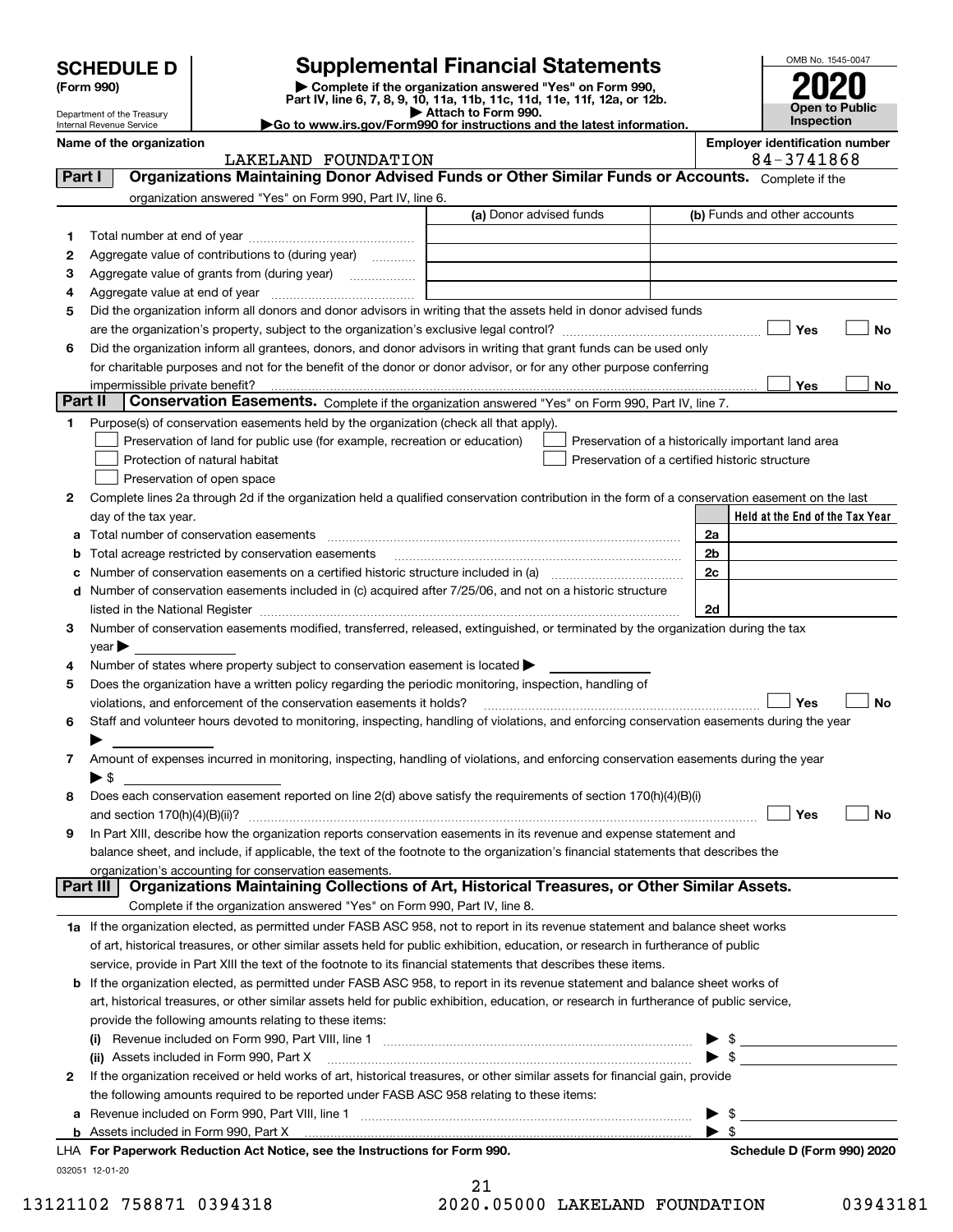|        | Schedule D (Form 990) 2020                                                                                                                                                                                                         | LAKELAND FOUNDATION                     |   |                |                                                                                                                                                                                                                               |  |                                 | 84-3741868 $_{Page}$ 2 |                     |     |    |
|--------|------------------------------------------------------------------------------------------------------------------------------------------------------------------------------------------------------------------------------------|-----------------------------------------|---|----------------|-------------------------------------------------------------------------------------------------------------------------------------------------------------------------------------------------------------------------------|--|---------------------------------|------------------------|---------------------|-----|----|
|        | Part III<br>Organizations Maintaining Collections of Art, Historical Treasures, or Other Similar Assets (continued)                                                                                                                |                                         |   |                |                                                                                                                                                                                                                               |  |                                 |                        |                     |     |    |
| 3      | Using the organization's acquisition, accession, and other records, check any of the following that make significant use of its                                                                                                    |                                         |   |                |                                                                                                                                                                                                                               |  |                                 |                        |                     |     |    |
|        | collection items (check all that apply):                                                                                                                                                                                           |                                         |   |                |                                                                                                                                                                                                                               |  |                                 |                        |                     |     |    |
| a      | Public exhibition                                                                                                                                                                                                                  |                                         |   |                | Loan or exchange program                                                                                                                                                                                                      |  |                                 |                        |                     |     |    |
| b      | Scholarly research                                                                                                                                                                                                                 |                                         |   |                | Other and the contract of the contract of the contract of the contract of the contract of the contract of the contract of the contract of the contract of the contract of the contract of the contract of the contract of the |  |                                 |                        |                     |     |    |
| с      | Preservation for future generations                                                                                                                                                                                                |                                         |   |                |                                                                                                                                                                                                                               |  |                                 |                        |                     |     |    |
| 4      | Provide a description of the organization's collections and explain how they further the organization's exempt purpose in Part XIII.                                                                                               |                                         |   |                |                                                                                                                                                                                                                               |  |                                 |                        |                     |     |    |
| 5      | During the year, did the organization solicit or receive donations of art, historical treasures, or other similar assets                                                                                                           |                                         |   |                |                                                                                                                                                                                                                               |  |                                 |                        |                     |     |    |
|        | to be sold to raise funds rather than to be maintained as part of the organization's collection?                                                                                                                                   |                                         |   |                |                                                                                                                                                                                                                               |  |                                 |                        | Yes                 |     | No |
|        | <b>Part IV</b><br>Escrow and Custodial Arrangements. Complete if the organization answered "Yes" on Form 990, Part IV, line 9, or                                                                                                  |                                         |   |                |                                                                                                                                                                                                                               |  |                                 |                        |                     |     |    |
|        | reported an amount on Form 990, Part X, line 21.                                                                                                                                                                                   |                                         |   |                |                                                                                                                                                                                                                               |  |                                 |                        |                     |     |    |
|        | 1a Is the organization an agent, trustee, custodian or other intermediary for contributions or other assets not included                                                                                                           |                                         |   |                |                                                                                                                                                                                                                               |  |                                 |                        |                     |     |    |
|        | on Form 990, Part X? [11] matter contracts and contracts and contracts are contracted as a form 990, Part X?                                                                                                                       |                                         |   |                |                                                                                                                                                                                                                               |  |                                 |                        | Yes                 |     | No |
|        | <b>b</b> If "Yes," explain the arrangement in Part XIII and complete the following table:                                                                                                                                          |                                         |   |                |                                                                                                                                                                                                                               |  |                                 |                        |                     |     |    |
|        |                                                                                                                                                                                                                                    |                                         |   |                |                                                                                                                                                                                                                               |  |                                 |                        | Amount              |     |    |
| c      | Beginning balance <u>manual membershare communication</u> and the set of the set of the set of the set of the set of the set of the set of the set of the set of the set of the set of the set of the set of the set of the set of |                                         |   |                |                                                                                                                                                                                                                               |  | 1c                              |                        |                     |     |    |
|        |                                                                                                                                                                                                                                    |                                         |   |                |                                                                                                                                                                                                                               |  | 1d                              |                        |                     |     |    |
|        | e Distributions during the year manufactured and contain an account of the state of the state of the state of                                                                                                                      |                                         |   |                |                                                                                                                                                                                                                               |  | 1e                              |                        |                     |     |    |
|        | 2a Did the organization include an amount on Form 990, Part X, line 21, for escrow or custodial account liability?                                                                                                                 |                                         |   |                |                                                                                                                                                                                                                               |  | 1f                              |                        | Yes                 |     |    |
|        | <b>b</b> If "Yes," explain the arrangement in Part XIII. Check here if the explanation has been provided on Part XIII                                                                                                              |                                         |   |                |                                                                                                                                                                                                                               |  |                                 | .                      |                     |     | No |
| Part V | Endowment Funds. Complete if the organization answered "Yes" on Form 990, Part IV, line 10.                                                                                                                                        |                                         |   |                |                                                                                                                                                                                                                               |  |                                 |                        |                     |     |    |
|        |                                                                                                                                                                                                                                    | (a) Current year                        |   | (b) Prior year | (c) Two years back $\vert$ (d) Three years back $\vert$                                                                                                                                                                       |  |                                 |                        | (e) Four years back |     |    |
|        | 1a Beginning of year balance                                                                                                                                                                                                       |                                         |   |                |                                                                                                                                                                                                                               |  |                                 |                        |                     |     |    |
| b      |                                                                                                                                                                                                                                    |                                         |   |                |                                                                                                                                                                                                                               |  |                                 |                        |                     |     |    |
|        | Net investment earnings, gains, and losses                                                                                                                                                                                         |                                         |   |                |                                                                                                                                                                                                                               |  |                                 |                        |                     |     |    |
|        |                                                                                                                                                                                                                                    |                                         |   |                |                                                                                                                                                                                                                               |  |                                 |                        |                     |     |    |
|        | e Other expenditures for facilities                                                                                                                                                                                                |                                         |   |                |                                                                                                                                                                                                                               |  |                                 |                        |                     |     |    |
|        |                                                                                                                                                                                                                                    |                                         |   |                |                                                                                                                                                                                                                               |  |                                 |                        |                     |     |    |
|        | f Administrative expenses                                                                                                                                                                                                          |                                         |   |                |                                                                                                                                                                                                                               |  |                                 |                        |                     |     |    |
| g      | End of year balance <i>manually contained</i>                                                                                                                                                                                      |                                         |   |                |                                                                                                                                                                                                                               |  |                                 |                        |                     |     |    |
| 2      | Provide the estimated percentage of the current year end balance (line 1g, column (a)) held as:                                                                                                                                    |                                         |   |                |                                                                                                                                                                                                                               |  |                                 |                        |                     |     |    |
| а      | Board designated or quasi-endowment                                                                                                                                                                                                |                                         | % |                |                                                                                                                                                                                                                               |  |                                 |                        |                     |     |    |
| b      | Permanent endowment >                                                                                                                                                                                                              | %                                       |   |                |                                                                                                                                                                                                                               |  |                                 |                        |                     |     |    |
| c      | Term endowment $\blacktriangleright$                                                                                                                                                                                               | %                                       |   |                |                                                                                                                                                                                                                               |  |                                 |                        |                     |     |    |
|        | The percentages on lines 2a, 2b, and 2c should equal 100%.                                                                                                                                                                         |                                         |   |                |                                                                                                                                                                                                                               |  |                                 |                        |                     |     |    |
|        | 3a Are there endowment funds not in the possession of the organization that are held and administered for the organization                                                                                                         |                                         |   |                |                                                                                                                                                                                                                               |  |                                 |                        |                     |     |    |
|        | by:                                                                                                                                                                                                                                |                                         |   |                |                                                                                                                                                                                                                               |  |                                 |                        |                     | Yes | No |
|        | (i)                                                                                                                                                                                                                                |                                         |   |                |                                                                                                                                                                                                                               |  |                                 |                        | 3a(i)               |     |    |
|        |                                                                                                                                                                                                                                    |                                         |   |                |                                                                                                                                                                                                                               |  |                                 |                        | 3a(ii)              |     |    |
|        |                                                                                                                                                                                                                                    |                                         |   |                |                                                                                                                                                                                                                               |  |                                 |                        | 3b                  |     |    |
|        | Describe in Part XIII the intended uses of the organization's endowment funds.                                                                                                                                                     |                                         |   |                |                                                                                                                                                                                                                               |  |                                 |                        |                     |     |    |
|        | Land, Buildings, and Equipment.<br><b>Part VI</b>                                                                                                                                                                                  |                                         |   |                |                                                                                                                                                                                                                               |  |                                 |                        |                     |     |    |
|        | Complete if the organization answered "Yes" on Form 990, Part IV, line 11a. See Form 990, Part X, line 10.                                                                                                                         |                                         |   |                |                                                                                                                                                                                                                               |  |                                 |                        |                     |     |    |
|        | Description of property                                                                                                                                                                                                            | (a) Cost or other<br>basis (investment) |   |                | (b) Cost or other<br>basis (other)                                                                                                                                                                                            |  | (c) Accumulated<br>depreciation |                        | (d) Book value      |     |    |
|        |                                                                                                                                                                                                                                    |                                         |   |                | 10,500,000.                                                                                                                                                                                                                   |  |                                 |                        | 10,500,000.         |     |    |
| b      |                                                                                                                                                                                                                                    |                                         |   |                |                                                                                                                                                                                                                               |  |                                 |                        |                     |     |    |
|        |                                                                                                                                                                                                                                    |                                         |   |                |                                                                                                                                                                                                                               |  |                                 |                        |                     |     |    |
|        |                                                                                                                                                                                                                                    |                                         |   |                |                                                                                                                                                                                                                               |  |                                 |                        |                     |     |    |
|        |                                                                                                                                                                                                                                    |                                         |   |                |                                                                                                                                                                                                                               |  |                                 |                        |                     |     |    |
|        |                                                                                                                                                                                                                                    |                                         |   |                |                                                                                                                                                                                                                               |  |                                 |                        | 10,500,000.         |     |    |

**Schedule D (Form 990) 2020**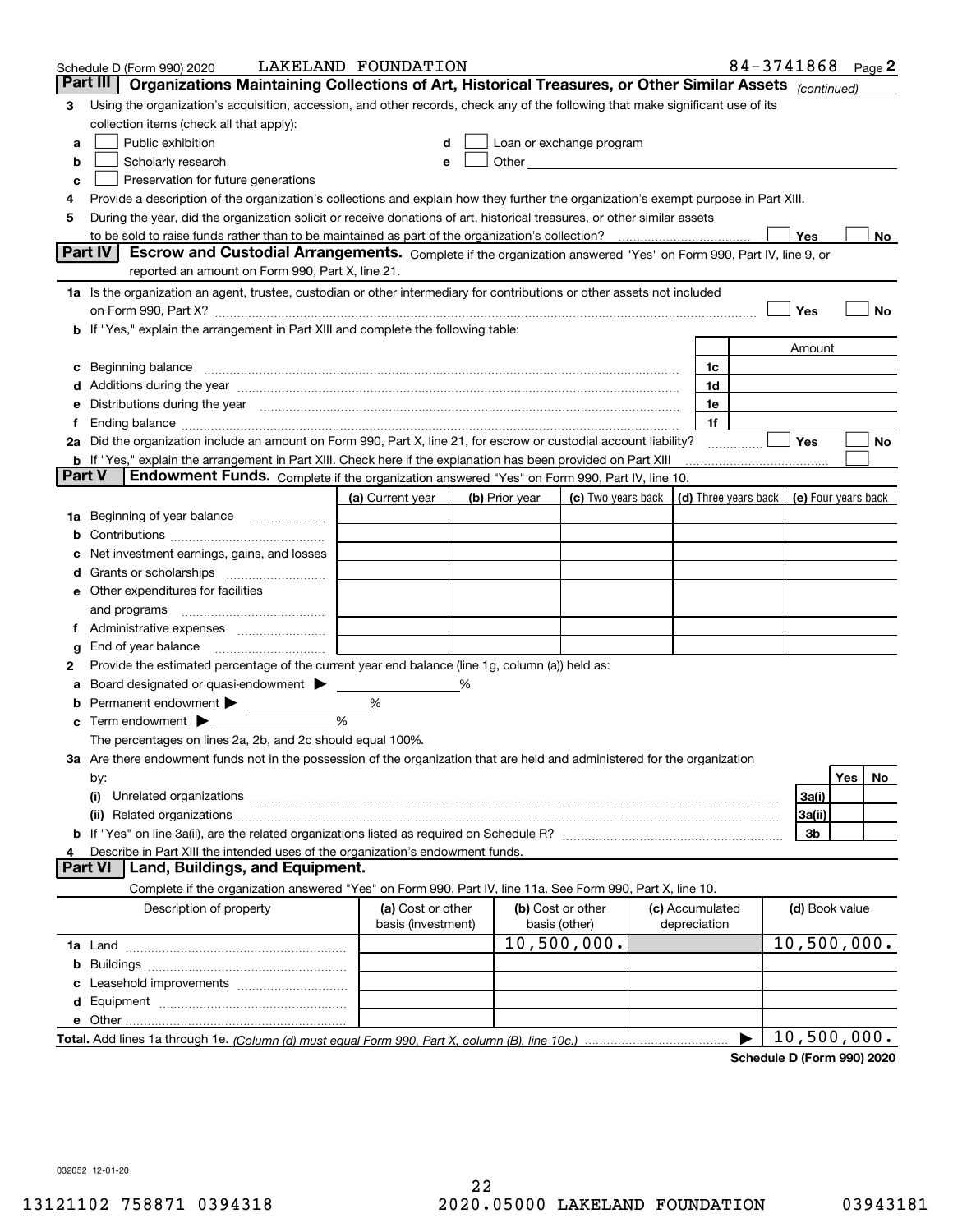| Schedule D (Form 990) 2020 | LAKELAND FOUNDATI |  |
|----------------------------|-------------------|--|
|                            |                   |  |

| LAKELAND FOUNDATION<br>Schedule D (Form 990) 2020                                                                                           |                 |                                                           | 84-3741868<br>$Page$ 3 |
|---------------------------------------------------------------------------------------------------------------------------------------------|-----------------|-----------------------------------------------------------|------------------------|
| Part VII Investments - Other Securities.                                                                                                    |                 |                                                           |                        |
| Complete if the organization answered "Yes" on Form 990, Part IV, line 11b. See Form 990, Part X, line 12.                                  |                 |                                                           |                        |
| (a) Description of security or category (including name of security)                                                                        | (b) Book value  | (c) Method of valuation: Cost or end-of-year market value |                        |
| (1) Financial derivatives                                                                                                                   |                 |                                                           |                        |
|                                                                                                                                             |                 |                                                           |                        |
| (3) Other                                                                                                                                   |                 |                                                           |                        |
| (A)                                                                                                                                         |                 |                                                           |                        |
| (B)                                                                                                                                         |                 |                                                           |                        |
| (C)                                                                                                                                         |                 |                                                           |                        |
| (D)                                                                                                                                         |                 |                                                           |                        |
| (E)                                                                                                                                         |                 |                                                           |                        |
| (F)                                                                                                                                         |                 |                                                           |                        |
| (G)                                                                                                                                         |                 |                                                           |                        |
| (H)                                                                                                                                         |                 |                                                           |                        |
| Total. (Col. (b) must equal Form 990, Part X, col. (B) line 12.)<br>Part VIII Investments - Program Related.                                |                 |                                                           |                        |
|                                                                                                                                             |                 |                                                           |                        |
| Complete if the organization answered "Yes" on Form 990, Part IV, line 11c. See Form 990, Part X, line 13.<br>(a) Description of investment | (b) Book value  | (c) Method of valuation: Cost or end-of-year market value |                        |
|                                                                                                                                             |                 |                                                           |                        |
| (1)                                                                                                                                         |                 |                                                           |                        |
| (2)                                                                                                                                         |                 |                                                           |                        |
| (3)                                                                                                                                         |                 |                                                           |                        |
| (4)                                                                                                                                         |                 |                                                           |                        |
| (5)                                                                                                                                         |                 |                                                           |                        |
| (6)                                                                                                                                         |                 |                                                           |                        |
| (7)                                                                                                                                         |                 |                                                           |                        |
| (8)                                                                                                                                         |                 |                                                           |                        |
| (9)                                                                                                                                         |                 |                                                           |                        |
| Total. (Col. (b) must equal Form 990, Part X, col. (B) line $13.$ )<br>Other Assets.<br>Part IX                                             |                 |                                                           |                        |
| Complete if the organization answered "Yes" on Form 990, Part IV, line 11d. See Form 990, Part X, line 15.                                  |                 |                                                           |                        |
|                                                                                                                                             | (a) Description |                                                           | (b) Book value         |
| (1)                                                                                                                                         |                 |                                                           |                        |
| (2)                                                                                                                                         |                 |                                                           |                        |
| (3)                                                                                                                                         |                 |                                                           |                        |
| (4)                                                                                                                                         |                 |                                                           |                        |
| (5)                                                                                                                                         |                 |                                                           |                        |
| (6)                                                                                                                                         |                 |                                                           |                        |
| (7)                                                                                                                                         |                 |                                                           |                        |
| (8)                                                                                                                                         |                 |                                                           |                        |
| (9)                                                                                                                                         |                 |                                                           |                        |
| Total. (Column (b) must equal Form 990. Part X, col. (B) line 15.)                                                                          |                 |                                                           |                        |
| <b>Other Liabilities.</b><br>Part X                                                                                                         |                 |                                                           |                        |
| Complete if the organization answered "Yes" on Form 990, Part IV, line 11e or 11f. See Form 990, Part X, line 25.                           |                 |                                                           |                        |
| (a) Description of liability<br>1.                                                                                                          |                 |                                                           | (b) Book value         |
| (1)<br>Federal income taxes                                                                                                                 |                 |                                                           |                        |
| (2)                                                                                                                                         |                 |                                                           |                        |
| (3)                                                                                                                                         |                 |                                                           |                        |
| (4)                                                                                                                                         |                 |                                                           |                        |
| (5)                                                                                                                                         |                 |                                                           |                        |
| (6)                                                                                                                                         |                 |                                                           |                        |
| (7)                                                                                                                                         |                 |                                                           |                        |
| (8)                                                                                                                                         |                 |                                                           |                        |
| (9)                                                                                                                                         |                 |                                                           |                        |
| Total. (Column (b) must equal Form 990. Part X, col. (B) line 25.                                                                           |                 |                                                           |                        |
|                                                                                                                                             |                 |                                                           |                        |

**2.** Liability for uncertain tax positions. In Part XIII, provide the text of the footnote to the organization's financial statements that reports the organization's liability for uncertain tax positions under FASB ASC 740. Check here if the text of the footnote has been provided in Part XIII

**Schedule D (Form 990) 2020**

032053 12-01-20

 $\mathcal{L}^{\text{max}}$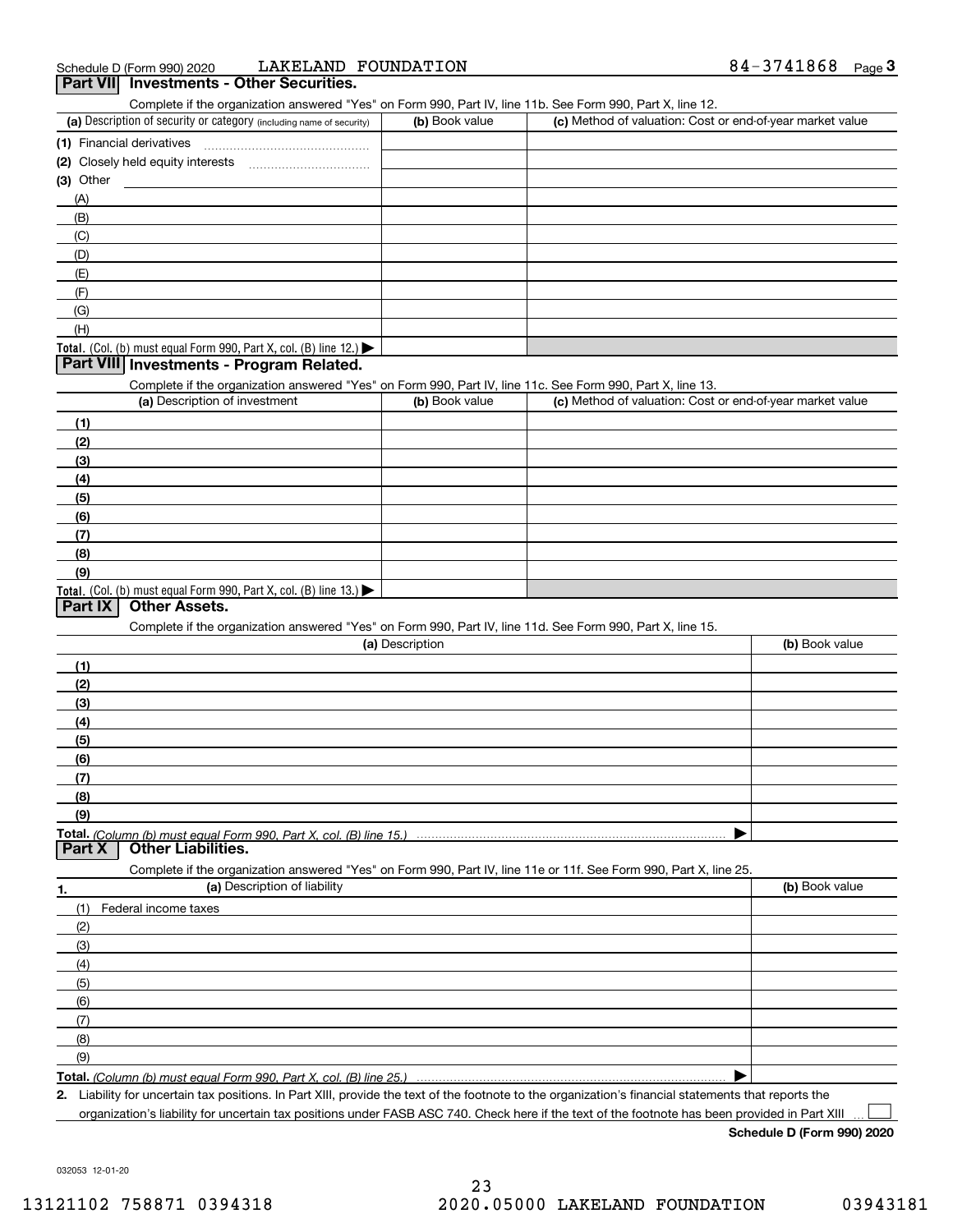|   | LAKELAND FOUNDATION<br>Schedule D (Form 990) 2020                                                                                                                                                                                    | 84-3741868 Page 4 |              |
|---|--------------------------------------------------------------------------------------------------------------------------------------------------------------------------------------------------------------------------------------|-------------------|--------------|
|   | Reconciliation of Revenue per Audited Financial Statements With Revenue per Return.<br><b>Part XI</b>                                                                                                                                |                   |              |
|   | Complete if the organization answered "Yes" on Form 990, Part IV, line 12a.                                                                                                                                                          |                   |              |
| 1 | Total revenue, gains, and other support per audited financial statements                                                                                                                                                             |                   | $\mathbf{1}$ |
| 2 | Amounts included on line 1 but not on Form 990, Part VIII, line 12:                                                                                                                                                                  |                   |              |
| a |                                                                                                                                                                                                                                      | 2a                |              |
| b |                                                                                                                                                                                                                                      | 2 <sub>b</sub>    |              |
| с |                                                                                                                                                                                                                                      | 2 <sub>c</sub>    |              |
| d | Other (Describe in Part XIII.)                                                                                                                                                                                                       | 2d                |              |
| е | Add lines 2a through 2d                                                                                                                                                                                                              |                   | <b>2e</b>    |
| з |                                                                                                                                                                                                                                      |                   | 3            |
|   | Amounts included on Form 990, Part VIII, line 12, but not on line 1:                                                                                                                                                                 |                   |              |
| a |                                                                                                                                                                                                                                      | 4a                |              |
| b | Other (Describe in Part XIII.)                                                                                                                                                                                                       | 4 <sub>b</sub>    |              |
|   | Add lines 4a and 4b                                                                                                                                                                                                                  | 4c                |              |
| 5 |                                                                                                                                                                                                                                      | 5                 |              |
|   | Part XII   Reconciliation of Expenses per Audited Financial Statements With Expenses per Return.                                                                                                                                     |                   |              |
|   | Complete if the organization answered "Yes" on Form 990, Part IV, line 12a.                                                                                                                                                          |                   |              |
| 1 |                                                                                                                                                                                                                                      |                   | $\mathbf{1}$ |
| 2 | Amounts included on line 1 but not on Form 990, Part IX, line 25:                                                                                                                                                                    |                   |              |
| a |                                                                                                                                                                                                                                      | 2a                |              |
| b |                                                                                                                                                                                                                                      | 2b                |              |
| C | Other losses <b>with a contract the contract of the contract of the contract of the contract of the contract of the contract of the contract of the contract of the contract of the contract of the contract of the contract of </b> | 2c                |              |
|   |                                                                                                                                                                                                                                      | 2d                |              |
| е | Add lines 2a through 2d <b>contract and all anomalisation</b> and all and all anomalisation of the state of the state of the state of the state of the state of the state of the state of the state of the state of the state of th  |                   | <b>2e</b>    |
| 3 |                                                                                                                                                                                                                                      |                   | 3            |
| 4 | Amounts included on Form 990, Part IX, line 25, but not on line 1:                                                                                                                                                                   |                   |              |
| a |                                                                                                                                                                                                                                      | 4a                |              |
| b |                                                                                                                                                                                                                                      | 4b.               |              |
|   | c Add lines 4a and 4b                                                                                                                                                                                                                |                   | 4c           |
|   |                                                                                                                                                                                                                                      |                   | 5            |
|   | Part XIII Supplemental Information.                                                                                                                                                                                                  |                   |              |

Provide the descriptions required for Part II, lines 3, 5, and 9; Part III, lines 1a and 4; Part IV, lines 1b and 2b; Part V, line 4; Part X, line 2; Part XI, lines 2d and 4b; and Part XII, lines 2d and 4b. Also complete this part to provide any additional information.

032054 12-01-20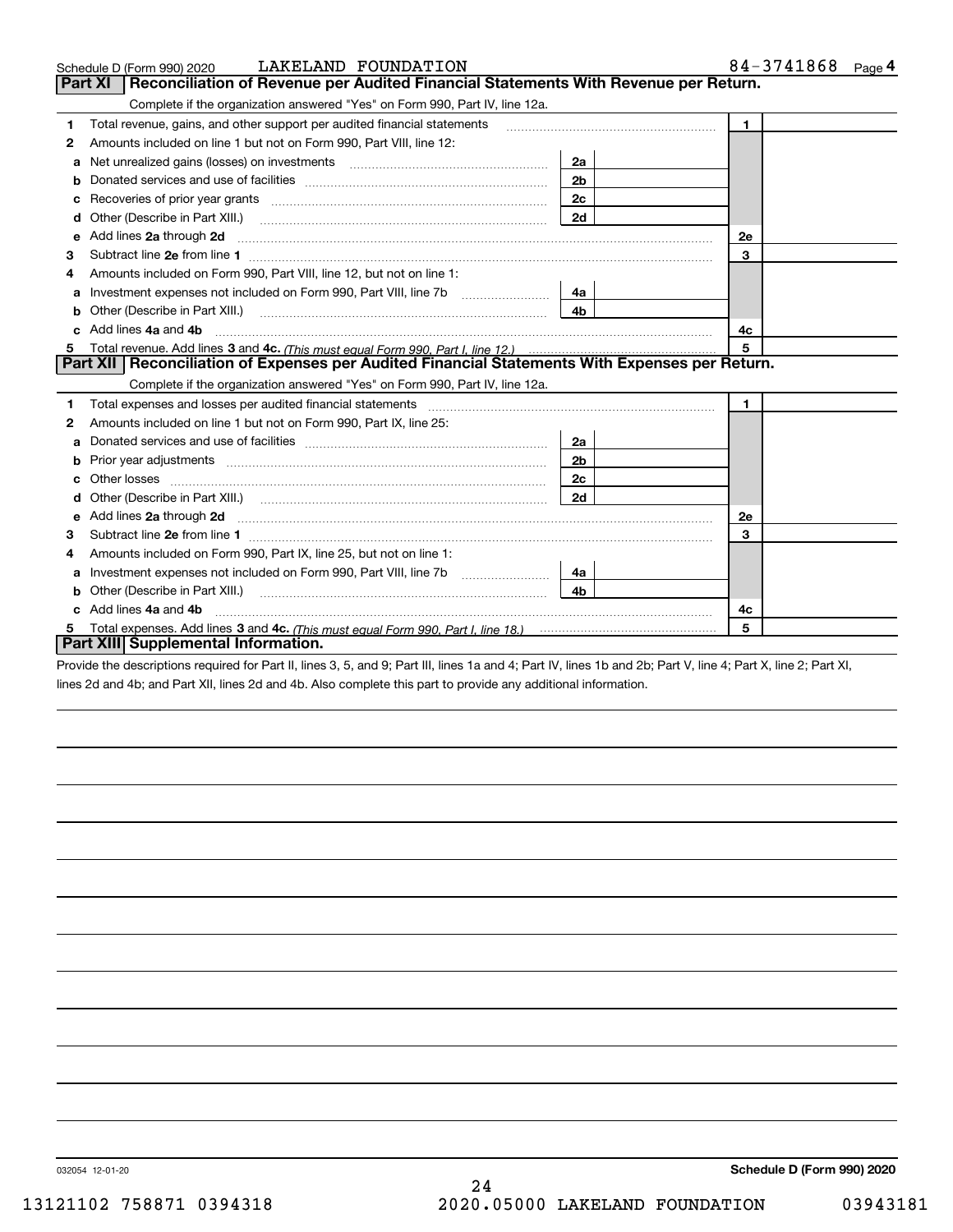| <b>SCHEDULE I</b><br>(Form 990)                                            | <b>Grants and Other Assistance to Organizations,</b><br>Governments, and Individuals in the United States<br>Complete if the organization answered "Yes" on Form 990, Part IV, line 21 or 22. |            |                                                                                                                                                                                                                                                                           |                                                       |                                         |                                                                |                                          |                                                     |
|----------------------------------------------------------------------------|-----------------------------------------------------------------------------------------------------------------------------------------------------------------------------------------------|------------|---------------------------------------------------------------------------------------------------------------------------------------------------------------------------------------------------------------------------------------------------------------------------|-------------------------------------------------------|-----------------------------------------|----------------------------------------------------------------|------------------------------------------|-----------------------------------------------------|
| Department of the Treasury                                                 |                                                                                                                                                                                               |            |                                                                                                                                                                                                                                                                           | Attach to Form 990.                                   |                                         |                                                                |                                          | 2020<br><b>Open to Public</b>                       |
| Internal Revenue Service                                                   |                                                                                                                                                                                               |            |                                                                                                                                                                                                                                                                           | Go to www.irs.gov/Form990 for the latest information. |                                         |                                                                |                                          | Inspection                                          |
| Name of the organization                                                   | LAKELAND FOUNDATION                                                                                                                                                                           |            |                                                                                                                                                                                                                                                                           |                                                       |                                         |                                                                |                                          | <b>Employer identification number</b><br>84-3741868 |
| Part I                                                                     | <b>General Information on Grants and Assistance</b>                                                                                                                                           |            |                                                                                                                                                                                                                                                                           |                                                       |                                         |                                                                |                                          |                                                     |
| $\mathbf 1$                                                                |                                                                                                                                                                                               |            | Does the organization maintain records to substantiate the amount of the grants or assistance, the grantees' eligibility for the grants or assistance, and the selection                                                                                                  |                                                       |                                         |                                                                |                                          | $\boxed{\text{X}}$ Yes<br>  No                      |
| $\mathbf{2}$<br>Part II                                                    |                                                                                                                                                                                               |            | Describe in Part IV the organization's procedures for monitoring the use of grant funds in the United States.                                                                                                                                                             |                                                       |                                         |                                                                |                                          |                                                     |
|                                                                            |                                                                                                                                                                                               |            | Grants and Other Assistance to Domestic Organizations and Domestic Governments. Complete if the organization answered "Yes" on Form 990, Part IV, line 21, for any<br>recipient that received more than \$5,000. Part II can be duplicated if additional space is needed. |                                                       |                                         |                                                                |                                          |                                                     |
| 1 (a) Name and address of organization<br>or government                    |                                                                                                                                                                                               | $(b)$ EIN  | (c) IRC section<br>(if applicable)                                                                                                                                                                                                                                        | (d) Amount of<br>cash grant                           | (e) Amount of<br>non-cash<br>assistance | (f) Method of<br>valuation (book,<br>FMV, appraisal,<br>other) | (g) Description of<br>noncash assistance | (h) Purpose of grant<br>or assistance               |
| <b>JANSEN ART CENTER</b><br>321 FRONT STREET                               |                                                                                                                                                                                               |            |                                                                                                                                                                                                                                                                           |                                                       |                                         |                                                                |                                          |                                                     |
| LYNDEN, WA 98264                                                           |                                                                                                                                                                                               | 45-4060718 | 501(C)(3)                                                                                                                                                                                                                                                                 | 180,000.                                              | $\mathbf{0}$                            |                                                                |                                          | <b>ARTS &amp; CULTURE</b>                           |
|                                                                            |                                                                                                                                                                                               |            |                                                                                                                                                                                                                                                                           |                                                       |                                         |                                                                |                                          |                                                     |
|                                                                            |                                                                                                                                                                                               |            |                                                                                                                                                                                                                                                                           |                                                       |                                         |                                                                |                                          |                                                     |
|                                                                            |                                                                                                                                                                                               |            |                                                                                                                                                                                                                                                                           |                                                       |                                         |                                                                |                                          |                                                     |
|                                                                            |                                                                                                                                                                                               |            |                                                                                                                                                                                                                                                                           |                                                       |                                         |                                                                |                                          |                                                     |
|                                                                            |                                                                                                                                                                                               |            |                                                                                                                                                                                                                                                                           |                                                       |                                         |                                                                |                                          |                                                     |
| $\mathbf{2}$                                                               |                                                                                                                                                                                               |            | Enter total number of section $501(c)(3)$ and government organizations listed in the line 1 table                                                                                                                                                                         |                                                       |                                         |                                                                |                                          | $1$ .                                               |
| 3                                                                          | Enter total number of other organizations listed in the line 1 table                                                                                                                          |            |                                                                                                                                                                                                                                                                           |                                                       |                                         |                                                                |                                          | 0.                                                  |
| LHA For Paperwork Reduction Act Notice, see the Instructions for Form 990. |                                                                                                                                                                                               |            |                                                                                                                                                                                                                                                                           |                                                       |                                         |                                                                |                                          | Schedule I (Form 990) 2020                          |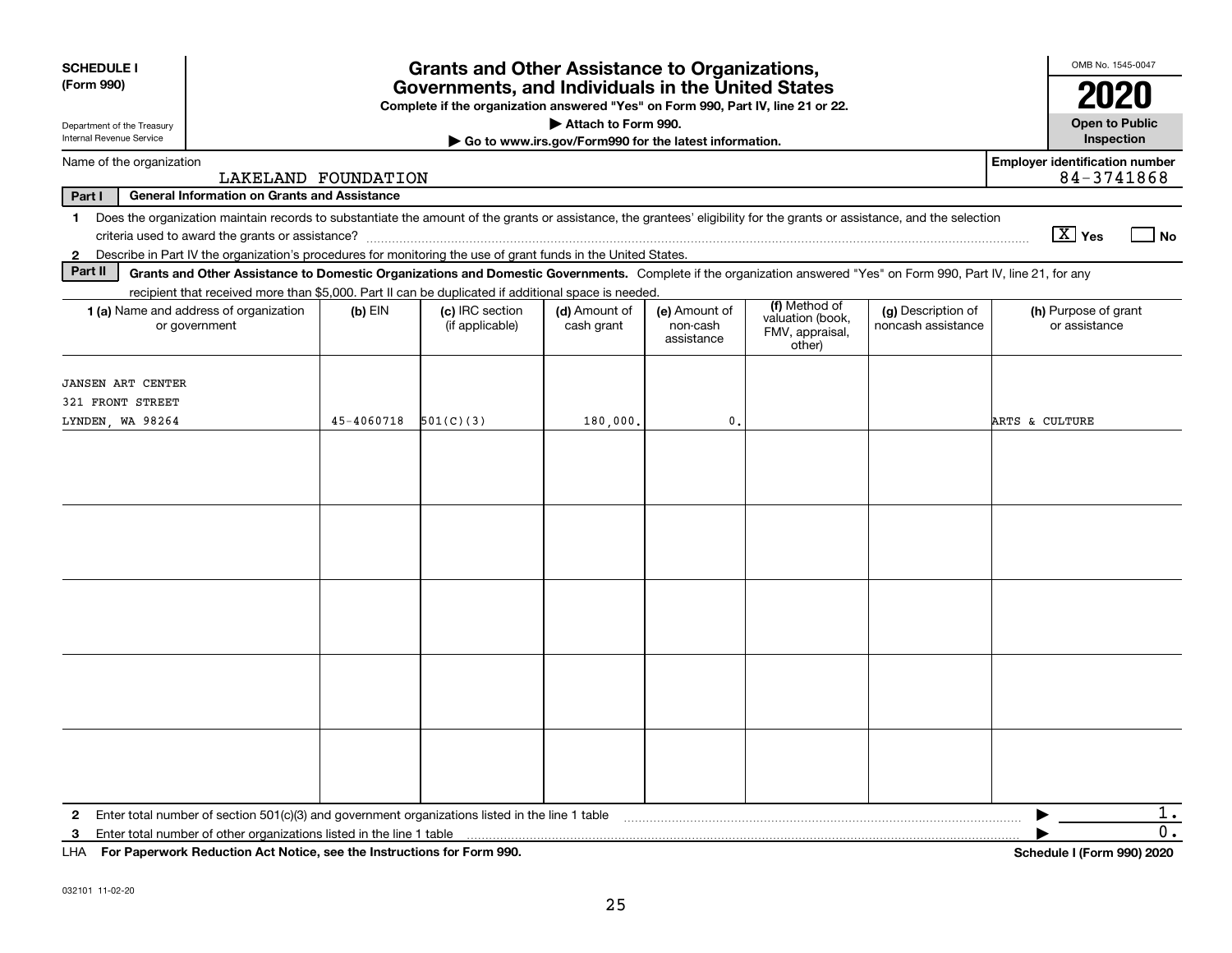### **Part III | Grants and Other Assistance to Domestic Individuals. Complete if the organization answered "Yes" on Form 990, Part IV, line 22.**

(a) Type of grant or assistance **(b)** Number of **(c)** Amount of **(d)** Amount of non-**(e)** Method of valuation (f)<br>cash are continuous cash are cash assistance (book, FMV, appraisal, other) Part III can be duplicated if additional space is needed. (a) Type of grant or assistance (b) Number of recipients(c) Amount of cash grant (d) Amount of noncash assistance (f) Description of noncash assistance

Part IV | Supplemental Information. Provide the information required in Part I, line 2; Part III, column (b); and any other additional information.

PART I, LINE 2:

ORGANIZATIONS THAT ARE AWARDED RESTRICTED GRANTS ARE REQUIRED TO

ACKNOWLEDGE GRANT PURPOSE.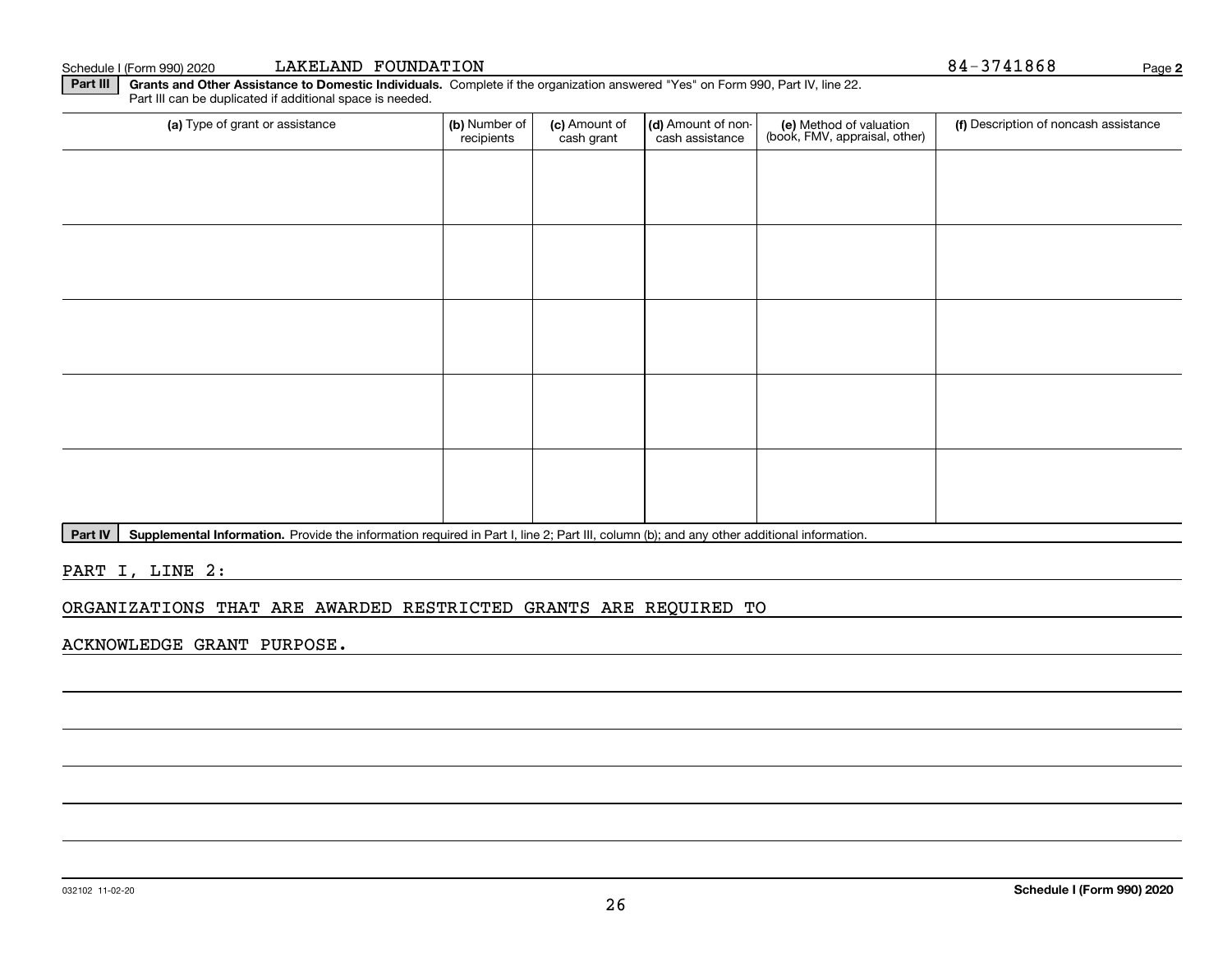| <b>Compensation Information</b><br><b>SCHEDULE J</b> |                                                                          |                                                                                                                                  | OMB No. 1545-0047                     |                            |                   |                         |  |
|------------------------------------------------------|--------------------------------------------------------------------------|----------------------------------------------------------------------------------------------------------------------------------|---------------------------------------|----------------------------|-------------------|-------------------------|--|
|                                                      | (Form 990)                                                               | For certain Officers, Directors, Trustees, Key Employees, and Highest                                                            |                                       | 2020                       |                   |                         |  |
|                                                      |                                                                          | <b>Compensated Employees</b>                                                                                                     |                                       |                            |                   |                         |  |
|                                                      |                                                                          | Complete if the organization answered "Yes" on Form 990, Part IV, line 23.<br>Attach to Form 990.                                |                                       | <b>Open to Public</b>      |                   |                         |  |
|                                                      | Department of the Treasury<br>Internal Revenue Service                   | ► Go to www.irs.gov/Form990 for instructions and the latest information.                                                         |                                       |                            | <b>Inspection</b> |                         |  |
|                                                      | Name of the organization                                                 |                                                                                                                                  | <b>Employer identification number</b> |                            |                   |                         |  |
|                                                      |                                                                          | LAKELAND FOUNDATION                                                                                                              |                                       | 84-3741868                 |                   |                         |  |
| Part I                                               |                                                                          | <b>Questions Regarding Compensation</b>                                                                                          |                                       |                            |                   |                         |  |
|                                                      |                                                                          |                                                                                                                                  |                                       |                            | Yes               | No                      |  |
|                                                      |                                                                          | <b>1a</b> Check the appropriate box(es) if the organization provided any of the following to or for a person listed on Form 990, |                                       |                            |                   |                         |  |
|                                                      |                                                                          | Part VII, Section A, line 1a. Complete Part III to provide any relevant information regarding these items.                       |                                       |                            |                   |                         |  |
|                                                      | First-class or charter travel                                            | Housing allowance or residence for personal use                                                                                  |                                       |                            |                   |                         |  |
|                                                      | Travel for companions<br>Payments for business use of personal residence |                                                                                                                                  |                                       |                            |                   |                         |  |
|                                                      |                                                                          | Tax indemnification and gross-up payments<br>Health or social club dues or initiation fees                                       |                                       |                            |                   |                         |  |
|                                                      |                                                                          | Discretionary spending account<br>Personal services (such as maid, chauffeur, chef)                                              |                                       |                            |                   |                         |  |
|                                                      |                                                                          |                                                                                                                                  |                                       |                            |                   |                         |  |
|                                                      |                                                                          | <b>b</b> If any of the boxes on line 1a are checked, did the organization follow a written policy regarding payment or           |                                       |                            |                   |                         |  |
|                                                      |                                                                          |                                                                                                                                  |                                       | 1b                         |                   |                         |  |
| 2                                                    |                                                                          | Did the organization require substantiation prior to reimbursing or allowing expenses incurred by all directors,                 |                                       |                            |                   |                         |  |
|                                                      |                                                                          |                                                                                                                                  |                                       | $\mathbf{2}$               |                   |                         |  |
|                                                      |                                                                          |                                                                                                                                  |                                       |                            |                   |                         |  |
| З                                                    |                                                                          | Indicate which, if any, of the following the organization used to establish the compensation of the organization's               |                                       |                            |                   |                         |  |
|                                                      |                                                                          | CEO/Executive Director. Check all that apply. Do not check any boxes for methods used by a related organization to               |                                       |                            |                   |                         |  |
|                                                      |                                                                          | establish compensation of the CEO/Executive Director, but explain in Part III.                                                   |                                       |                            |                   |                         |  |
|                                                      | Compensation committee                                                   | Written employment contract                                                                                                      |                                       |                            |                   |                         |  |
|                                                      |                                                                          | Compensation survey or study<br>Independent compensation consultant                                                              |                                       |                            |                   |                         |  |
|                                                      |                                                                          | Form 990 of other organizations<br>Approval by the board or compensation committee                                               |                                       |                            |                   |                         |  |
| 4                                                    |                                                                          | During the year, did any person listed on Form 990, Part VII, Section A, line 1a, with respect to the filing                     |                                       |                            |                   |                         |  |
|                                                      | organization or a related organization:                                  |                                                                                                                                  |                                       |                            |                   |                         |  |
| а                                                    |                                                                          | Receive a severance payment or change-of-control payment?                                                                        |                                       | 4a                         |                   | х                       |  |
| b                                                    |                                                                          | Participate in or receive payment from a supplemental nonqualified retirement plan?                                              |                                       | 4b                         |                   | $\overline{\textbf{X}}$ |  |
| с                                                    |                                                                          | Participate in or receive payment from an equity-based compensation arrangement?                                                 |                                       | 4c                         |                   | $\mathbf X$             |  |
|                                                      |                                                                          | If "Yes" to any of lines 4a-c, list the persons and provide the applicable amounts for each item in Part III.                    |                                       |                            |                   |                         |  |
|                                                      |                                                                          |                                                                                                                                  |                                       |                            |                   |                         |  |
|                                                      |                                                                          | Only section 501(c)(3), 501(c)(4), and 501(c)(29) organizations must complete lines 5-9.                                         |                                       |                            |                   |                         |  |
|                                                      |                                                                          | For persons listed on Form 990, Part VII, Section A, line 1a, did the organization pay or accrue any compensation                |                                       |                            |                   |                         |  |
|                                                      | contingent on the revenues of:                                           |                                                                                                                                  |                                       |                            |                   |                         |  |
|                                                      |                                                                          |                                                                                                                                  |                                       | 5a                         |                   | x                       |  |
|                                                      |                                                                          |                                                                                                                                  |                                       | 5b                         |                   | $\overline{\mathbf{x}}$ |  |
|                                                      |                                                                          | If "Yes" on line 5a or 5b, describe in Part III.                                                                                 |                                       |                            |                   |                         |  |
|                                                      |                                                                          | 6 For persons listed on Form 990, Part VII, Section A, line 1a, did the organization pay or accrue any compensation              |                                       |                            |                   |                         |  |
|                                                      | contingent on the net earnings of:                                       |                                                                                                                                  |                                       |                            |                   |                         |  |
|                                                      |                                                                          |                                                                                                                                  |                                       | 6a                         |                   | х                       |  |
|                                                      |                                                                          |                                                                                                                                  |                                       | 6b                         |                   | $\mathbf x$             |  |
|                                                      |                                                                          | If "Yes" on line 6a or 6b, describe in Part III.                                                                                 |                                       |                            |                   |                         |  |
|                                                      |                                                                          | 7 For persons listed on Form 990, Part VII, Section A, line 1a, did the organization provide any nonfixed payments               |                                       |                            |                   |                         |  |
|                                                      |                                                                          |                                                                                                                                  |                                       | $\overline{7}$             |                   | х                       |  |
|                                                      |                                                                          | 8 Were any amounts reported on Form 990, Part VII, paid or accrued pursuant to a contract that was subject to the                |                                       |                            |                   |                         |  |
|                                                      |                                                                          | initial contract exception described in Regulations section 53.4958-4(a)(3)? If "Yes," describe in Part III                      |                                       | 8                          |                   | х                       |  |
| 9                                                    |                                                                          | If "Yes" on line 8, did the organization also follow the rebuttable presumption procedure described in                           |                                       |                            |                   |                         |  |
|                                                      |                                                                          |                                                                                                                                  |                                       | 9                          |                   |                         |  |
|                                                      |                                                                          | LHA For Paperwork Reduction Act Notice, see the Instructions for Form 990.                                                       |                                       | Schedule J (Form 990) 2020 |                   |                         |  |

032111 12-07-20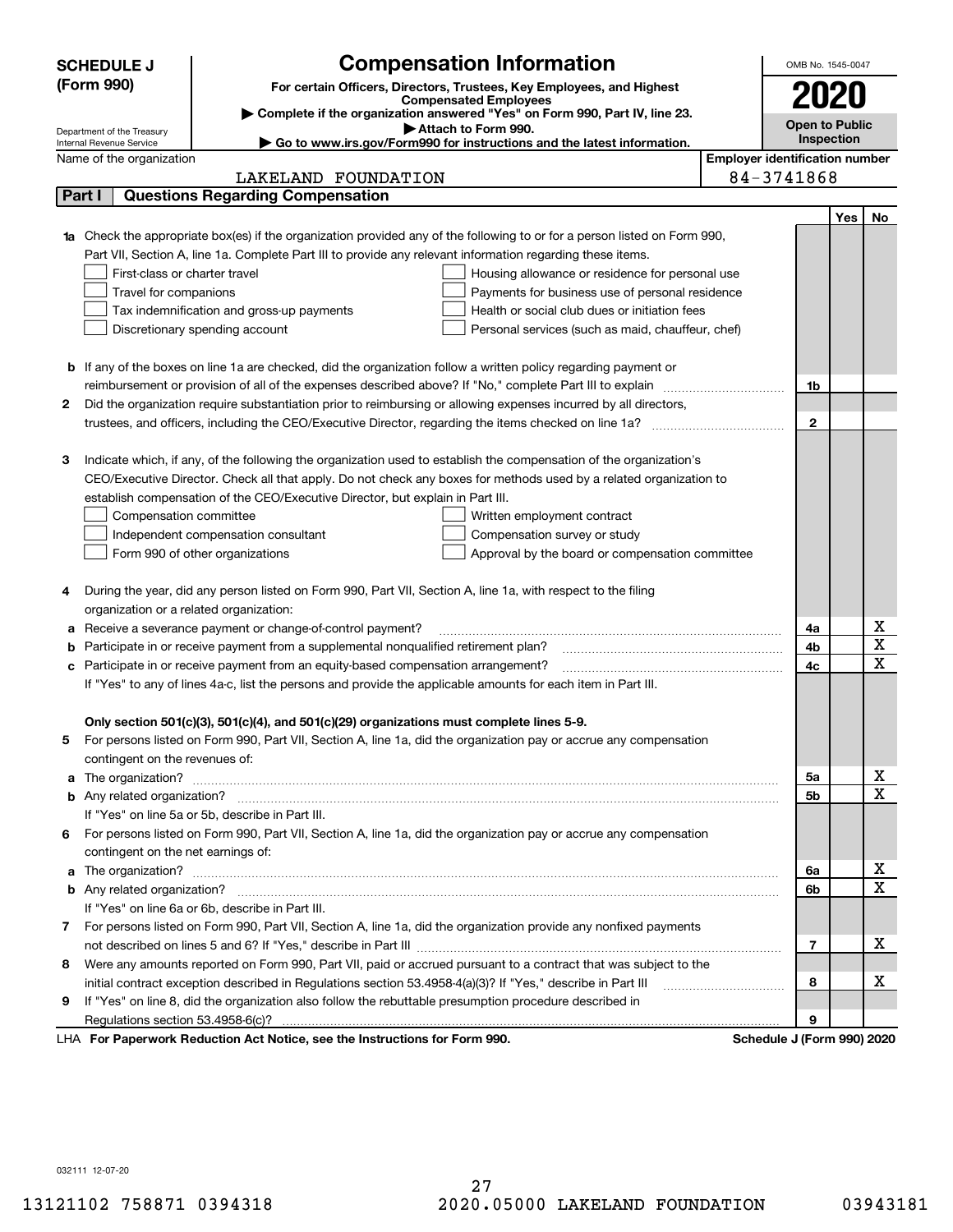#### 84-3741868

# **Part II Officers, Directors, Trustees, Key Employees, and Highest Compensated Employees.**  Schedule J (Form 990) 2020 Page Use duplicate copies if additional space is needed.

For each individual whose compensation must be reported on Schedule J, report compensation from the organization on row (i) and from related organizations, described in the instructions, on row (ii). Do not list any individuals that aren't listed on Form 990, Part VII.

**Note:**  The sum of columns (B)(i)-(iii) for each listed individual must equal the total amount of Form 990, Part VII, Section A, line 1a, applicable column (D) and (E) amounts for that individual.

|                    |                              |                          | (B) Breakdown of W-2 and/or 1099-MISC compensation |                                           | (C) Retirement and             | (D) Nontaxable   | (E) Total of columns | (F) Compensation                                           |
|--------------------|------------------------------|--------------------------|----------------------------------------------------|-------------------------------------------|--------------------------------|------------------|----------------------|------------------------------------------------------------|
| (A) Name and Title |                              | (i) Base<br>compensation | (ii) Bonus &<br>incentive<br>compensation          | (iii) Other<br>reportable<br>compensation | other deferred<br>compensation | benefits         | $(B)(i)-(D)$         | in column (B)<br>reported as deferred<br>on prior Form 990 |
| (1) MAURI INGRAM   | (i)                          | $\overline{0}$ .         | $\overline{0}$ .                                   | $\overline{0}$ .                          | $\overline{0}$ .               | $\overline{0}$ . | $\overline{0}$ .     | 0.                                                         |
| EXECUTIVE DIRECTOR | (ii)                         | 137,305.                 | $\overline{0}$ .                                   | $\overline{0}$ .                          | 15,596.                        | 14,762.          | 167,663.             | $\overline{0}$ .                                           |
|                    | $(\sf{i})$                   |                          |                                                    |                                           |                                |                  |                      |                                                            |
|                    | (ii)                         |                          |                                                    |                                           |                                |                  |                      |                                                            |
|                    | (i)                          |                          |                                                    |                                           |                                |                  |                      |                                                            |
|                    | (ii)                         |                          |                                                    |                                           |                                |                  |                      |                                                            |
|                    | (i)                          |                          |                                                    |                                           |                                |                  |                      |                                                            |
|                    | (ii)                         |                          |                                                    |                                           |                                |                  |                      |                                                            |
|                    | (i)                          |                          |                                                    |                                           |                                |                  |                      |                                                            |
|                    | (ii)                         |                          |                                                    |                                           |                                |                  |                      |                                                            |
|                    | (i)                          |                          |                                                    |                                           |                                |                  |                      |                                                            |
|                    | (ii)                         |                          |                                                    |                                           |                                |                  |                      |                                                            |
|                    | (i)                          |                          |                                                    |                                           |                                |                  |                      |                                                            |
|                    | (ii)                         |                          |                                                    |                                           |                                |                  |                      |                                                            |
|                    | $\qquad \qquad \textbf{(i)}$ |                          |                                                    |                                           |                                |                  |                      |                                                            |
|                    | (ii)                         |                          |                                                    |                                           |                                |                  |                      |                                                            |
|                    | (i)                          |                          |                                                    |                                           |                                |                  |                      |                                                            |
|                    | (ii)                         |                          |                                                    |                                           |                                |                  |                      |                                                            |
|                    | (i)<br>(ii)                  |                          |                                                    |                                           |                                |                  |                      |                                                            |
|                    | (i)                          |                          |                                                    |                                           |                                |                  |                      |                                                            |
|                    | (ii)                         |                          |                                                    |                                           |                                |                  |                      |                                                            |
|                    | (i)                          |                          |                                                    |                                           |                                |                  |                      |                                                            |
|                    | (ii)                         |                          |                                                    |                                           |                                |                  |                      |                                                            |
|                    | (i)                          |                          |                                                    |                                           |                                |                  |                      |                                                            |
|                    | (ii)                         |                          |                                                    |                                           |                                |                  |                      |                                                            |
|                    | (i)                          |                          |                                                    |                                           |                                |                  |                      |                                                            |
|                    | (ii)                         |                          |                                                    |                                           |                                |                  |                      |                                                            |
|                    | (i)                          |                          |                                                    |                                           |                                |                  |                      |                                                            |
|                    | (ii)                         |                          |                                                    |                                           |                                |                  |                      |                                                            |
|                    | (i)                          |                          |                                                    |                                           |                                |                  |                      |                                                            |
|                    | (ii)                         |                          |                                                    |                                           |                                |                  |                      |                                                            |

**Schedule J (Form 990) 2020**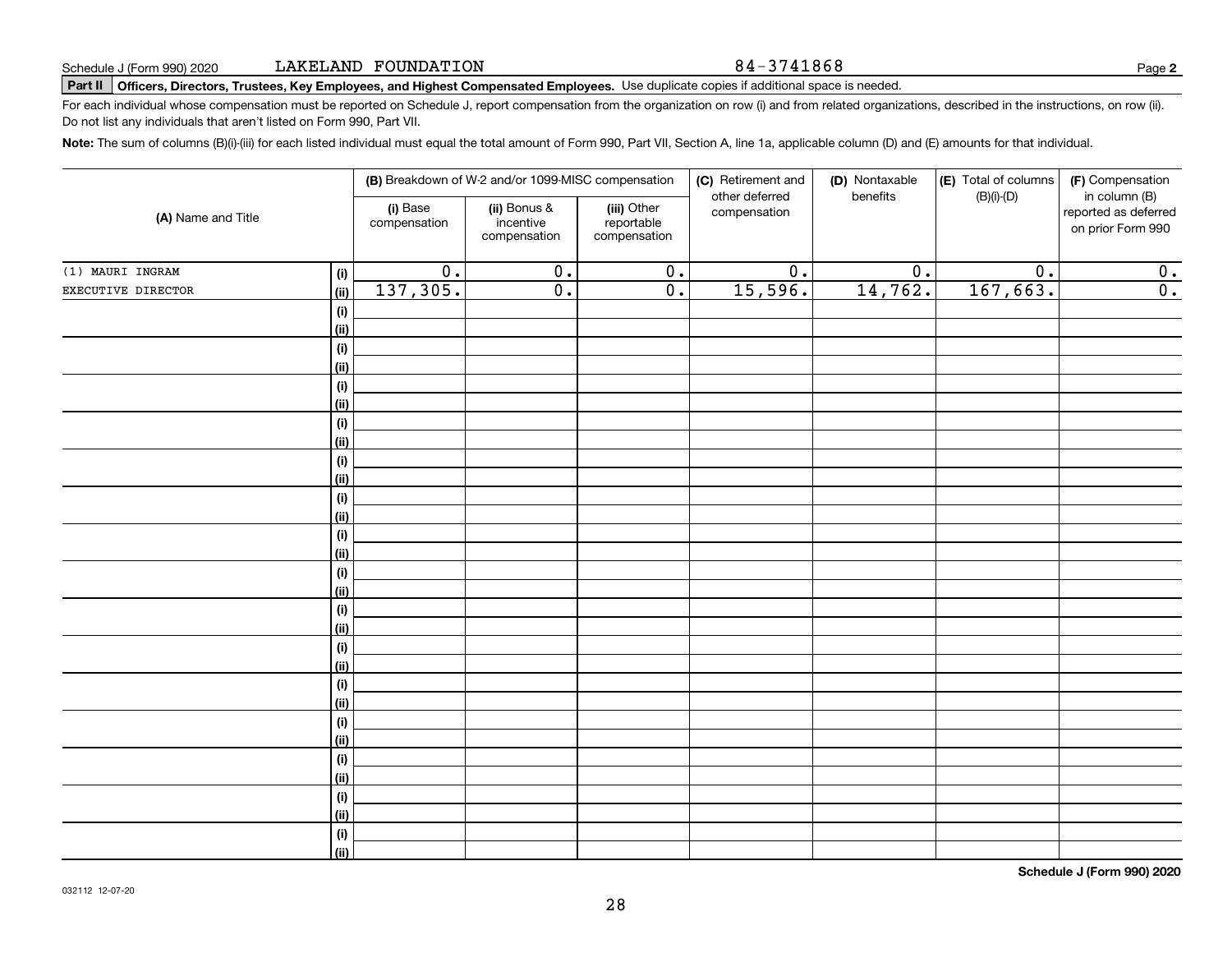### **Part III Supplemental Information**

Schedule J (Form 990) 2020 LAKELAND FOUNDATION<br>Part III Supplemental Information<br>Provide the information, explanation, or descriptions required for Part I, lines 1a, 1b, 3, 4a, 4b, 4c, 5a, 5b, 6a, 6b, 7, and 8, and for Pa

**Schedule J (Form 990) 2020**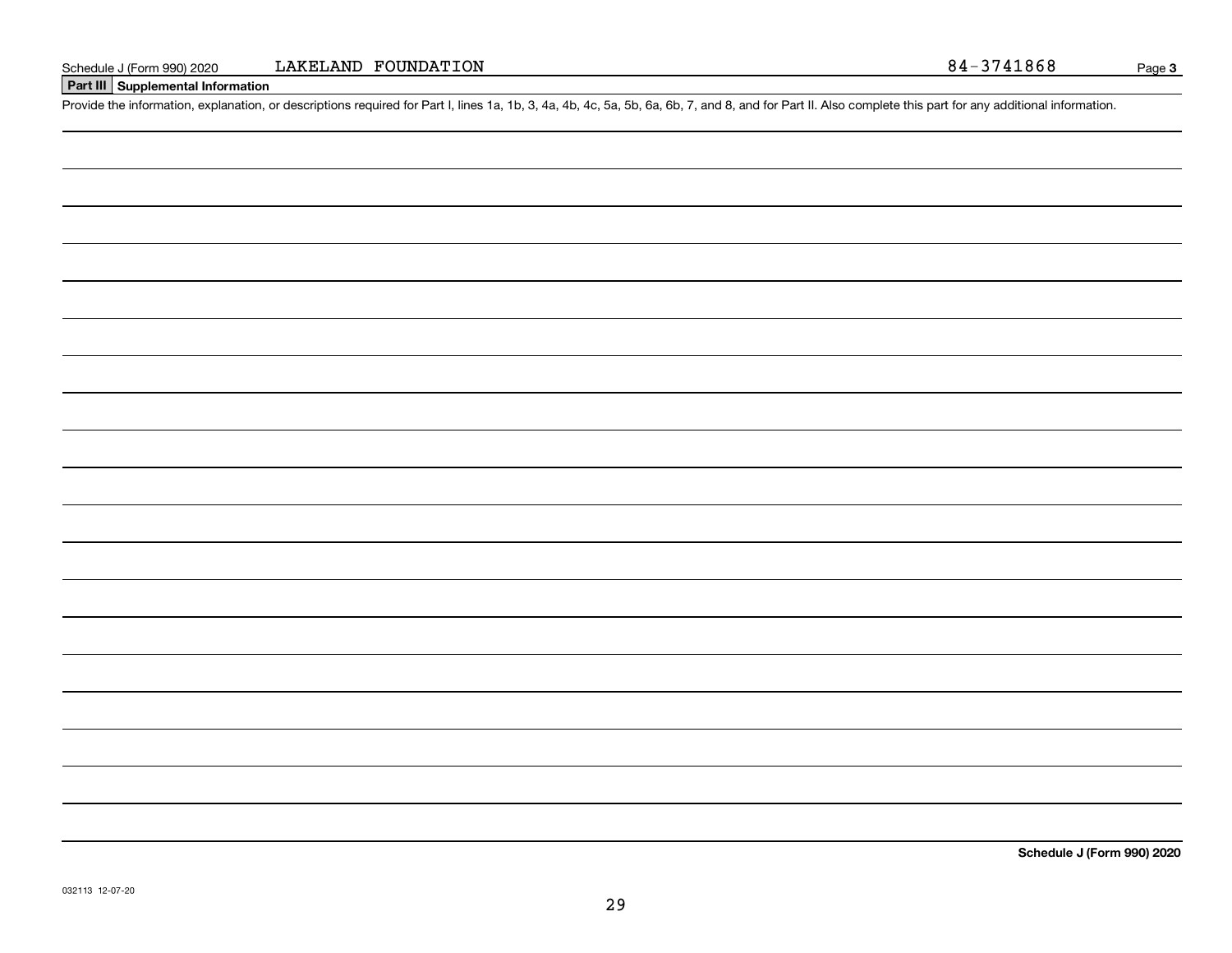**(Form 990 or 990-EZ)**

Department of the Treasury Internal Revenue Service Name of the organization

**SCHEDULE O Supplemental Information to Form 990 or 990-EZ**

**Complete to provide information for responses to specific questions on Form 990 or 990-EZ or to provide any additional information. | Attach to Form 990 or 990-EZ. | Go to www.irs.gov/Form990 for the latest information.**



LAKELAND FOUNDATION  $\begin{array}{|c|c|c|c|c|c|c|c|c|} \hline \text{LAKELAND} & \text{FOUNDATION} \hline \end{array}$ 

**Employer identification number**

FORM 990, PART I, LINE 1, DESCRIPTION OF ORGANIZATION MISSION:

GENERATES LEASE REVENUE SUPPORTING THE JANSEN ART CENTER AND OTHER

NONPROFIT ORGANIZATIONS SERVING WHATCOM COUNTY.

FORM 990, PART III, LINE 2, NEW PROGRAM SERVICES:

LAKELAND FOUNDATION STARTED ITS PRIMARY PROGRAM SERVICE ACTIVITY OF AN

ANNUAL GRANT SUPPORTING THE WORK OF THE JANSEN ART CENTER.

FORM 990, PART VI, SECTION A, LINE 2:

VIC JANSEN AND BRAD WILLIAMSOM ARE BOTH BOARD MEMBERS AND MEMBERS OF THE

JANSEN FAMILY. THE JANSEN FAMILY MADE THE INITIAL GIFT OF LAND TO THE

FOUNDATION AND HOLDS TWO BOARD MEMBER SEATS.

FORM 990, PART VI, SECTION A, LINE 3:

LAKELAND FOUNDATION AND WHATCOM COMMUNITY FOUNDATION HAVE ENTERED INTO A MANAGEMENT AGREEMENT WHEREAS THE LATTER HAS AGREED TO PROVIDE SERVICES THAT INCLUDE: GRANTMAKING, FINANCIAL MANAGEMENT, ADMINISTRATIVE SERVICES AND BOARD OF DIRECTOR'S SUPPORT. MAURI INGRAM, CEO/PRESIDENT OF THE WHATCOM COMMUNITY FOUNDATION WAS ALSO NAMED AS THE UNPAID EXECUTIVE DIRECTOR OF THE LAKELAND FOUNDATION.

FORM 990, PART VI, SECTION B, LINE 11B: PUBLIC VERSION OF THE 990 SENT TO ALL DIRECTORS FOR REVIEW PRIOR TO BOARD MEETING. IRS COPY OF 990 AVAILABLE AT BOARD MEETING FOR REVIEW BY EACH DIRECTOR PRIOR TO FILING OF TAX RETURN.

30

032211 11-20-20 LHA For Paperwork Reduction Act Notice, see the Instructions for Form 990 or 990-EZ. Schedule O (Form 990 or 990-EZ) 2020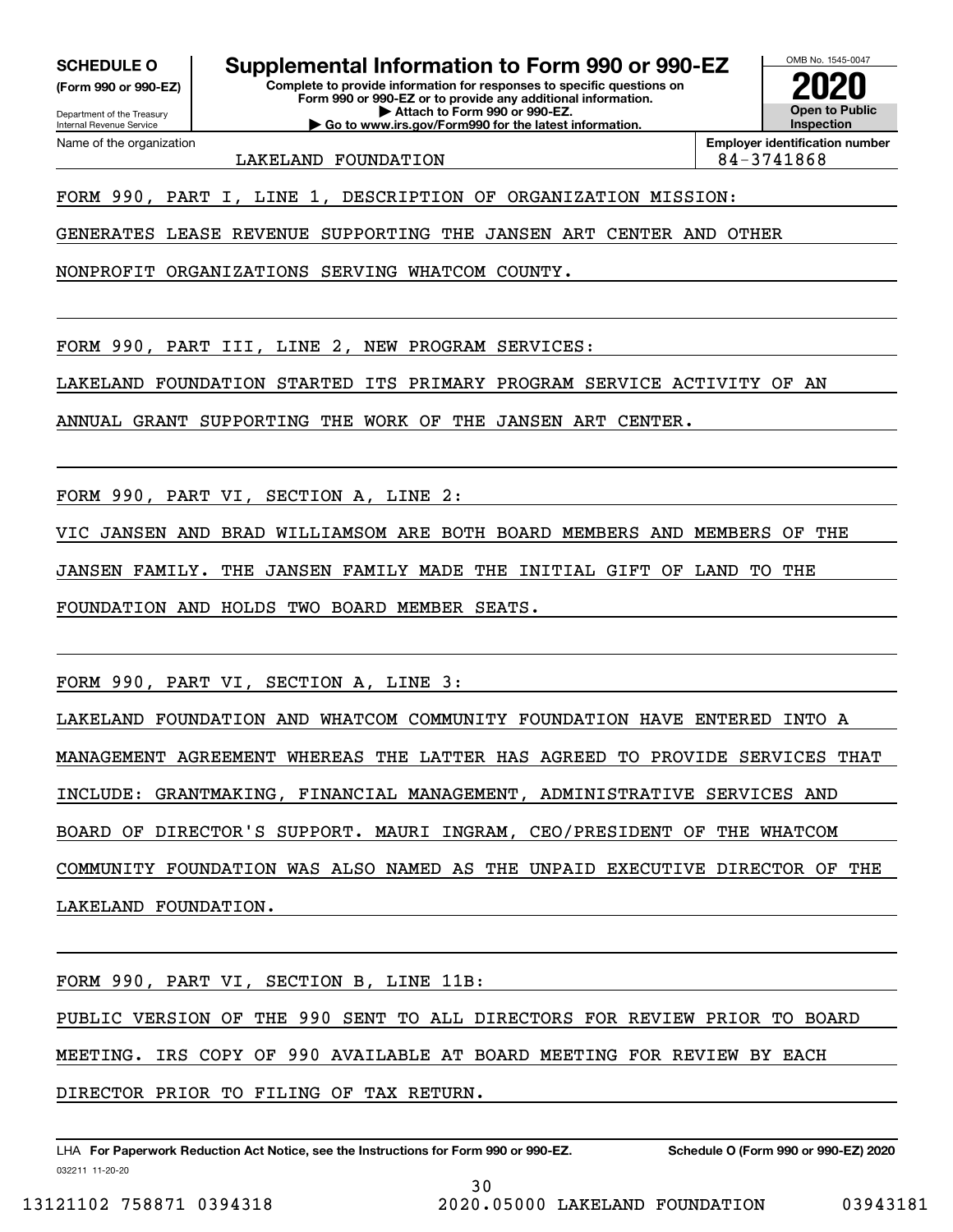FORM 990, PART VI, SECTION B, LINE 12C:

CONFLICT OF INTEREST DECLARATIONS ARE COMPLETED ANNUALLY AND ARE AVAILABLE

AT ALL MEETINGS; IN ADDITION, MEMBERS ARE REQUIRED TO DECLARE ANY POTENTIAL

CONFLICT AND MUST ABSTAIN FROM VOTING WHEN A CONFLICT ARISES.

DECLARATIONS/ABSTENTIONS ARE RECORDED IN THE MEETING MINUTES.

FORM 990, PART VI, SECTION C, LINE 19:

AUDITED FINANCIAL STATEMENTS AND PUBLIC VERSION OF 990 ARE AVAILABLE ON THE WHATCOM COMMUNITY FOUNDATION WEBSITE; GOVERNING DOCUMENTS AND POLICIES SUCH AS CONFLICT OF INTEREST POLICY ARE AVAILABLE UPON REQUEST.

032212 11-20-20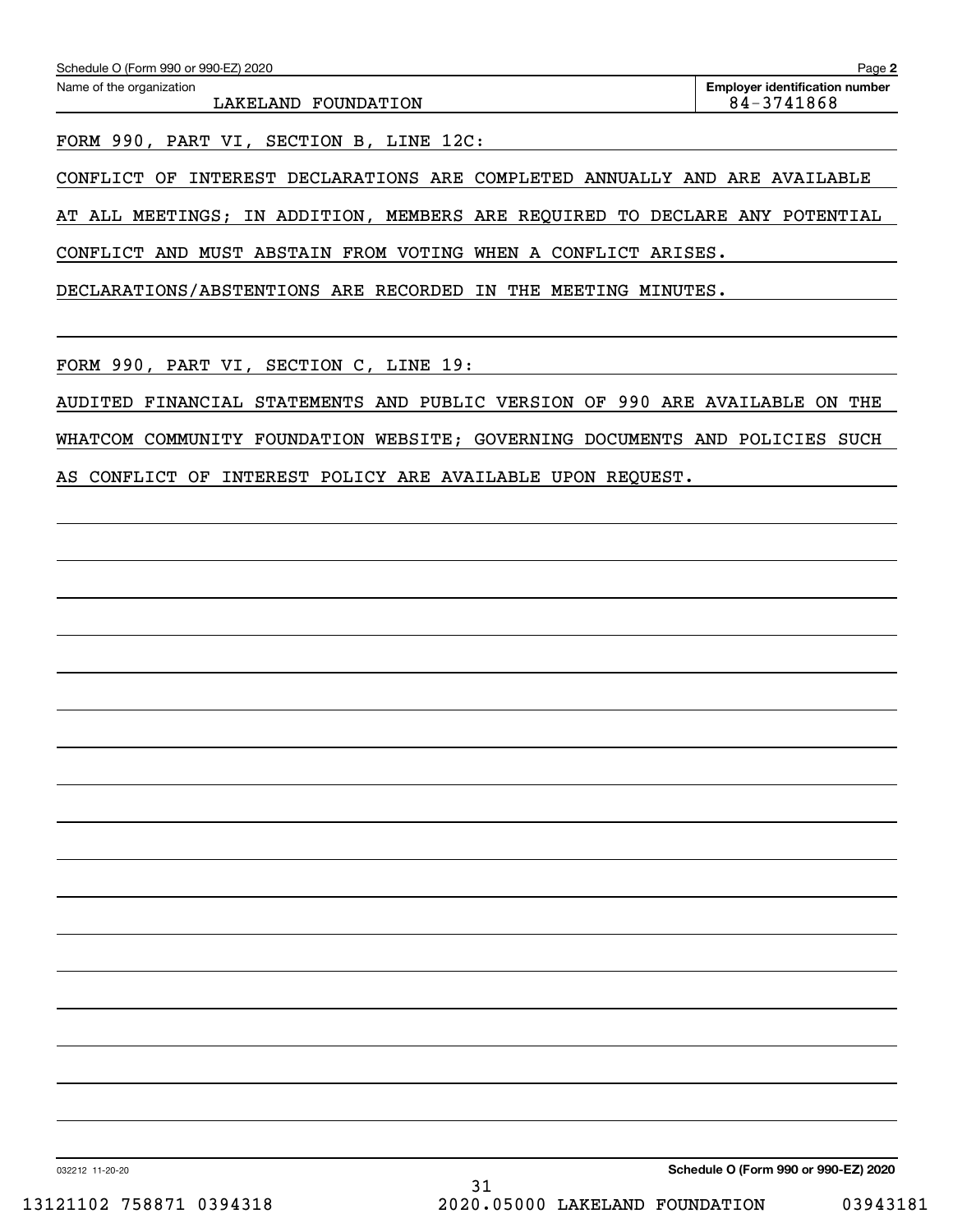### **Related Organizations and Unrelated Partnerships**

**Complete if the organization answered "Yes" on Form 990, Part IV, line 33, 34, 35b, 36, or 37.** |

**Attach to Form 990.**  |

Department of the Treasury Internal Revenue Service

### **Open to Public | Go to www.irs.gov/Form990 for instructions and the latest information. Inspection Employer identification number 2020**

84-3741868

OMB No. 1545-0047

Name of the organization

### LAKELAND FOUNDATION

**Part I Identification of Disregarded Entities.**  Complete if the organization answered "Yes" on Form 990, Part IV, line 33.

| (a)<br>Name, address, and EIN (if applicable)<br>of disregarded entity | (b)<br>Primary activity | (c)<br>Legal domicile (state or<br>foreign country) | (d)<br>Total income | (e)<br>End-of-year assets | (f)<br>Direct controlling<br>entity |
|------------------------------------------------------------------------|-------------------------|-----------------------------------------------------|---------------------|---------------------------|-------------------------------------|
|                                                                        |                         |                                                     |                     |                           |                                     |
|                                                                        |                         |                                                     |                     |                           |                                     |
|                                                                        |                         |                                                     |                     |                           |                                     |
|                                                                        |                         |                                                     |                     |                           |                                     |

#### **Identification of Related Tax-Exempt Organizations.** Complete if the organization answered "Yes" on Form 990, Part IV, line 34, because it had one or more related tax-exempt **Part II** organizations during the tax year.

| (a)<br>Name, address, and EIN<br>of related organization | (b)<br>Primary activity | (c)<br>Legal domicile (state or<br>foreign country) | (d)<br>Exempt Code<br>section | (e)<br>Public charity<br>status (if section | (f)<br>Direct controlling<br>entity | $(g)$<br>Section 512(b)(13) | controlled<br>entity? |
|----------------------------------------------------------|-------------------------|-----------------------------------------------------|-------------------------------|---------------------------------------------|-------------------------------------|-----------------------------|-----------------------|
|                                                          |                         |                                                     |                               | 501(c)(3))                                  |                                     | Yes                         | No                    |
| WHATCOM COMMUNITY FOUNDATION - 91-1726410                |                         |                                                     |                               |                                             |                                     |                             |                       |
| 1500 CORNWALL AVENUE SUITE #202                          |                         |                                                     |                               |                                             |                                     |                             |                       |
| BELLINGHAM, WA 98225                                     | COMMUNITY FOUNDATION    | WASHINGTON                                          | 501(C)(3)                     | LINE 8                                      | N/A                                 |                             | X                     |
| JANSEN ART CENTER - 45-4060718                           |                         |                                                     |                               |                                             |                                     |                             |                       |
| 321 FRONT STREET                                         |                         |                                                     |                               |                                             |                                     |                             |                       |
| LYNDEN, WA 98264                                         | ARTS CENTER             | WASHINGTON                                          | 501(C)(3)                     | LINE 7                                      | N/A                                 |                             | x                     |
|                                                          |                         |                                                     |                               |                                             |                                     |                             |                       |
|                                                          |                         |                                                     |                               |                                             |                                     |                             |                       |
|                                                          |                         |                                                     |                               |                                             |                                     |                             |                       |
|                                                          |                         |                                                     |                               |                                             |                                     |                             |                       |

**For Paperwork Reduction Act Notice, see the Instructions for Form 990. Schedule R (Form 990) 2020**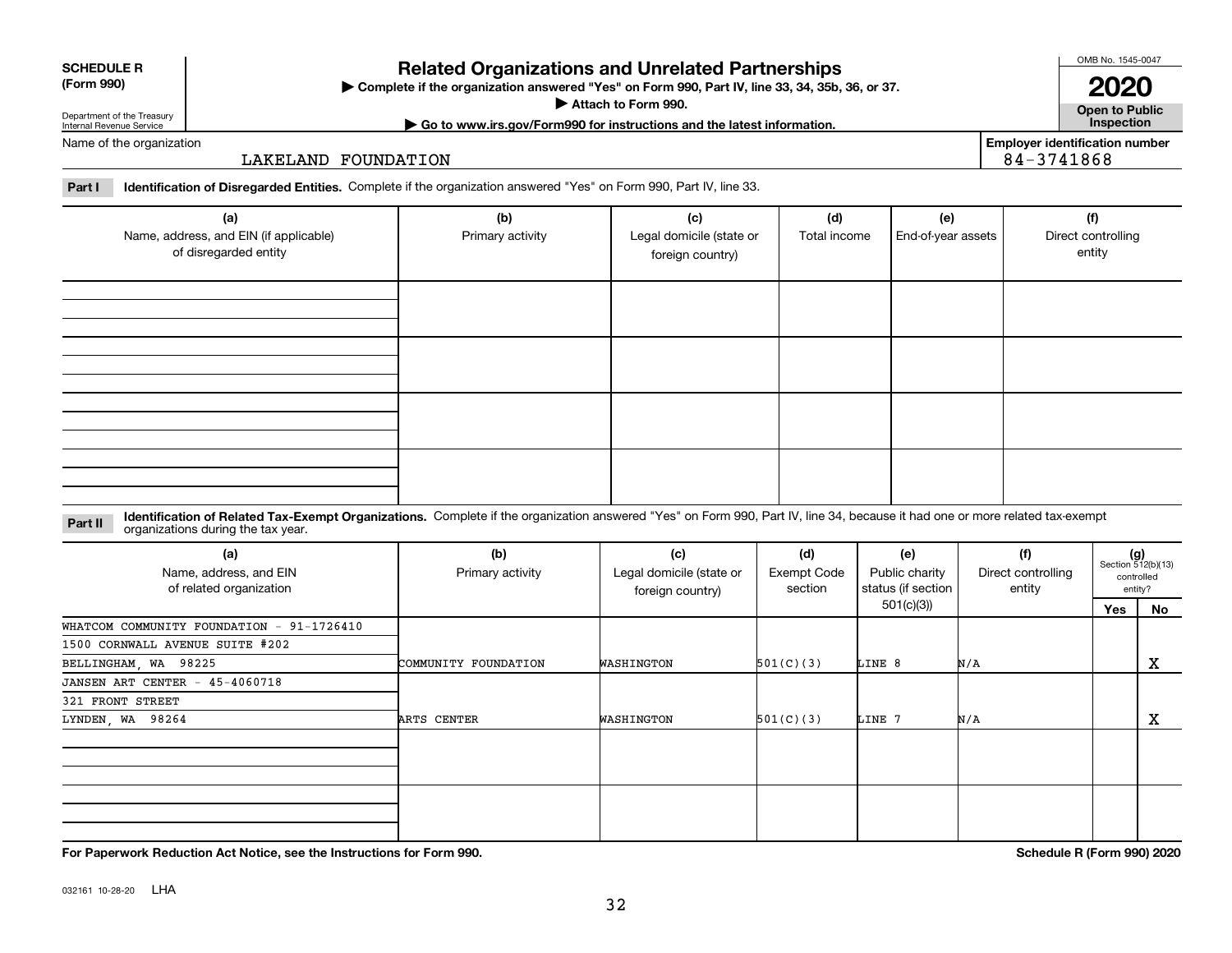#### Schedule R (Form 990) 2020 LAKELAND FOUNDATION 8 4-3 7 4 1 8 6 8 <sub>Page</sub>

**Identification of Related Organizations Taxable as a Partnership.** Complete if the organization answered "Yes" on Form 990, Part IV, line 34, because it had one or more related **Part III** organizations treated as a partnership during the tax year.

| (a)                                               | (b)              | (c)                  | (d)                          | (e)                                                                                        | (f)                      | (g)                     |              | (h)              | (i)                                                       | (j) | (k)                                                       |
|---------------------------------------------------|------------------|----------------------|------------------------------|--------------------------------------------------------------------------------------------|--------------------------|-------------------------|--------------|------------------|-----------------------------------------------------------|-----|-----------------------------------------------------------|
| Name, address, and EIN<br>of related organization | Primary activity | Legal<br>domicile    | Direct controlling<br>entity | Predominant income<br>(related, unrelated,<br>excluded from tax under<br>sections 512-514) | Share of total<br>income | Share of<br>end-of-year |              | Disproportionate | Code V-UBI                                                |     | General or Percentage<br>managing<br>partner?<br>partner? |
|                                                   |                  | (state or<br>foreign |                              |                                                                                            |                          | assets                  | allocations? |                  |                                                           |     |                                                           |
|                                                   |                  | country)             |                              |                                                                                            |                          |                         |              | $Yes \mid No$    | amount in box<br>20 of Schedule<br>K-1 (Form 1065) Yes No |     |                                                           |
|                                                   |                  |                      |                              |                                                                                            |                          |                         |              |                  |                                                           |     |                                                           |
|                                                   |                  |                      |                              |                                                                                            |                          |                         |              |                  |                                                           |     |                                                           |
|                                                   |                  |                      |                              |                                                                                            |                          |                         |              |                  |                                                           |     |                                                           |
|                                                   |                  |                      |                              |                                                                                            |                          |                         |              |                  |                                                           |     |                                                           |
|                                                   |                  |                      |                              |                                                                                            |                          |                         |              |                  |                                                           |     |                                                           |
|                                                   |                  |                      |                              |                                                                                            |                          |                         |              |                  |                                                           |     |                                                           |
|                                                   |                  |                      |                              |                                                                                            |                          |                         |              |                  |                                                           |     |                                                           |
|                                                   |                  |                      |                              |                                                                                            |                          |                         |              |                  |                                                           |     |                                                           |
|                                                   |                  |                      |                              |                                                                                            |                          |                         |              |                  |                                                           |     |                                                           |
|                                                   |                  |                      |                              |                                                                                            |                          |                         |              |                  |                                                           |     |                                                           |
|                                                   |                  |                      |                              |                                                                                            |                          |                         |              |                  |                                                           |     |                                                           |
|                                                   |                  |                      |                              |                                                                                            |                          |                         |              |                  |                                                           |     |                                                           |
|                                                   |                  |                      |                              |                                                                                            |                          |                         |              |                  |                                                           |     |                                                           |
|                                                   |                  |                      |                              |                                                                                            |                          |                         |              |                  |                                                           |     |                                                           |
|                                                   |                  |                      |                              |                                                                                            |                          |                         |              |                  |                                                           |     |                                                           |
|                                                   |                  |                      |                              |                                                                                            |                          |                         |              |                  |                                                           |     |                                                           |
|                                                   |                  |                      |                              |                                                                                            |                          |                         |              |                  |                                                           |     |                                                           |
|                                                   |                  |                      |                              |                                                                                            |                          |                         |              |                  |                                                           |     |                                                           |

**Identification of Related Organizations Taxable as a Corporation or Trust.** Complete if the organization answered "Yes" on Form 990, Part IV, line 34, because it had one or more related **Part IV** organizations treated as a corporation or trust during the tax year.

| (a)<br>Name, address, and EIN<br>of related organization | (b)<br>Primary activity | (c)<br>Legal domicile<br>(state or<br>foreign | (d)<br>Direct controlling<br>entity | (e)<br>Type of entity<br>(C corp, S corp,<br>or trust) | (f)<br>Share of total<br>income | (g)<br>Share of<br>end-of-year<br>assets | (h)<br>Percentage<br>ownership | $\begin{array}{c} \textbf{(i)}\\ \text{Section}\\ 512 \text{(b)} \text{(13)}\\ \text{controlled}\\ \text{entity?} \end{array}$ |
|----------------------------------------------------------|-------------------------|-----------------------------------------------|-------------------------------------|--------------------------------------------------------|---------------------------------|------------------------------------------|--------------------------------|--------------------------------------------------------------------------------------------------------------------------------|
|                                                          |                         | country)                                      |                                     |                                                        |                                 |                                          |                                | Yes No                                                                                                                         |
|                                                          |                         |                                               |                                     |                                                        |                                 |                                          |                                |                                                                                                                                |
|                                                          |                         |                                               |                                     |                                                        |                                 |                                          |                                |                                                                                                                                |
|                                                          |                         |                                               |                                     |                                                        |                                 |                                          |                                |                                                                                                                                |
|                                                          |                         |                                               |                                     |                                                        |                                 |                                          |                                |                                                                                                                                |
|                                                          |                         |                                               |                                     |                                                        |                                 |                                          |                                |                                                                                                                                |
|                                                          |                         |                                               |                                     |                                                        |                                 |                                          |                                |                                                                                                                                |
|                                                          |                         |                                               |                                     |                                                        |                                 |                                          |                                |                                                                                                                                |
|                                                          |                         |                                               |                                     |                                                        |                                 |                                          |                                |                                                                                                                                |
|                                                          |                         |                                               |                                     |                                                        |                                 |                                          |                                |                                                                                                                                |
|                                                          |                         |                                               |                                     |                                                        |                                 |                                          |                                |                                                                                                                                |
|                                                          |                         |                                               |                                     |                                                        |                                 |                                          |                                |                                                                                                                                |
|                                                          |                         |                                               |                                     |                                                        |                                 |                                          |                                |                                                                                                                                |
|                                                          |                         |                                               |                                     |                                                        |                                 |                                          |                                |                                                                                                                                |
|                                                          |                         |                                               |                                     |                                                        |                                 |                                          |                                |                                                                                                                                |
|                                                          |                         |                                               |                                     |                                                        |                                 |                                          |                                |                                                                                                                                |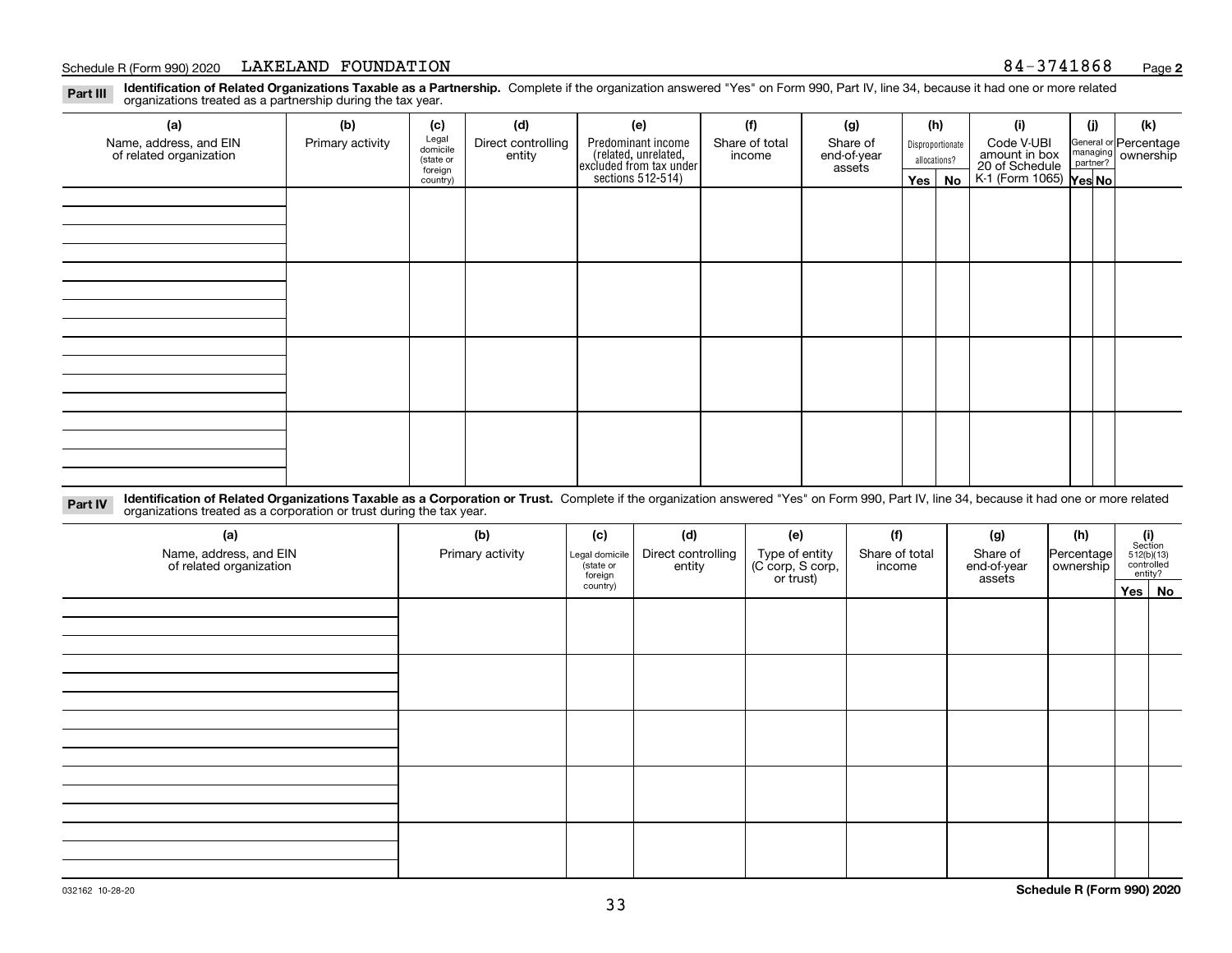### Schedule R (Form 990) 2020 LAKELAND FOUNDATION 8 4-3 7 4 1 8 6 8 <sub>Page</sub>

**Part V** T**ransactions With Related Organizations.** Complete if the organization answered "Yes" on Form 990, Part IV, line 34, 35b, or 36.

| Note: Complete line 1 if any entity is listed in Parts II, III, or IV of this schedule. |                                                                                                                                                                                                                                |                |             |             |  |  |
|-----------------------------------------------------------------------------------------|--------------------------------------------------------------------------------------------------------------------------------------------------------------------------------------------------------------------------------|----------------|-------------|-------------|--|--|
|                                                                                         | 1 During the tax year, did the organization engage in any of the following transactions with one or more related organizations listed in Parts II-IV?                                                                          |                |             |             |  |  |
|                                                                                         |                                                                                                                                                                                                                                | 1a             |             | $\mathbf X$ |  |  |
|                                                                                         | b Gift, grant, or capital contribution to related organization(s) material contracts and contribution to related organization(s)                                                                                               | 1 <sub>b</sub> | $\mathbf X$ |             |  |  |
|                                                                                         | c Gift, grant, or capital contribution from related organization(s) manufaction contracts and contribution from related organization(s) manufaction contribution from related organization(s) manufaction contracts and contri | 1c             |             | X           |  |  |
|                                                                                         | <b>d</b> Loans or loan quarantees to or for related organization(s)                                                                                                                                                            | 1 <sub>d</sub> |             | X           |  |  |
|                                                                                         |                                                                                                                                                                                                                                | 1e             |             | X           |  |  |
|                                                                                         |                                                                                                                                                                                                                                |                |             |             |  |  |
|                                                                                         | f Dividends from related organization(s) www.communicallycommunicallycommunicallycommunicallycommunicallycommunicallycommunicallycommunicallycommunicallycommunicallycommunicallycommunicallycommunicallycommunicallycommunica | 1f             |             | X           |  |  |
|                                                                                         | g Sale of assets to related organization(s) www.communicallycommunicallycommunicallycommunicallycommunicallycommunicallycommunicallycommunicallycommunicallycommunicallycommunicallycommunicallycommunicallycommunicallycommun | 1a             |             | X           |  |  |
|                                                                                         | h Purchase of assets from related organization(s) www.assettion.com/www.assettion.com/www.assettion.com/www.assettion.com/www.assettion.com/www.assettion.com/www.assettion.com/www.assettion.com/www.assettion.com/www.assett | 1h             |             | X           |  |  |
|                                                                                         | Exchange of assets with related organization(s) www.array.com/www.array.com/www.array.com/www.array.com/www.array.com/www.array.com/www.array.com/www.array.com/www.array.com/www.array.com/www.array.com/www.array.com/www.ar | 1i             |             | X           |  |  |
|                                                                                         |                                                                                                                                                                                                                                | 1i.            |             | X           |  |  |
|                                                                                         |                                                                                                                                                                                                                                |                |             |             |  |  |
|                                                                                         |                                                                                                                                                                                                                                | 1k             |             | X           |  |  |
|                                                                                         |                                                                                                                                                                                                                                | 11             |             | X           |  |  |
|                                                                                         | m Performance of services or membership or fundraising solicitations by related organization(s)                                                                                                                                | 1 <sub>m</sub> | X           |             |  |  |
|                                                                                         |                                                                                                                                                                                                                                | 1n             | X           |             |  |  |
|                                                                                         | <b>o</b> Sharing of paid employees with related organization(s)                                                                                                                                                                | 10             | X           |             |  |  |
|                                                                                         |                                                                                                                                                                                                                                |                |             |             |  |  |
|                                                                                         | p Reimbursement paid to related organization(s) for expenses [11111] [12] reasonal content of the separation (s) for expenses [11111] [12] reasonal content content of the separation (s) for expenses [1111] [12] reasonal co | 1p             |             | X           |  |  |
|                                                                                         |                                                                                                                                                                                                                                | 1α             |             | $\mathbf x$ |  |  |
|                                                                                         |                                                                                                                                                                                                                                |                |             |             |  |  |
|                                                                                         | r Other transfer of cash or property to related organization(s)                                                                                                                                                                | 1r             |             | X           |  |  |
|                                                                                         |                                                                                                                                                                                                                                | 1s             |             | X           |  |  |
|                                                                                         | 2 If the answer to any of the above is "Yes," see the instructions for information on who must complete this line, including covered relationships and transaction thresholds.                                                 |                |             |             |  |  |

| (a)<br>Name of related organization | (b)<br>Transaction<br>type (a-s) | (c)<br>Amount involved | (d)<br>Method of determining amount involved |
|-------------------------------------|----------------------------------|------------------------|----------------------------------------------|
| (1) JANSEN ART CENTER               | $\mathbf{B}$                     | $180,000.\,$ FMV       |                                              |
| (2)                                 |                                  |                        |                                              |
| (3)                                 |                                  |                        |                                              |
| (4)                                 |                                  |                        |                                              |
| (5)                                 |                                  |                        |                                              |
| (6)                                 |                                  |                        |                                              |

 $\overline{\phantom{a}}$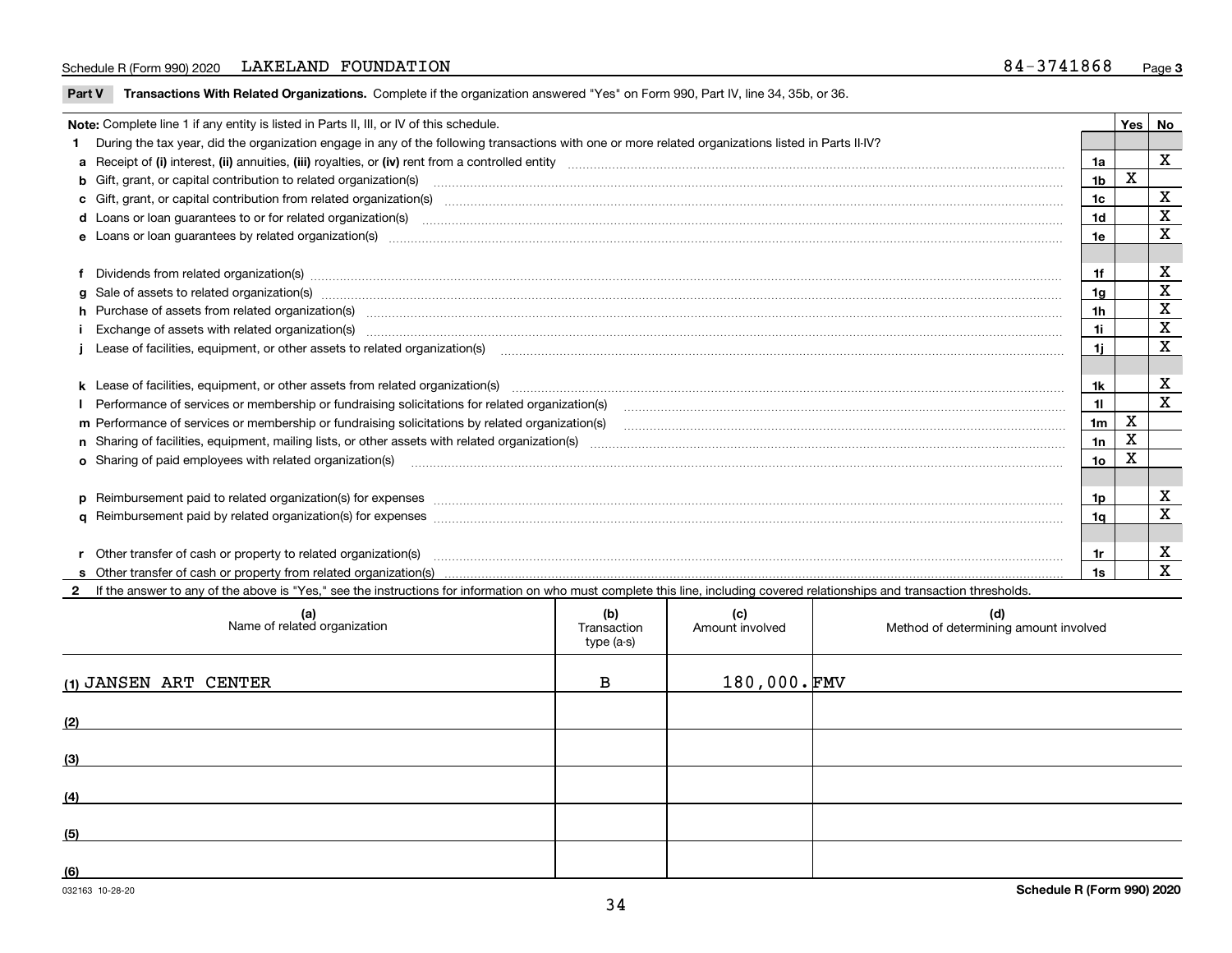### Schedule R (Form 990) 2020 LAKELAND FOUNDATION 8 4-3 7 4 1 8 6 8 <sub>Page</sub>

**Part VI Unrelated Organizations Taxable as a Partnership. Complete if the organization answered "Yes" on Form 990, Part IV, line 37.** 

Provide the following information for each entity taxed as a partnership through which the organization conducted more than five percent of its activities (measured by total assets or gross revenue) that was not a related organization. See instructions regarding exclusion for certain investment partnerships.

| ັ                      | ັ<br>ັ           |                   |                                                                                            |                                      |          |  |             |                                       |  |                                                                                                                                       |       |     |
|------------------------|------------------|-------------------|--------------------------------------------------------------------------------------------|--------------------------------------|----------|--|-------------|---------------------------------------|--|---------------------------------------------------------------------------------------------------------------------------------------|-------|-----|
| (a)                    | (b)              | (c)               | (d)                                                                                        | (e)<br>Are all                       | (f)      |  | (g)         | (h)                                   |  | (i)                                                                                                                                   | (i)   | (k) |
| Name, address, and EIN | Primary activity | Legal domicile    | Predominant income<br>(related, unrelated,<br>excluded from tax under<br>sections 512-514) | partners sec.<br>501(c)(3)<br>orgs.? | Share of |  | Share of    | Dispropor-<br>tionate<br>allocations? |  | Code V-UBI<br>  amount in box 20 managing<br>  of Schedule K-1 partner? ownership<br>  of Schedule K-1 partner? ownership<br>  Yes No |       |     |
| of entity              |                  | (state or foreign |                                                                                            |                                      | total    |  | end-of-year |                                       |  |                                                                                                                                       |       |     |
|                        |                  | country)          |                                                                                            | Yes No                               | income   |  | assets      | Yes No                                |  |                                                                                                                                       | YesNO |     |
|                        |                  |                   |                                                                                            |                                      |          |  |             |                                       |  |                                                                                                                                       |       |     |
|                        |                  |                   |                                                                                            |                                      |          |  |             |                                       |  |                                                                                                                                       |       |     |
|                        |                  |                   |                                                                                            |                                      |          |  |             |                                       |  |                                                                                                                                       |       |     |
|                        |                  |                   |                                                                                            |                                      |          |  |             |                                       |  |                                                                                                                                       |       |     |
|                        |                  |                   |                                                                                            |                                      |          |  |             |                                       |  |                                                                                                                                       |       |     |
|                        |                  |                   |                                                                                            |                                      |          |  |             |                                       |  |                                                                                                                                       |       |     |
|                        |                  |                   |                                                                                            |                                      |          |  |             |                                       |  |                                                                                                                                       |       |     |
|                        |                  |                   |                                                                                            |                                      |          |  |             |                                       |  |                                                                                                                                       |       |     |
|                        |                  |                   |                                                                                            |                                      |          |  |             |                                       |  |                                                                                                                                       |       |     |
|                        |                  |                   |                                                                                            |                                      |          |  |             |                                       |  |                                                                                                                                       |       |     |
|                        |                  |                   |                                                                                            |                                      |          |  |             |                                       |  |                                                                                                                                       |       |     |
|                        |                  |                   |                                                                                            |                                      |          |  |             |                                       |  |                                                                                                                                       |       |     |
|                        |                  |                   |                                                                                            |                                      |          |  |             |                                       |  |                                                                                                                                       |       |     |
|                        |                  |                   |                                                                                            |                                      |          |  |             |                                       |  |                                                                                                                                       |       |     |
|                        |                  |                   |                                                                                            |                                      |          |  |             |                                       |  |                                                                                                                                       |       |     |
|                        |                  |                   |                                                                                            |                                      |          |  |             |                                       |  |                                                                                                                                       |       |     |
|                        |                  |                   |                                                                                            |                                      |          |  |             |                                       |  |                                                                                                                                       |       |     |
|                        |                  |                   |                                                                                            |                                      |          |  |             |                                       |  |                                                                                                                                       |       |     |
|                        |                  |                   |                                                                                            |                                      |          |  |             |                                       |  |                                                                                                                                       |       |     |
|                        |                  |                   |                                                                                            |                                      |          |  |             |                                       |  |                                                                                                                                       |       |     |
|                        |                  |                   |                                                                                            |                                      |          |  |             |                                       |  |                                                                                                                                       |       |     |
|                        |                  |                   |                                                                                            |                                      |          |  |             |                                       |  |                                                                                                                                       |       |     |
|                        |                  |                   |                                                                                            |                                      |          |  |             |                                       |  |                                                                                                                                       |       |     |
|                        |                  |                   |                                                                                            |                                      |          |  |             |                                       |  |                                                                                                                                       |       |     |
|                        |                  |                   |                                                                                            |                                      |          |  |             |                                       |  |                                                                                                                                       |       |     |
|                        |                  |                   |                                                                                            |                                      |          |  |             |                                       |  |                                                                                                                                       |       |     |
|                        |                  |                   |                                                                                            |                                      |          |  |             |                                       |  |                                                                                                                                       |       |     |
|                        |                  |                   |                                                                                            |                                      |          |  |             |                                       |  |                                                                                                                                       |       |     |
|                        |                  |                   |                                                                                            |                                      |          |  |             |                                       |  |                                                                                                                                       |       |     |
|                        |                  |                   |                                                                                            |                                      |          |  |             |                                       |  |                                                                                                                                       |       |     |
|                        |                  |                   |                                                                                            |                                      |          |  |             |                                       |  |                                                                                                                                       |       |     |
|                        |                  |                   |                                                                                            |                                      |          |  |             |                                       |  |                                                                                                                                       |       |     |
|                        |                  |                   |                                                                                            |                                      |          |  |             |                                       |  |                                                                                                                                       |       |     |
|                        |                  |                   |                                                                                            |                                      |          |  |             |                                       |  |                                                                                                                                       |       |     |
|                        |                  |                   |                                                                                            |                                      |          |  |             |                                       |  |                                                                                                                                       |       |     |

**Schedule R (Form 990) 2020**